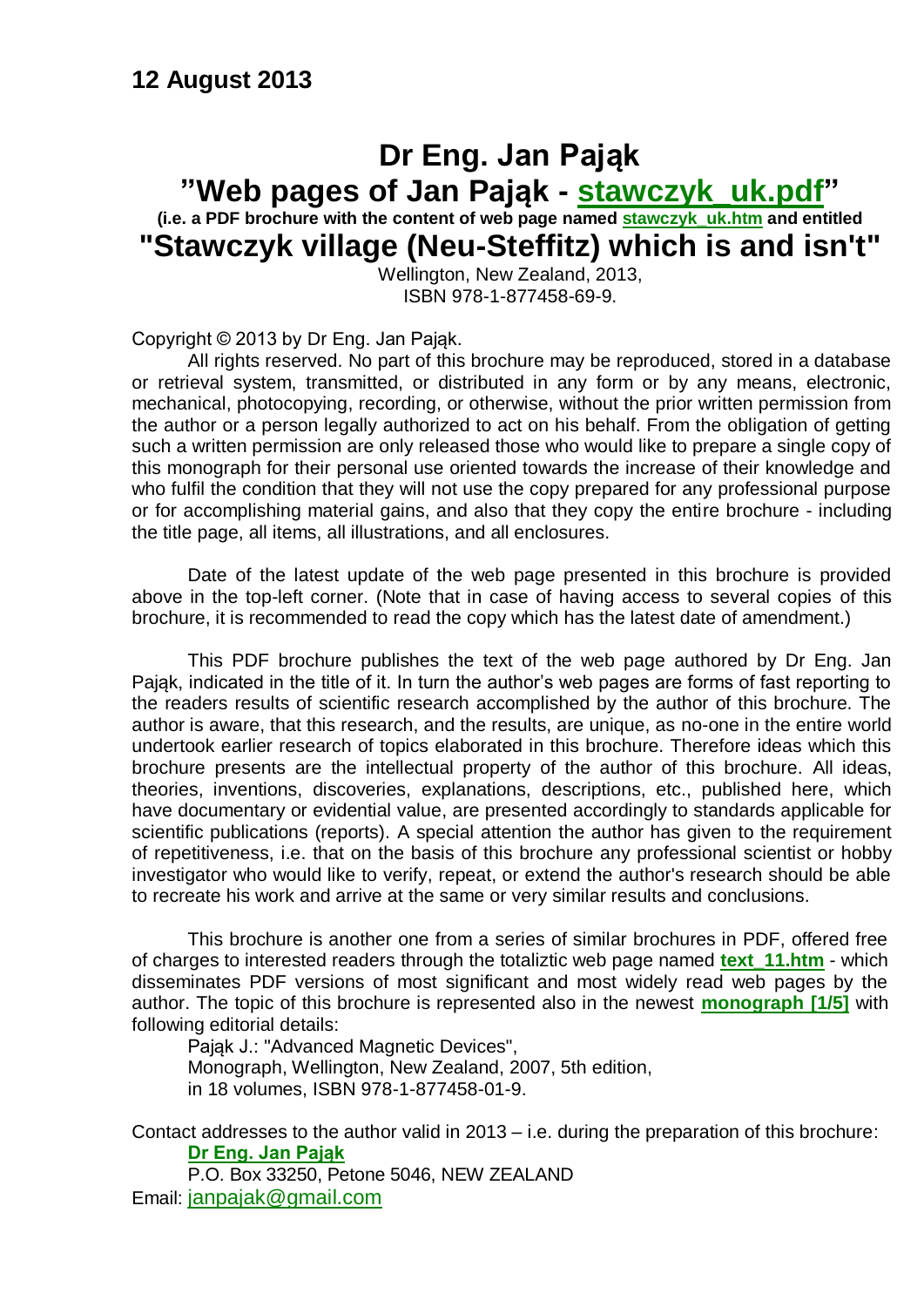"Stawczyk" is an extraordinary village. It supposedly exists, but cannot be found on maps nor on lists of Polish settlements. So practically it does NOT exist. But I was born in it. Means that in spite of non-existence, this village exerts its influence onto the world. It affects us on the same principle as the Polish snake "gniewosz" described in item #F2 of this web page - which alters the speed of elapse of time to be able to move unnoticed, or as these famous creatures described in item #E1 below, means as e.g. "Yeti" from Himalaya, "intestine worms" from the Gobi desert in Mongolia, "Nessie" monster from the Scottish lake Loch Ness, "dragon" from the lake Cini in Malaysia, "serpent" from the lake Tver near Moscow in Russia, "Mkole-Mbembe" or "elephant killer" from the "Lake Tele" in northern part of Congo, American "thunder birds", the New Zealand giant lizard "taniwha", huge "centipedes" from Brazil, and other life forms which according to science do NOT exist, but yet exert their influence on the humanity. Such an "existing non-existence" of Stawczyk causes in turn that it is NOT only a village which is impossible to find on maps. It is also a symbol. Means a symbol of what is

**2**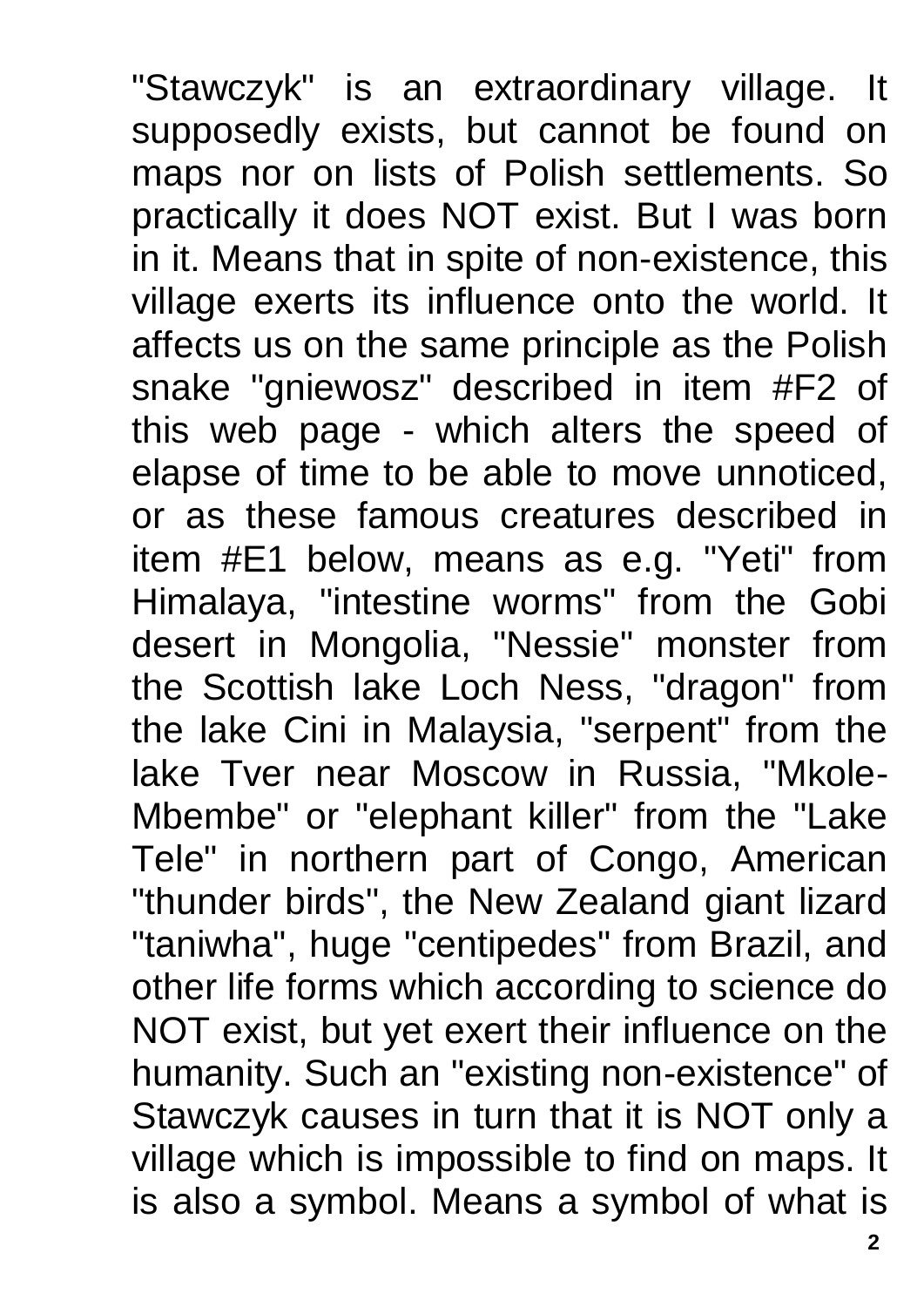invisible or ignored, but still exerting its influence. This web page is about the village Stawczyk. Thus it is also about everything that is invisible or ignored, although it exerts an influence. All explanations of this web page are carried out on the example of this highly symbolic village called "Stawczyk".

# **Part #A: Introductory information about this web page:**

### **#A1. What is this "Stawczyk":**

"Stawczyk" is the name assigned to a small village from the northern part of Lower-Silesian Voivodeship in Poland. Stawczyk is located around 2 kilometres to north-east from a small Lower-Silesian township in Poland called **[Milicz](http://totalizm.com.pl/milicz_uk.htm)**. However, between Stawczyk and Milicz flows a small river called "Barycz" - which is visible both on maps and on the satellite photo indicated in item #B2 of this web page. Thus, if someone tries to reach Stawczyk from Milicz, then is forced to take an indirect route through the only road bridge in the area, then move through the suburb of Milicz called "Krotoszyńska", finally to pass through the village "Wszewilki". The distance of Stawczyk from Milicz along this circular route equals to around 3 kilometres. In the historic sense Stawczyk is an extremely old village. Probably it is one amongst oldest villages of Poland that still exist. Only that previously it was a part of another equally old village which presently is known under the name **[Wszewilki](http://totalizm.com.pl/wszewilki_uk.htm)**.

Regarding the country to which it belongs, then since times when countries crystallised in the Europe, the area of present Stawczyk belonged to Poland. But in 1741 it was annexed by then kingdom of Prussia (later Germany) - together with the most of Silesia. It belonged to Germany until 1945. When the Second World War finished, in the consequence of that war, in 1945 Stawczyk returned to the original motherland - i.e. to Poland. Thus currently it is again a Polish village.

I, means the author of this web page (see the photograph from "Fig. #B1" below), was born in Stawczyk and I lived the first 18 years of my life in there. In my later life I was visiting Stawczyk as frequently as I could - after all this is my native village. Furthermore, several generations of my ancestors on the distaff side originate from the vicinity of Stawczyk - for more details see item #B2 on the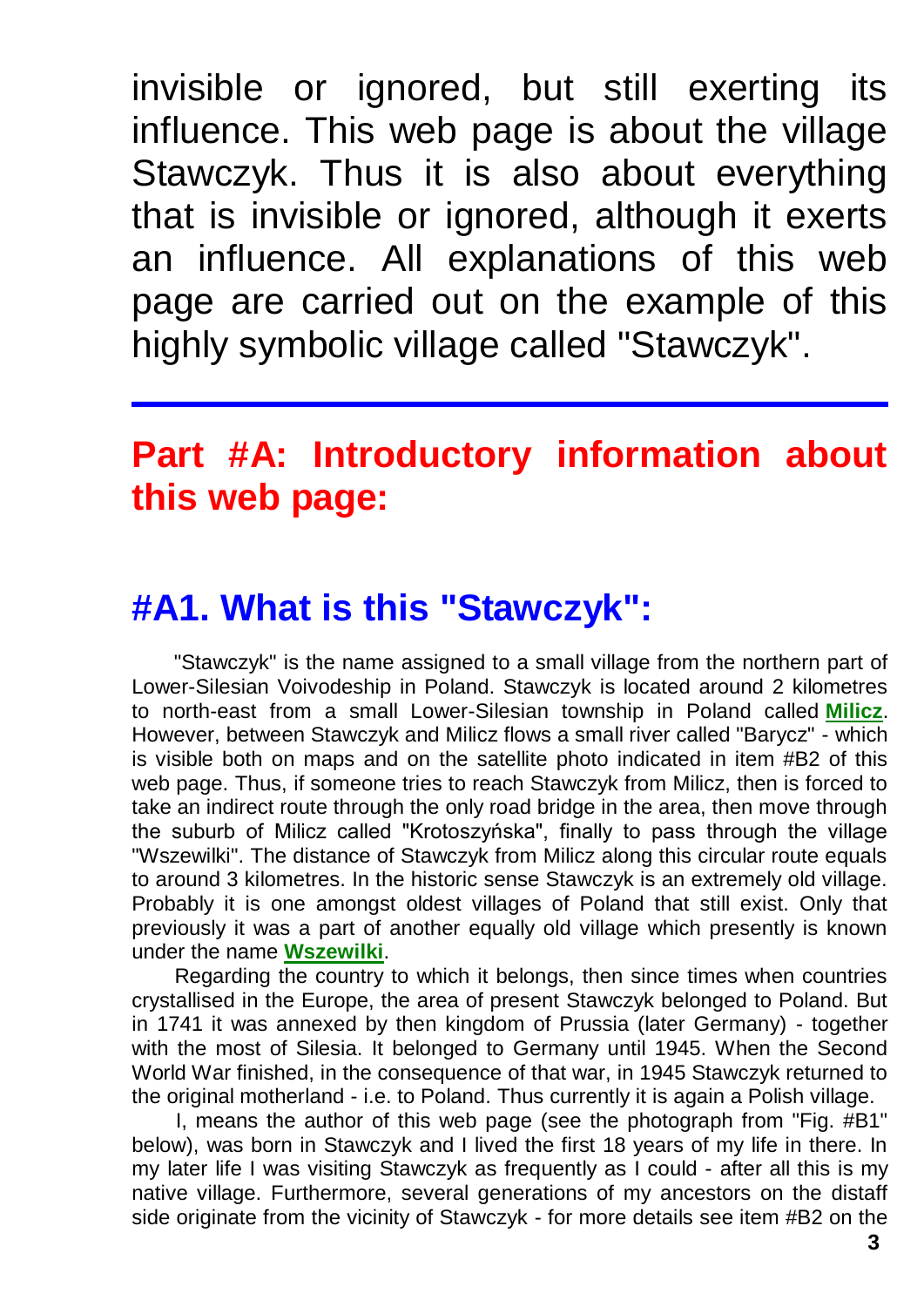separate web page **[about me \(Dr Jan Pajak -](http://totalizm.com.pl/pajak_jan_uk.htm) autobiographical note)**. Thus I consider myself to be a person sufficiently competent to be able to describe this village. This web page presents my descriptions.

#### **#A2. What are goals of this web page:**

The main goal of this web page is to explain in simple words several strange and mysterious phenomena and paradoxes which we encounter in our everyday lives. These explanations are to be carried out with use of the example of Stawczyk village, which probably is one amongst most strange villages of Poland.

This web page describes also the village of Stawczyk, means the miniature although historically the oldest part of the village to which it is adjusted and which is called "Wszewilki". Presently the village Stawczyk usually is officially named with the double word "Wszewilki-Stawczyk". However, notice that in past this oldest part of Wszewilki was called differently, namely "Stawczyk", earlier "Wszewilki", still earlier "Cegielnia", while at the very beginning (i.e. before 1945) "Neu-Steffitz", etc.

### **Part #B: The geography of village Stawczyk - where it is located and how to find it:**

#### **#B1. The appearance and descriptions of the village Stawczyk:**

The village Stawczyk is very small. It has only around 20 houses and around 75 inhabitants. But in spite of such miniature size there are 3 historically important roads which pass through it. The oldest part of buildings of this village is located along the old and sandy until today road, which in past used to lead from the town Milicz to the village Godnowo and further to township Sulmierzyce. Furthermore, long ago a significant number of buildings of this village was located along still different old and sandy until today road, which for centuries represented a section of the famous "Amber Route". But until today along remains of this "Amber Route" just a single farmhouse still stays - in past occupied by my parents and myself. Through Stawczyk passes also still another, today already asphalted road - although yet NOT supplied with a pedestrian footpath. It is the newest road of this village, because designed and constructed around 1875. Along it stands just around 5 farmhouses.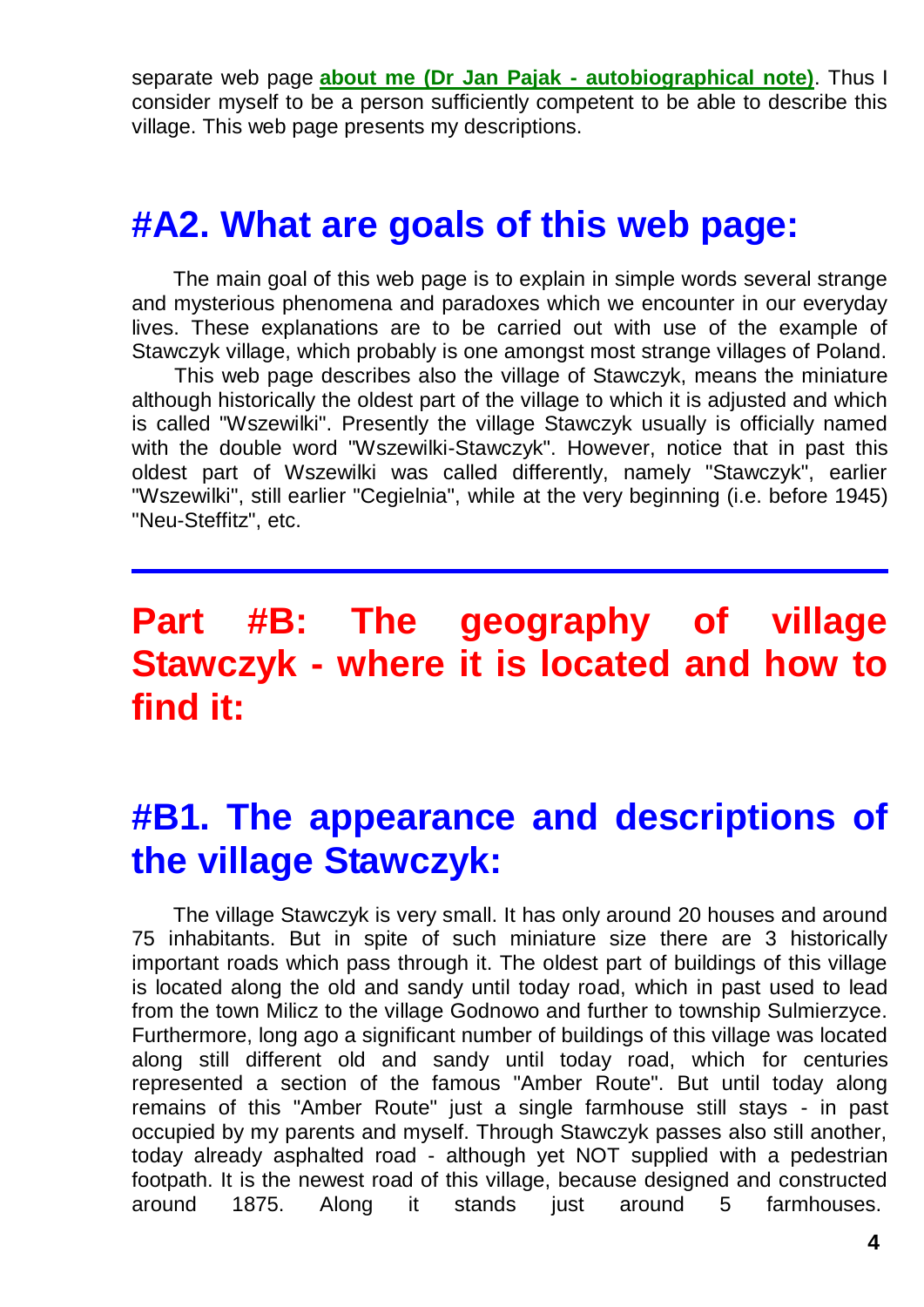I have published several web pages in Internet which describe the village Stawczyk. Only that previously I described this village under different names which it also used, namely under the name "Wszewilki-Stawczyk", or "Wszewilki" - after all these names are also different names for Stawczyk. The most vital part of descriptions of this village readers can find on the web page named **[wszewilki\\_uk.htm](http://totalizm.com.pl/wszewilki_uk.htm)**.

In addition to this web page, there are several further web pages topics of which have a direct link to Stawczyk, and thus which also provide various details about this village. The most vital amongst these related web pages include the page named **[wszewilki\\_milicz.htm](http://totalizm.com.pl/wszewilki_milicz.htm)** (unfortunately available only in the Polish language). In item #8 it describes "walking trails" along and around the village **[Stawczyk \(called also Wszewilki-Stawczyk, or Wszewilki\)](http://totalizm.com.pl/wszewilki_uk.htm)**. These "walking trails" make possible the viewing of various areas and objects of this village, described here. Other, also related web page about Stawczyk, have the name **wszewilki jutra uk.htm.** (This one is in two languages, i.e. Polish and English.) It describes my vision of the future development and character of Stawczyk (and Wszewilki). One curiosity of the web page **wszewilki jutra uk.htm** is that it describes my trip in a "time vehicle" to this village in the distant future. This trip to Stawczyk in the distant future is presented in items #J1 to #J3 of the web page **wszewilki** jutra uk.htm, and summarised berifly in item #C4 below.



**Fot. #B1 (L1 in [10]): Myself (i.e. Dr Jan Pajak - the author of this web page) photographed in Stawczyk together with my brother Czesław (Chester). I am this skinny young person without glasses standing by the car "Fiat 126p". A paradox of this photograph is that this skinny person shown with the village Stawczyk in the background (means myself), according to various official documents, was born is several different villages at the same time. Means he was born in villages named: (1) Cegielnia, (2)**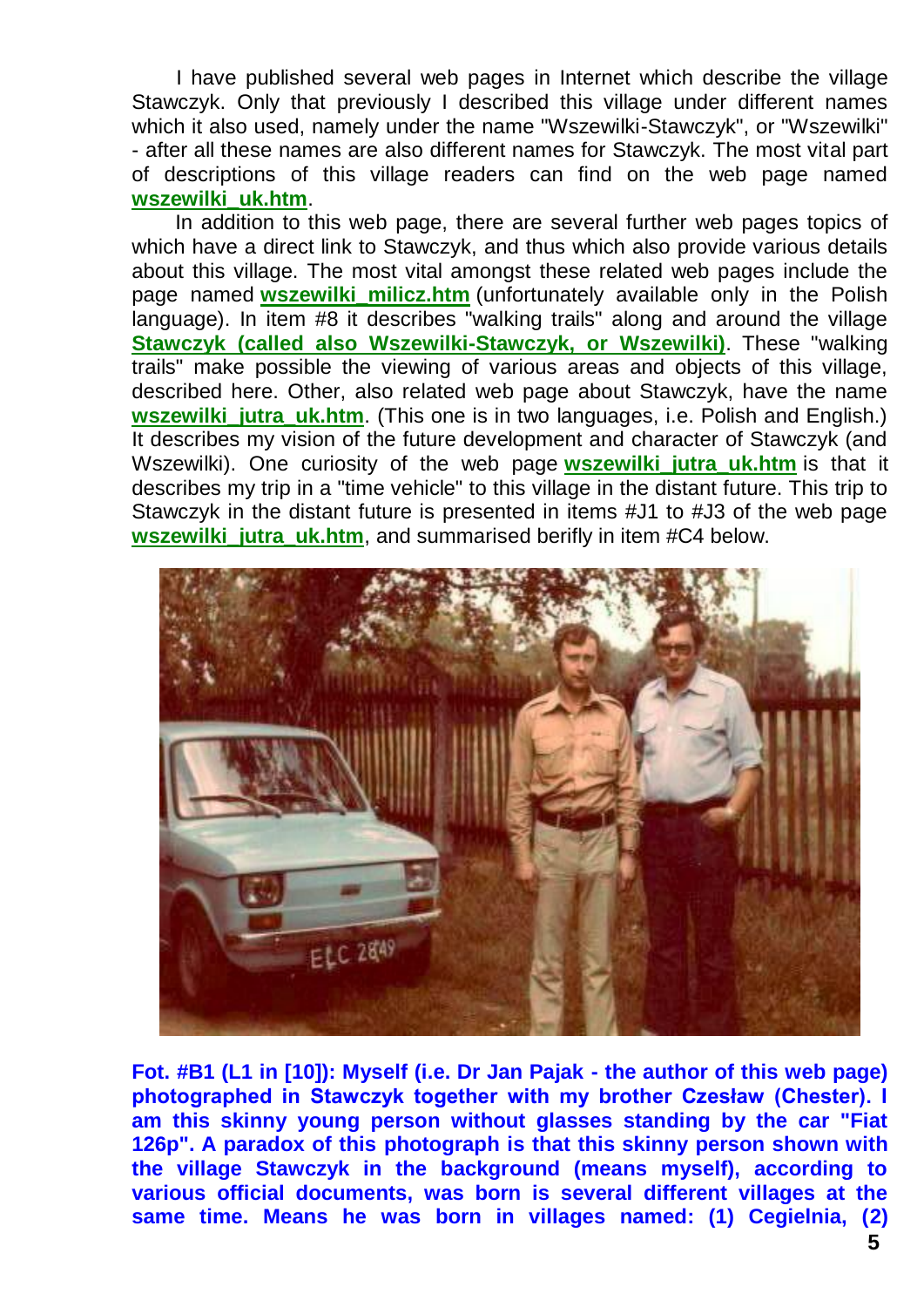**Wszewilki, (3) Stawczyk, and (4) Wszewilki-Stawczyk. With some approximation it can be claimed, that he was also born in former village named (5) Neu-Steffitz. However, does it mean that this person in fact, similarly to the Hindu god "Brahma", exists in four personalities at the same time? We can imagine the confusion and shock which a scientist used to unambiguousness would experience when he would need to define where this person in fact was born. Actually our physical world is full of similar paradoxes and confusions. This web page explains some amongst them, together with their reasons. (Click on this photograph if you wish to see it enlarged.)**

In the time of taking this photograph I was permanently living in **[Wrocław](http://totalizm.com.pl/wroclaw_uk.htm)**. Only sometimes I visited my parents which then still lived in Stawczyk. Thus, the above photograph captures also the appearance of Stawczyk viewed from the home of my parents. Just several meters behind the back of the car Fiat shown on this photograph, a section of one amongst the oldest merchant trails of the Europe (and the world) was passing, namely the famous **Amber Route**. Unfortunately, until today no many remains survived from this ancient route.

Of course, this photograph was taken very long ago (the exact year I do NOT remember). In the meantime my appearance has changed. How I look at present it is shown better either on the photograph from end of the web page **[tapanui.htm](http://totalizm.com.pl/tapanui.htm)**, or photographs from the web page **[bitwa\\_o\\_milicz\\_uk.htm](http://totalizm.com.pl/bitwa_o_milicz_uk.htm)**.

Readers who remember old photography technologies notice probably that the above photograph was made in the old technology of so-called "ORWO" colour. Probably it was one amongst first colour photographs taken in Stawczyk. The old ORWO colour differed quite noticeably from the presently used "Kodak Colour". Another photograph also taken in the ORWO colour is shown on "Fig. #C2" from the web page **[aliens.htm](http://totalizm.com.pl/aliens.htm)**.

\* \* \*

**Notice** that you can see the **enlargement** of each illustration from this web site. For this, it suffices to **click** on this illustration. Furthermore, most of the internet browsers that you may use, including the popular "Internet Explorer", allow also to **download** each illustration to your own computer, where it can be looked at, reduced or enlarged to the size that you may want, or printed with your own graphical software.

If one wishes to **shift** a given Figure (i.e. a photograph or a drawing) - means if one wishes to **move this Figure into another part of the screen where e.g. a description of it is located**, and when simultaneously one wishes to reduce or reconfigure the separate window in which this illustration is to appear, then one needs to do as follows: (1) click on this illustration to make it appear in another new window, (2) make sure that this new window is set for capability to be reconfigured and shifting along the screen (for this one needs to have a look at the middle square out of the three squares present in the top-right corner of the screen - this middle square should contain inside just a single screen-icon, so if there are two such screen-icons inside of it, then one needs to click on them to turn them into a single screen-icon), (3) the "downsize" or "reconfigure" this another new window (with a given illustration) through "grabbing" its right-bottom corner with the mouse and then dragging this corner upwards-left to receive the required size and configuration of this different new window (notice that since this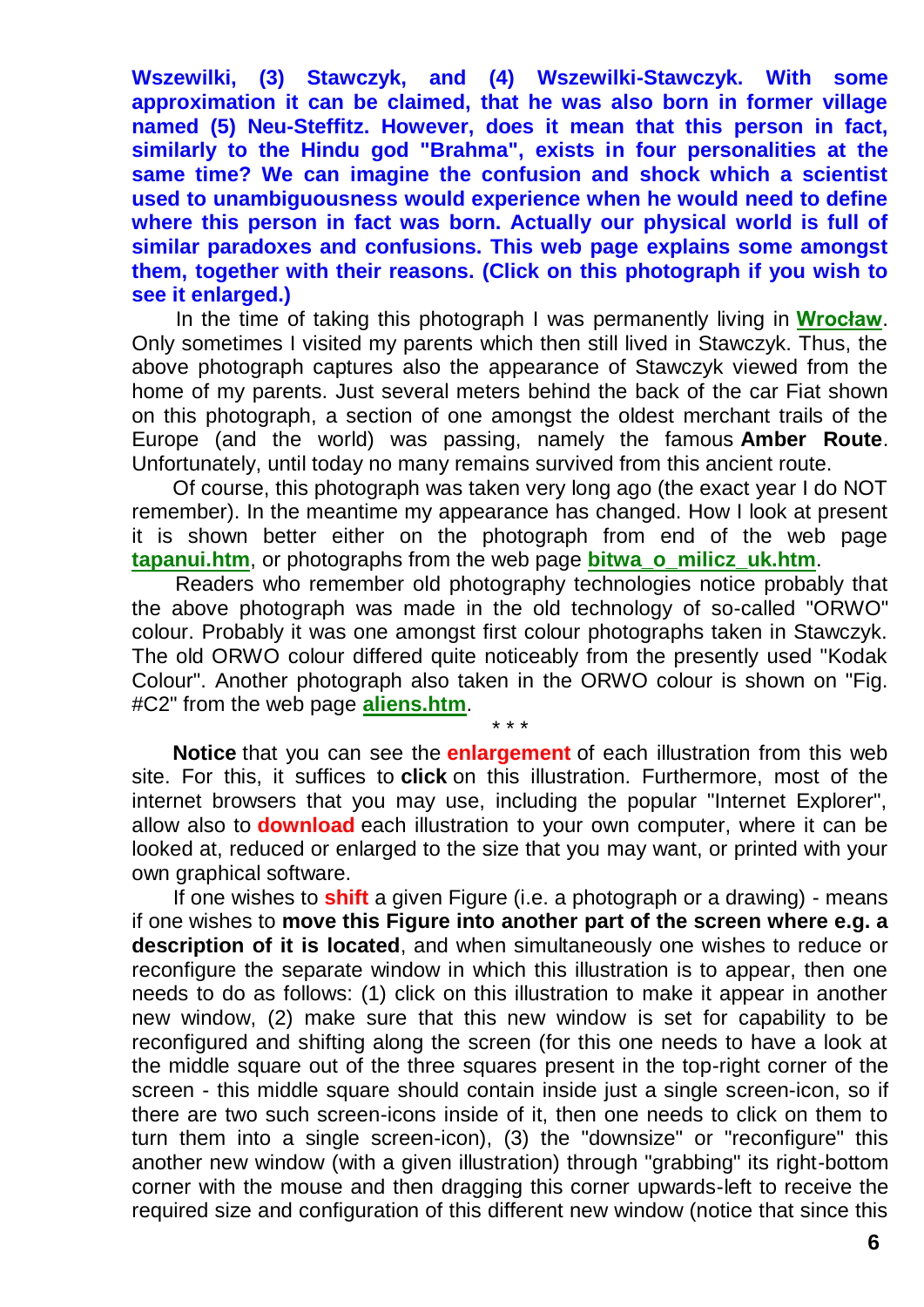new window is downsized or reconfigured, then it is to stay this way for all next Figures being clicked - unless one enlarges or reconfigures the window again), and then (4) drag this another new window with the Figure that one wishes to relocate, to the area of the web page where one wishes to look at it e.g. because there is a description related to it (to move the new window with a Figure, one needs to just grab it with the mouse by the blue stripe on the top of it and then drag it to the required place). Notice also that if one scrolls (with scroll-bars) the text of a page when one reads it, this another window (with the illustration) is going to disappear. In order to return it into the new position on the screen, one needs to click on its "icon" (i.e. on the "program's button" from the taskbar) in the lowest part of the screen.

#### **#B2. How to find the village Stawczyk:**

The village Stawczyk lies around 2 kilometres as "crow flies" to the northeast from a small town **[Milicz](http://totalizm.com.pl/milicz_uk.htm)** in the south-west part of present Poland. The map of Stawczyk in 2009 was promised to appear at the address **[www.mapamilicza.pl/galeria.php?id=30](http://www.mapamilicza.pl/galeria.php?id=30)**. But when I was checking this address in September 2009, it only shown a photograph of the most representative and civilised part of the village Stawczyk - i.e. the one which is located along this newest asphalted road from Milicz to Sulmierzyce, and thus by which stands the road sign announcing the village Stawczyk. Therefore, the exact location of Stawczyk is better to determine from the map of the present village Wszewilki which map in 2009 was available under the address **[www.mapa](http://www.mapa-online.pl/mapa,Wszewilki.html)[online.pl/mapa,Wszewilki.html](http://www.mapa-online.pl/mapa,Wszewilki.html)**. On this map of Wszewilki, it is enough to find where Wszewilki is and where the railway line passes at the eastern side of Wszewilki - as this railway line separates Stawczyk from Wszewilki. Stawczyk is located next to Wszewilki, by the same as Wszewilki main road from Milicz to Sulmierzyce, only that the buildings of Stawczyk are located behind the railway line which separates Stawczyk from Wszewilki. Because on this map also the village Sławoszewice is shown, as well as the river Barycz and this railway which in past trotted through the oldest central-square of Wszewilki, the location of Stawczyk can also be determined from the location of Sławoszewice in relation to the river Barycz and to the railway. Namely, Stawczyk lies above (i.e. to the north) from Sławoszewice, on the other side of the river Barycz, but at the same side of the railway as Sławoszewice. The map shows also clearly, that it asks to link Stawczyk and Sławoszewice with a road, and run a circular city bus "8" (i.e. "eight") along this road. Such a bus would link Stawczyk with: Sławoszewice, Milicz, Karłów, again Milicz, Krotoszyńska street, Wszewilki; and then it would again return to Stawczyk. The introduction of this bus-connection suggests the knowledge of Chinese art called "**[Feng Shui](http://www.google.com/search?q=Feng+Shui)**" - therefore on the futuristic web page**[wszewilki\\_jutra\\_uk.htm](http://totalizm.com.pl/wszewilki_jutra_uk.htm)** I am postulating the construction of this road from Stawczyk to Sławoszewice already since a long time. After all, the construction of the road from Stawczyk to Sławoszewice would again close the circulation of "chi" energy which was open by Germans in 1875. This in turn would cause the economic revival of the entire this region and the return of prosperity and good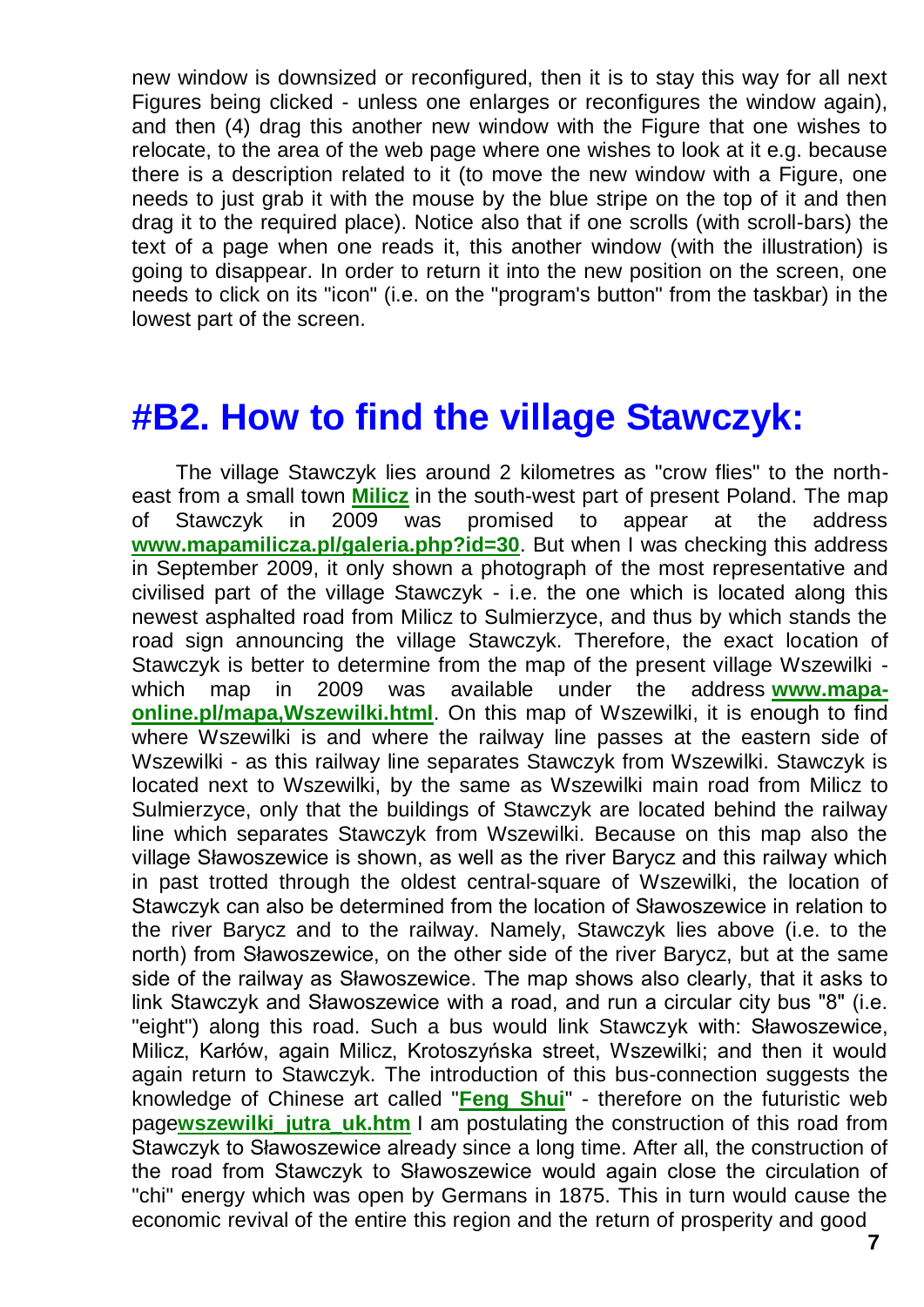fortune to these areas.

Internet maps of the vicinity of Stawczyk available in the time of writing this web page (i.e. in 2009) were rather imprecise. Neither they indicated the location of Stawczyk, nor indicated farmhouses of Stawczyk existing along three historically vital roads (amongst others, the former "Amber Route" which was passing through Stawczyk). Therefore much better the configuration and buildings of Stawczyk is shown on the **satellite photograph of Stawczyk** and the vicinity of this village, available at the address **[http://maps.google.com/maps?ll=51.551406,17.286901&spn=0.026010,0.058](http://maps.google.com/maps?ll=51.551406,17.286901&spn=0.026010,0.058545&t=k&hl=en) [545&t=k&hl=en](http://maps.google.com/maps?ll=51.551406,17.286901&spn=0.026010,0.058545&t=k&hl=en)**. I pointed this satellite photograph in such a manner that it shows the entire upper loop of the circular city bus "8" (i.e. "eight") - the establishing of which I postulate in items #B1 to #B3 of a separate web page **wszewilki jutra uk.htm** in order to induce a local circulation of "chi" energy and thus cause the economical revitalisation of settlements linked to Stawczyk. Therefore, apart from buildings of Stawczyk which are visible in the upper-right corner of this satellite photograph (i.e. in the north-east part of it), it shows also: Sławoszewice located on the opposite side of the Barycz river from Stawczyk, the entire length of the road which links Sławoszewice and Milicz, the buildings of old town of Milicz visible on the low-left corner of the photograph (i.e. in south-west part of it), the Krotoszyńska street which connects Milicz with Wszewilki, Wszewilki, and of course the return road to Stawczyk which runs from Milicz, through Wszewilki, to Stawczyk. On this photograph also the river Barycz is visible, and this intentional deviation of the railway line so aimed that it destroyed the former (historic) town-hall of Wszewilki. This railway become a border that separates Wszewilki from Stawczyk.

Still another map of Wszewilki, and thus also a map of vicinity of the village Stawczyk, one can see on the web page with the address: **[www.mapapolski.pl/](http://www.mapapolski.pl/)**(after clicking on the link calling this web page, one needs to type the name **Wszewilki** into the window "Miejscowość" - i.e. "Village", and then click onto the button "Pokaż" - i.e. "Show"). The black line indicates on this map the course of railway which in 1875 bulldogged through the miniature central square of Wszewilki. As one can see from this course, the railway runs onto Wszewilki riding from east towards west, then - after tramping through the central place (square) of this village it turns again from west towards east. The same railway, as well as the empty area currently left after the former central place of this village, can also be viewed on the much more accurate satellite photograph of Stawczyk, available from the address indicated before in this item of the web page. Over there (i.e. on the satellite photograph) is also clearly visible the course of the railway line which was purposely bend towards the former central square of Wszewilki. Who was so hostile towards Wszewilki, that designed the route of this railway line so viciously? Notice also, that all fish ponds which are visible near Wszewilki, were formed only around 1990 (there were no such ponds over there when the railway line was constructed). The location of these ponds was also selected in such a sinister manner, that the ponds flooded, amongst others, the remains of 1000 years old watermill which for all these centuries operated near the present Stawczyk by the previous riverbed of the Barycz river.

As I noticed this during my visit in Stawczyk of the future described in item #C4 of this web page, one day another fish pond is to be build in there, the banks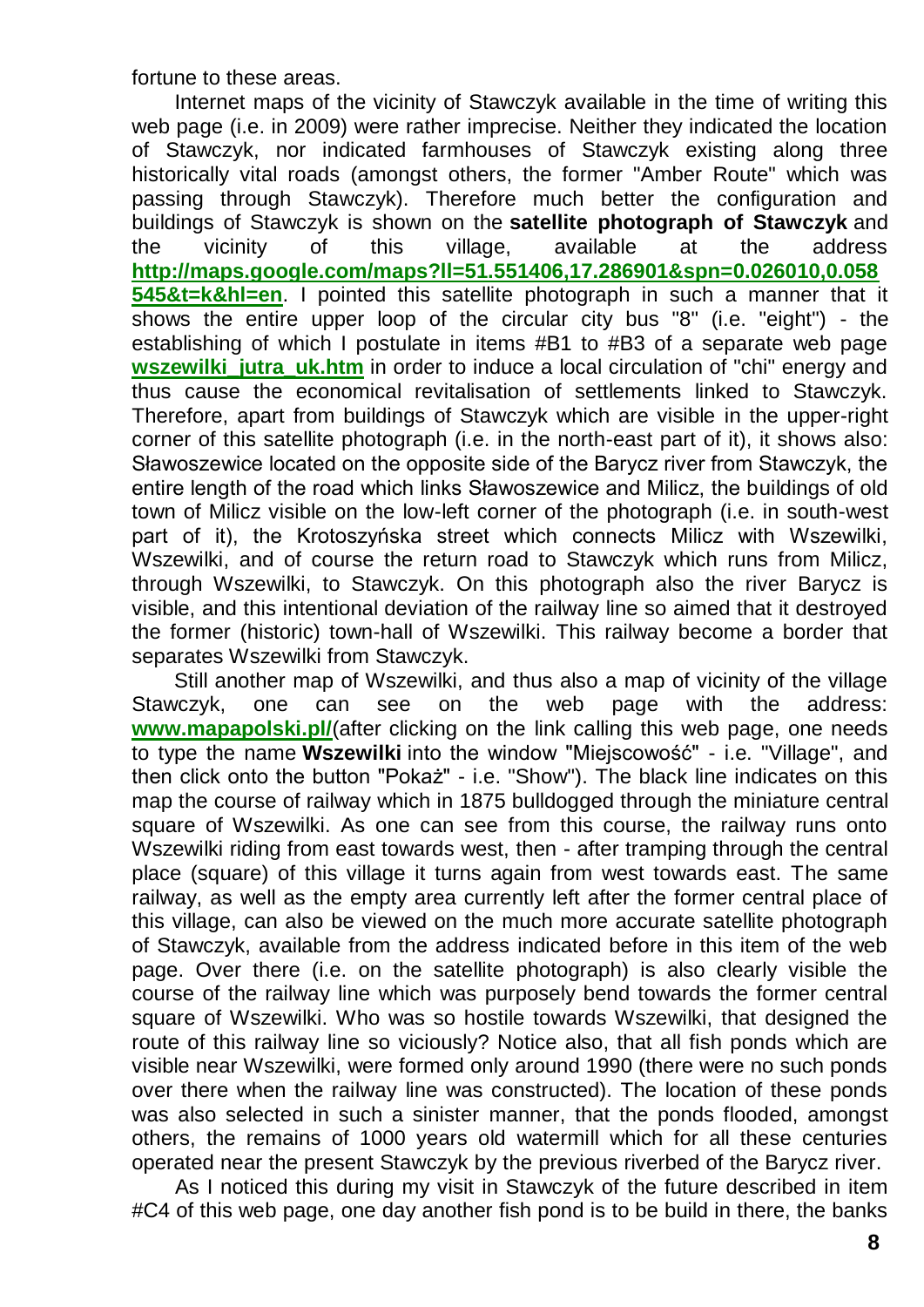of which are to reach almost doorsteps of the present buildings of Stawczyk. However, this next fish pond is to have a very good impact on the significance of Stawczyk - probably because it is going to be constructed already after the circulation of "chi" energy is closed due to the road that connects Stawczyk with Sławoszewice and due to running the circular city bus "8" (i.e. "eight"). This is because the next pond is to be utilised as a kind of artificial lake for recreation purposes, turning this way Stawczyk into a fashionable centre of culture and recreation.



**Fig. #B2: An old German map of Milicz and vicinity - courtesy ["Miliczanin-](http://totalizm.com.pl/bitwa_o_milicz_uk.htm)[1931"](http://totalizm.com.pl/bitwa_o_milicz_uk.htm). (Click on this map to see it enlarged or to shift it in a different area of the screen.) Because it is so old, the above scan shows black crossing lines along the edges where the map was folded. Thus during viewing the map these two straight black crossing lines should be treated as if there are non-existing. On this map is clearly visible the village presently named "Wszewilki", which in times of drawing this map carried the German name "Ziegelscheune". If one enlarges this map, then on the extension of the main road through "Wszewilki" (i.e. the main road through**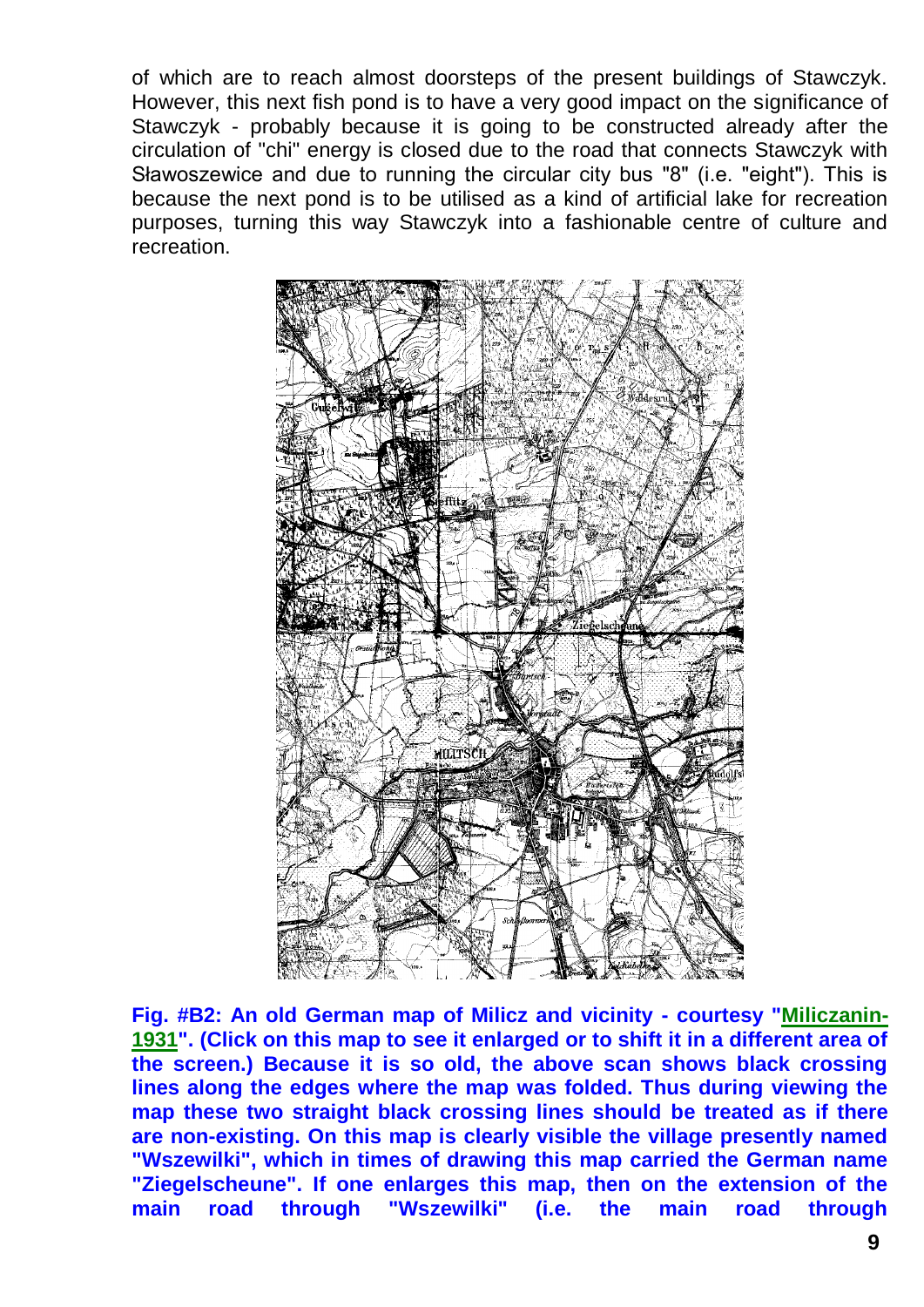**"Ziegelscheune") toward the east, one can see slightly fuzzy writing "Neu-Steffitz" - which name represents the German name for the present "Stawczyk". Interestingly, on the above map almost every house of the former Stawczyk is marked, including houses which do NOT exist today because were burned shortly after the war.**

In order to be able to see individual houses on the above map of Milicz and surrounding villages, firstly one needs to magnify this map to the scale required by our eyes. This magnifying one needs to initiate by clicking on the map. This clicking is to open a separate window which contains just the map ready to be magnified. Then one needs to click in this new window onto a small "magnifying glass" (with a sign + inside) which is to appear at the bottom of this new window with the map. Then one needs to place this "magnifying glass" to the area on the map which one wishes to magnify and keep clicking there so many times until the area appears in the required scale of magnification. Notice that the entire new window with the magnified map can be enlarged, reduced, or reconfigured, and also moved to a different area of the screen (instructions how to do all these are provided under the first illustration, amongst others, from the following totaliztic web pages: **[soul\\_proof.htm](http://totalizm.com.pl/soul_proof.htm)**, **[god\\_proof.htm](http://totalizm.com.pl/god_proof.htm)**, **[ufo\\_proof.htm](http://totalizm.com.pl/ufo_proof.htm)**.)

If the reader examines carefully this map, then probably notices on it several shocking irregularities. For example, probably notices this strange arched deviation towards the west of the railway line from Milicz to Krotoszyn. This deviation was intentionally so selected, that the railway line bulldogged the historic central-square of the village "Ziegelscheune" (i.e. present village "Wszewilki") together with the old church that in past used to stand by this central-square (this church is illustrated in "Fig. #C5" from the web page **sw andrzej bobola uk.htm**, and in "Fig. #2" from the totaliztic web page **wszewilki jutra uk.htm.)** Furthermore, this deviated railway line splits the historic village "Ziegelscheune" (i.e. present "Wszewilki") into two separate villages, namely into "Ziegelscheune" (i.e. present "Wszewilki") and "Neu-Steffitz" (i.e. present "Stawczyk"). What even more shocking, if such arched bending of the railway line took place slightly earlier (i.e. slightly more to the south), then the railway station of Milicz could be constructed almost just by the town-hall of Milicz (instead being constructed around 2 kilometres to the east from the centre of Milicz). This in turn would increase the usefulness of such railway and would probably save this railway line from closing down because of the lack of passengers who prefer to use bus station of Milicz because it is much closer to the town centre. Another "irregularity" visible on this map is the name "Neu-Steffitz" for the present village "Stawczyk". As we can see it from the map, this name means a "new village Steffitz" (i.e. like a new version of the present village "Stawiec"). But this "Neu-Steffitz" is even more distant from the village "Steffitz" (i.e. from the present village "Stawiec") than it is distant from Milicz. Why, therefore, Stawczyk was NOT called e.g. "Neu-Militsch" (i.e. "new Milicz"), or "Neu-Ziegelscheune", instead of being called "Neu-Steffitz"? After all, it is located closer to Milicz and to Wszewilki then to Stawiec, and also it has a permanent historical link with Milicz and with Wszewilki, but not with Stawiec. Another "irregularity" clearly visible on the map is that it intentionally ignores to show the entire course of still then existing and used old "Amber Route" - which used to lead through the present village Stawczyk. (This intentionally ignored section of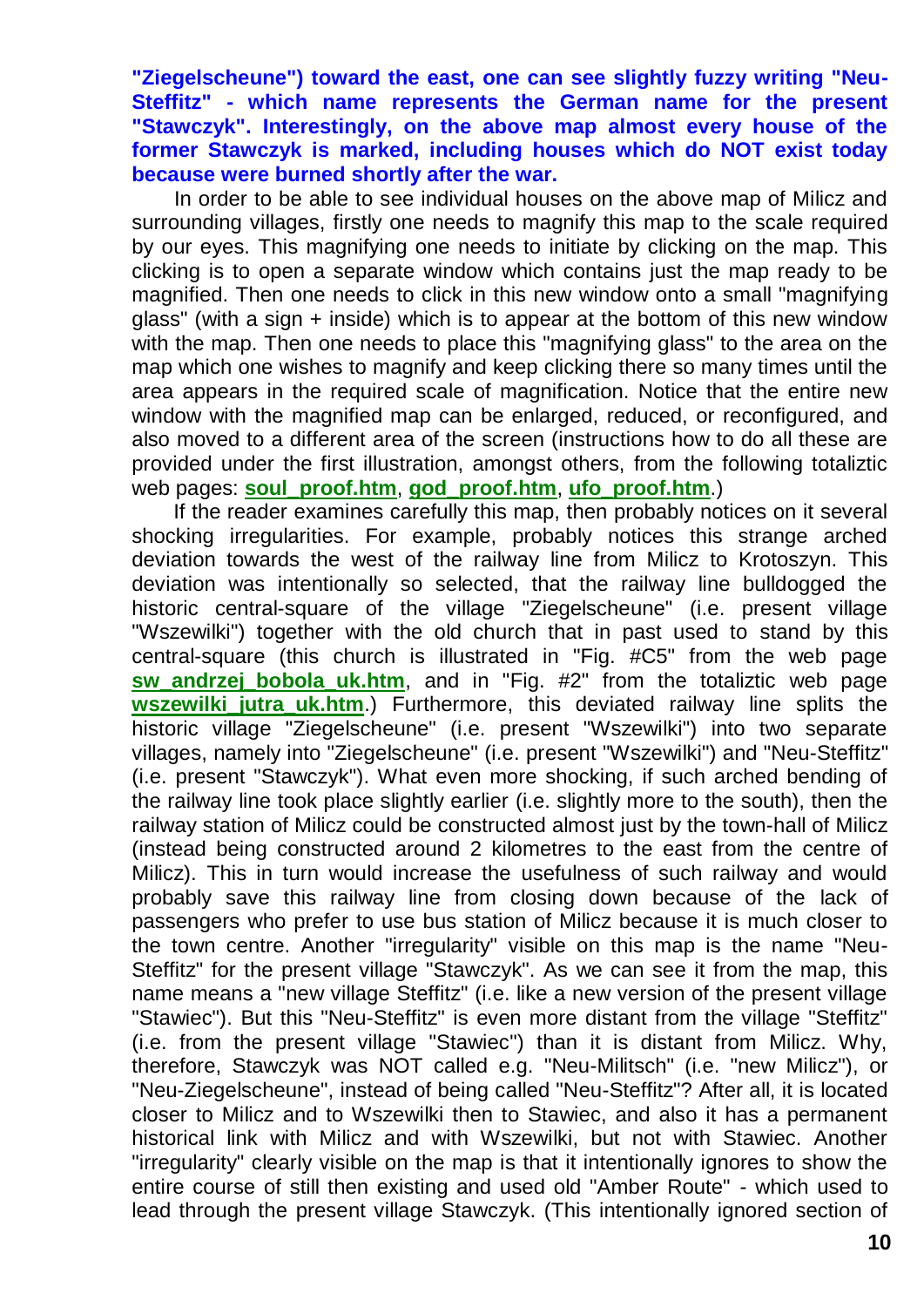the "Amber Route" still was used in years of my youth, i.e. immediately after the Second World War - then in Stawczyk it was called "the road to the dam".) The exact course of this "Amber Route" is described (in Polish only) in item #8.1 of the web page **[wszewilki\\_milicz.htm](http://totalizm.com.pl/wszewilki_milicz.htm)**. Still another "irregularity" documented on this map is that during making it there were NO fish ponds yet which flooded the old historic water mill of Milicz and a significant proportion of the old "Amber Route". (These fish ponds are already shown on present maps indicated in item #B2 of this web page, while discussed in items #B2 and #E1 of the web page **wszewilki** uk.htm and in item #B2 of this web page.)

All the above "irregularities" taken together clearly document that the present village Stawczyk is continually subjected to some strange persecution, described, amongst others, in items #E1 and #E2 of the totaliztic web page **wszewilki uk.htm**, and in items #C4 and #K3 of the totaliztic web page **wszewilki** jutra uk.htm. In the face of existence of the documentation (such as e.g. the above map) which clearly confirms the existence of this continual persecution of the village Stawczyk, it is worth to ask question: "why and by whom this village is continually troubled for so long period of time?". Means, whether this persecution is an expression of the action of so-called "moral field" similar to the action of the "curse of inventors" described in item #G3 of the totaliztic web page **[eco\\_cars.htm](http://totalizm.com.pl/eco_cars.htm)**. (If so - then what so "morally desirable" this villages does that it deserves such vicious persecution?) Or else this persecution is the expression of the existence and activities of some "evil power" which knows something about Stawczyk that presently we still do not know?

### **#B3. Other villages also carrying the name "Stawczyk" or names related to it:**

At this point in time the name "Stawczyk" is unique. Means, apart from the village named Stawczyk that is described on this web page, NO other place (human settlement) exists in the entire world which would also have the same name "Stawczyk".

However, I should mention, that in past (i.e. quite a long time ago) another village named "Stawczyk" existed, which was located in a different region of Poland. This other village Stawczyk was owned by the knighthood family also named "Stawczyk". From this family trace their origins a large number of people who presently have surnames "**[Stawczyk](http://www.google.com/search?q=Stawczyk)**" - for details see item #G1 near the end of this web page. Unfortunately for all these people, this other knighthood village was renamed into a different name quite a long ago. Until today diminished even the memory where this other village was located. I also do NOT know when exactly the name of this other Stawczyk was changed, nor how sounds the present name of this other village Stawczyk (if any reader has some information regarding these unknown details, I would be grateful for letting me know them - so that I could publish these here).

But versions of village names related to the name "Stawczyk" are NOT unique at all. For example, only in Poland are 3 villages named "Stawiec". One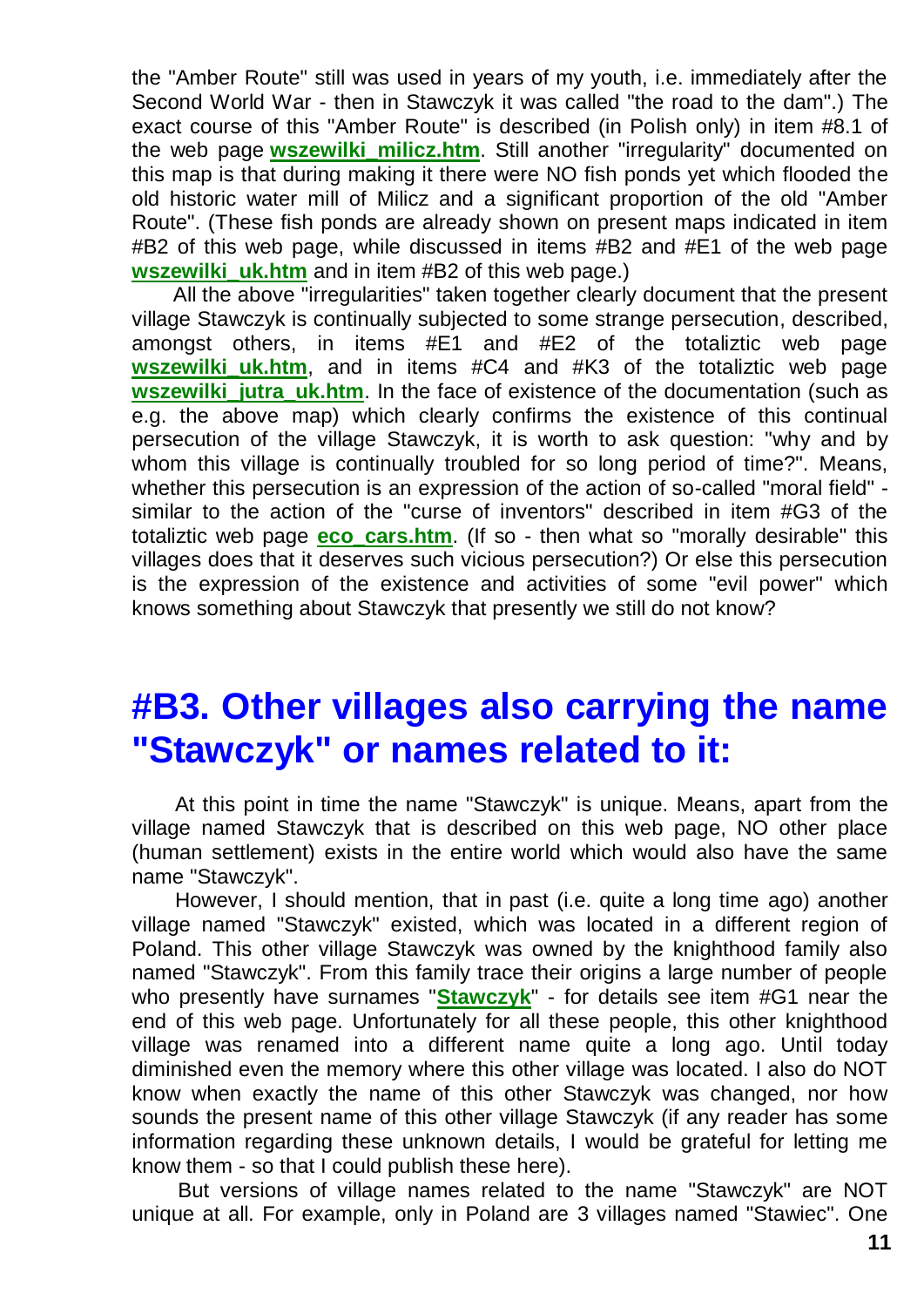amongst these three is "Stawiec" distant from "Stawczyk" by only around 3 kilometres. I suspect that it is from this "Stawiec" that "Stawczyk" received its name. After all, the name "Stawczyk" means in Polish a "Small Stawiec" (similarly like in English the name "duckling" means a "small duck"). On the other hand, when Germans invented in 1875 the name for present Stawczyk, they gave to it the name "Neu-Steffitz" - means a "New Stawiec" (while the present "Stawiec" was called "Steffitz" by them).

Independently from Stawiec located around 3 kilometres to north-west from Stawczyk, in Poland there are also further two villages called "Stawiec". Another one of these is a settlement located not far from the former capital of Teutonic Knights, means from **[Malbork](http://totalizm.com.pl/malbork_uk.htm)**. Administratively it belongs to the County "Nowy Staw", near Malbork, Pomeranian Voivodeship. Still another (third) Stawiec is a village in the County "Nowy Dwór Gdański", Pomeranian Voivodeship (województwo pomorskie).

**Part #C: Moral symbolism of the village Stawczyk - means the village which originates from persecutions, exists as a symbol of persecutions, and provides illustration for consequences of persecutions:**

# **#C1. How "moral laws" cause that "persecutors also persecute themselves":**

The philosophy called **[totalizm](http://totalizm.com.pl/totalizm.htm)** discovered that independently from known laws of physics, the lives of people are also governed by a different kind of laws called **moral laws**. Actually the existence of moral laws could be deduced from religions. After all, if these is "justice-loving" **[God](http://totalizm.com.pl/god.htm)**, then even a child is able to deduce that this God must reward and punish all people according to exactly the same set of principles. Thus, such strict and always the same set of principles, according to which God repetitively rewards or punishes the actions of people, is constituting "moral laws". Of course, if moral laws are defined solely as principles of rewarding and punishing used by God, then the existence and the operation of these laws would be noticed and acknowledged only by these people who already learned and recognise the **[extensive body of scientific evidence](http://totalizm.com.pl/god_proof.htm)  [which confirms the existence of God](http://totalizm.com.pl/god_proof.htm)**. In turn, for example so-called "atheists", would reject all attempts to define and to obey moral laws. For this reason, the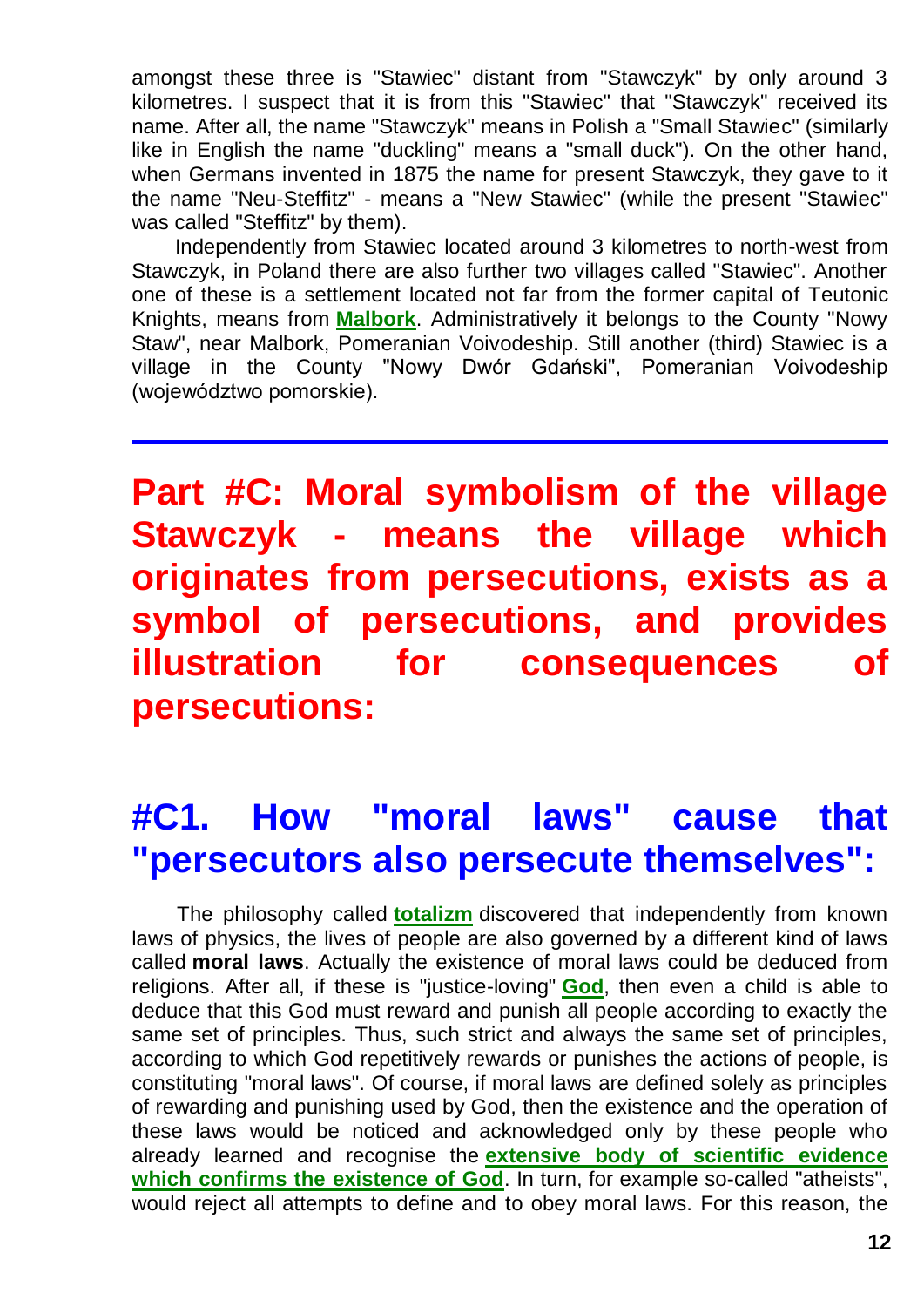**[philosophy of totalizm](http://totalizm.com.pl/totalizm.htm)**, and also the reversal of it, means the so-called **[philosophy of parasitism](http://totalizm.com.pl/parasitism.htm)**, define "moral laws" in a fully secular manner. After all, moral laws can be easily defined in a secular manner, because it turns out that in the physical world exists and acts a kind of invisible field, similar to the gravity field. By totalizm this invisible field is called the "moral field". This field causes, that similarly like climbing uphill in the "gravity field" requires putting an effort into this climbing, also doing anything that is moral, this field makes difficult and effort-requiring. (E.g. consider how much effort requires e.g. telling a truth.) So, due to the existence of this invisible "moral field" doing anything that is moral requires the contribution of effort, while doing anything that is immoral is easy, pleasant, and effortless. In other words, climbing uphill in the "moral field" changes our labour into a special kind of potential energy called the "moral energy" or "zwow", while sliding down in this "moral field" dissipates this moral energy from us. In turn from physics we know, that wherever there is some kind of a field, and some sort of energy, there must also exist appropriate laws which rule over the action of this field and the transfer of this energy. From this particular knowledge of physics stems the "secular definition of moral laws". This definition states that **"moral laws are laws which control the transfer of moral energy and the action of moral field"**. Due to the formulation of such secular definition of moral laws, atheists are also able to accept the existence and work of these laws. After all, this definition concentrates exclusively on outcomes of the action of moral laws. In turn these outcomes can be noticed even by atheists.

Moral laws work in a rather extraordinary manner. If we would like to summarise their action in one sentence, then we could state that **moral laws restore justice and reward morality** while punishing immorality. This means, that if for example someone does something immoral, e.g. persecutes innocent, then these "moral laws" are swinging into action and restore the justice. But these laws do NOT restore the justice in the same manner as people would do it (e.g. through breaking hands which do the immoral things). These laws have their own, highly discreet and subtle, methods of action. For example, instead of breaking hands which harmed someone, they may cause the bankruptcy of the owner of these hands, and thus bring through this bankruptcy the hunger and sufferings which are equal to suffering inflicted through spreading a given injustice. Or they cause that the owner of these hands is abandoned by wife and children, and thus he must suffer living alone. Or they cause that someone whom this person loves a lot is going to die. Etc., etc.

One amongst methods of action of moral laws causes that **persecutions always turn a full circle and hit back the persecutors**. In English there is even a proverb expressing this law, which states that "Curses, like chickens, always come back home to roost". This method of action of moral laws is clearly visible if someone traces the fate of the village Stawczyk described here. Namely, as this becomes clear from descriptions that follow, Stawczyk was always persecuted and oppressed by authorities which are located in the nearby **[Milicz](http://totalizm.com.pl/milicz_uk.htm)**. Therefore "moral laws" worked in such a manner that outcomes of these persecutions and oppression of Stawczyk make a full circle and hit back into Milicz. How this happens, I am going to explain this in descriptions that follow.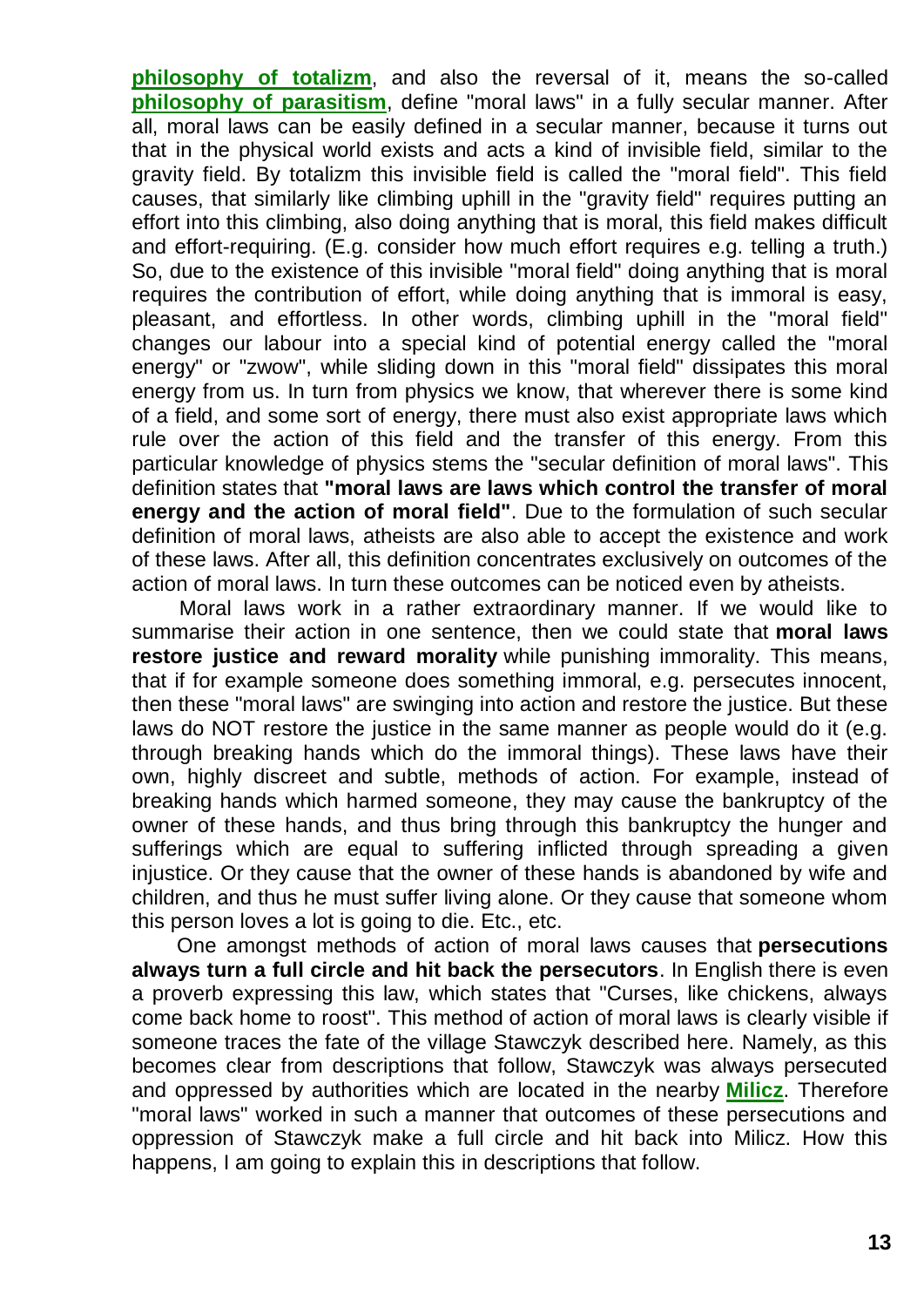# **#C2. The history of village "Stawczyk": origins from persecutions, continuous experiencing persecutions, illustration of long-term consequences of persecution:**

Stawczyk is the village which constitutes a symbol of unjustified, although continuous persecutions. After all, this village originates from persecutions. Furthermore, this village was persecuted for the entire period of its existence todate - even until today. What the most shocking, in the meantime changed the country to which Stawczyk belongs, and also changed the ideology and system of that country. But persecutions of Stawczyk still persist. Everyone can notice this persecution - if is to look around in Stawczyk, and if then compares the state and situation of Stawczyk with the state and situation of the nearby village Wszewilki - which is separated from Stawczyk just by the width of two rails. After all, the comparison of Wszewilki and Stawczyk look like a comparison of proverbial "prince and beggar" - in spite that in past these two settlements were just parts of the same village. For example, through Wszewilki leads a well paved road. In turn all main roads of Stawczyk are still dust roads in which wheels (and legs) submerge into sand until axels (and ankles). Wszewilki have a footpath. Stawczyk has only sides of dirt roads overgrown with weeds. Wszewilki have running water from waterworks, and some houses even have city gas. Stawczyk still depends on wells and still has no gas. Wszewilki have a bus stop and a bus connection with Milicz. Inhabitants of Stawczyk must push pedals when pushbiking to Milicz. Etc., etc. There are numerous further such cases of neglects and subtle forms of persecutions, but this web page is NOT the right forum to pinpoint these.

Knowing about the action of "moral laws" described in previous item #C1, and being aware that all persecutions of Stawczyk to-date always originate from the administrative authorities located in the nearby town of **[Milicz](http://totalizm.com.pl/milicz_uk.htm)**, it is worth to learn the mechanism with the use of which the persecutions of Stawczyk are making a full circle and hit back into the town Milicz. In order to learn this, we need to learn firstly the strange history of Stawczyk.

The evidence of persecution of the village Stawczyk, proofs of which are still visible until today, started around 1875. Until that year of 1875 the village "Stawczyk" was a part of the neighbourly village named **[Wszewilki](http://totalizm.com.pl/wszewilki_uk.htm)**. Means, until 1875 the village Stawczyk was an eastern half of Wszewilki. In these old times all farmhouses of Stawczyk were located closer to the old central square of historic Wszewilki than at present is located in relation to this central square the majority of present farmhouses of the village Wszewilki. In other words, Stawczyk is the better carrier of the historic traditions of Wszewilki, than the carrier of these traditions is present village of Wszewilki. Because of the closeness of Stawczyk to central square of historic Wszewilki, until the year 1875 the history of the village "Stawczyk" was simultaneously the history of the village Wszewilki. In turn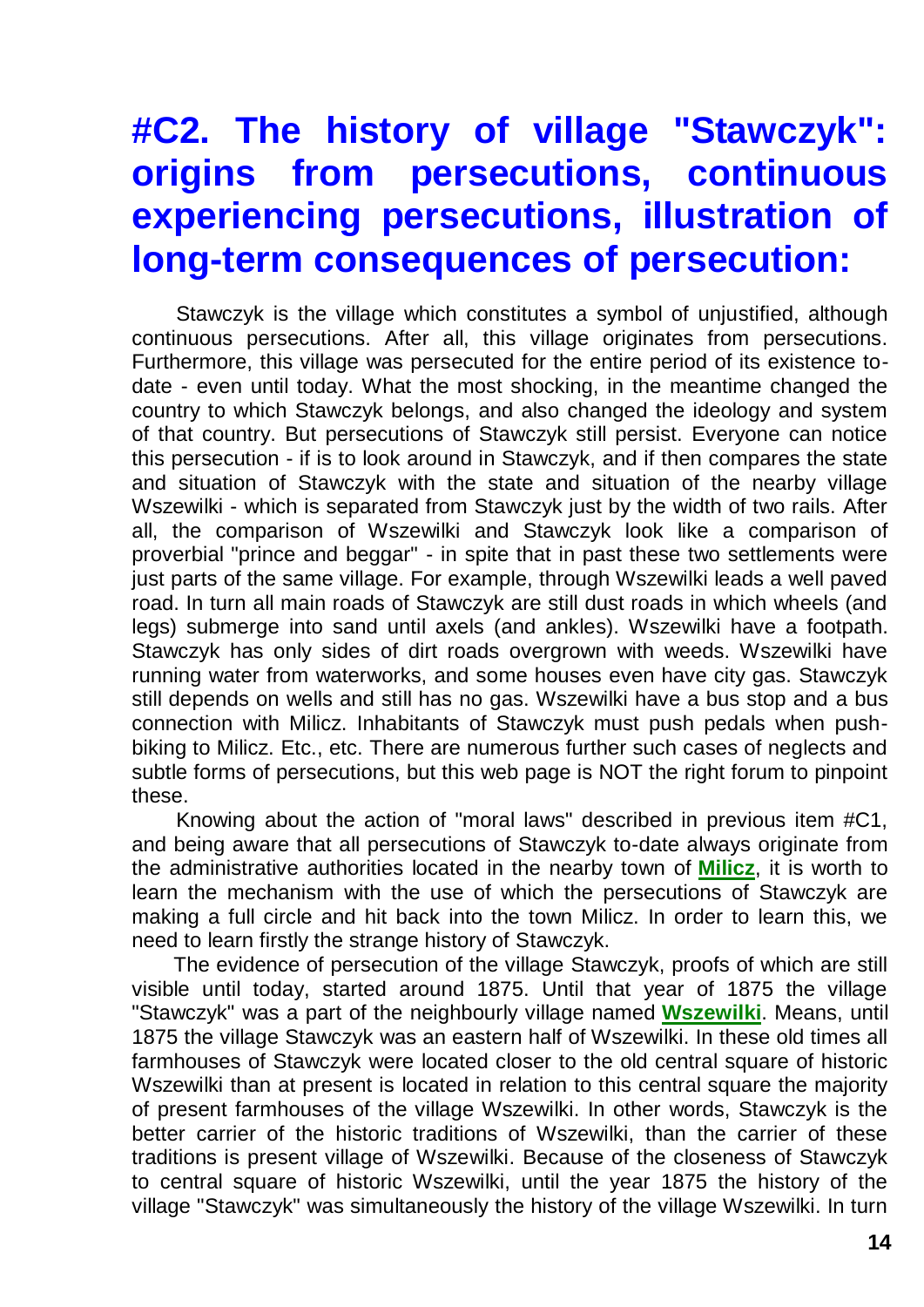the history of the village Wszewilki the reader can learn from a separate web page named **[wszewilki\\_uk.htm](http://totalizm.com.pl/wszewilki_uk.htm)**.

Unfortunately, in 1875 the histories of both these villages separated from each other. Namely, in 1875 was constructed the railway line which led from Milicz to Krotoszyn and then further to Gniezno - along the old so-called **Amber Route** (a section of this "Amber Route" in past used to run through the present village Stawczyk). In turn someone who designed this railway line, utilised it as a handy tool of destruction aimed at the former village Wszewilki. Namely, this someone intentionally so deviated the course of that railway line, that it turned towards west from the straight line which it supposed to follow, and it trotted through the miniature central square of the previous village Wszewilki. Thus, under the excuse of building this railway line, an old Catholic Church of Wszewilki (illustrated on the photograph from the web page **[wszewilki\\_jutra\\_uk.htm](http://totalizm.com.pl/wszewilki_jutra_uk.htm)**) was dismantled, and also dismantled were numerous public buildings of Wszewilki which hosted the local industry - and thus which decided about the significance and the wealth of this village (such as an old hotel, grain storage, bakery, and a slaughter house). Of course, until today this intentional deviation of the railways line towards west, soon after it departed from the railways station in Milicz, is clearly visible on maps of Wszewilki, and on the satellite photograph of that village indicated in item #B2 of this web page. On these maps and the satellite photograph is also clearly visible, that immediately after trotting through the historic central square of the old village Wszewilki, and after destroying the industry of that village, the railway line is turning again towards the east, thus returning at the course which originally it supposed to follow. If it follow this course all the time, then it would NOT trot through the central square of the old village Wszewilki. (The fact, that this trotting was actually an intentional one and it was viciously pre-planned, is confirmed by the visible evidence that if this turning of the railway line was carried out slightly earlier towards the south, then the railway would go just by the edge of the town Milicz. However, in reality the railway station of Milicz is distant from the town of Milicz by around 2 kilometres. In turn such a large distance of railway from the town makes the arrival to the railway station very complicated and discourages the use of railway.)

Whomever maliciously trotted the central square of old Wszewilki with the railway line, was NOT stopping on this act. In addition to the cutting old Wszewilki into two parts, this someone also administratively renamed this part of old Wszewilki which was cut off from the rest of the village by the new railway line. Thus, starting from then, this "cut off" part of Wszewilki was renamed with a different than Wszewilki name of **Neu-Steffitz**. Until today it has a different than Wszewilki name - at present carrying the name "Stawczyk". In this way the trotting of the central square of old village Wszewilki with the railway line, become a point in time in which clearly visible persecutions of Stawczyk have started, and after which the history of the village-martyr named "Stawczyk" was separated from the history of former village Wszewilki.

The mysterious, although well hidden, persecutions of Stawczyk did NOT finish with the administrative separation of it from the former village Wszewilki, but were stubbornly continued even until now. For example, in the area of present village Stawczyk (or more precisely on the area of present sport field of the village Stawczyk) before 1875 organised were yearly "horse markets" which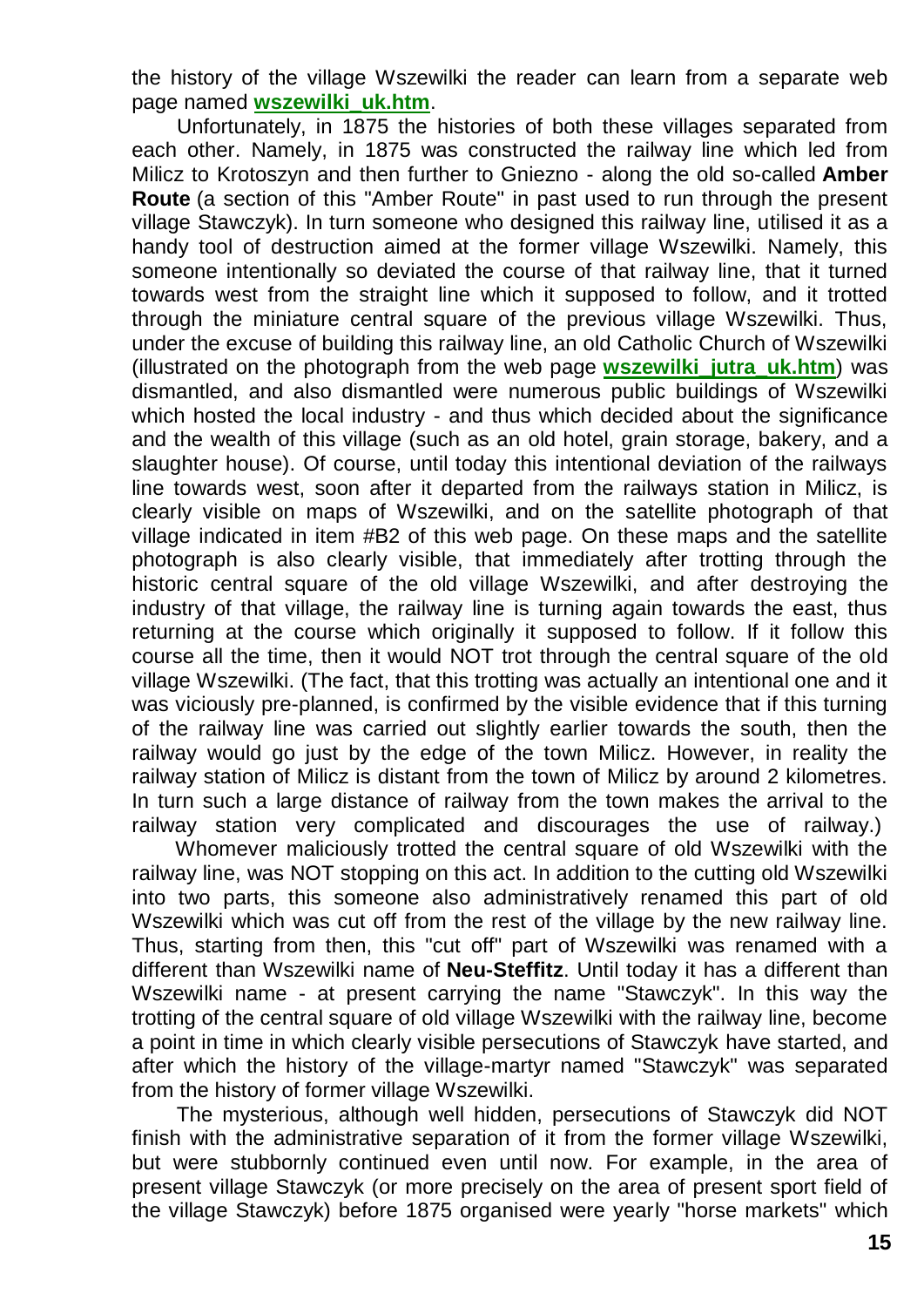were famous throughout the entire Europe. To these horse markets used to come horse traders from many even very distant countries. About these markets I am writing, amongst others, in item #B2 of the separate web page **[about myself \(Dr](http://totalizm.com.pl/pajak_jan_uk.htm)  Jan Pajak - [autobiographical note\)](http://totalizm.com.pl/pajak_jan_uk.htm)**. But around 1890 someone in Milicz decided administratively to shift this famous horse trading market from its previous location on the area of present Stawczyk, into a new location just by the Milicz town - near the slaughter house of Milicz. Of course, after shifting the trading market into a different place, a message spread throughout the world that Wszewilki do NOT organise horse trading markets any more. So horse traders ceased to come to these trading markets - and in this way diminished the long tradition of these famous horse markets that lasted for many previous centuries. Unfortunately, the taking away from Stawczyk this famous horse trading scheme was only one amongst numerous manifestations of this secretive and continuous persecution. Other manifestations included, amongst others, the suffocation and forcing the bankruptcy of the old watermill of Stawczyk, assigning a name "Neu-Steffitz" to Stawczyk - instead of the name "Neu-Ziegelscheune" (the name "Ziegelscheune" is the German name for then "Wszewilki" - for the correct translation into German of names of present Polish settlements see the web page **[genealogienetz.de](http://www.genealogienetz.de/reg/SCI/ortsliste/pol_W-d.html)**).

Within this many centuries long persecution of Stawczyk, this village did NOT receive even a permanent name. Administratively it is considered to be a village that is separate from Wszewilki. But in practice it has NO a name on its own that would be accepted by locals. For example, soon after cutting it off from the former "Ziegelscheune" (i.e. "Wszewilki"), Germans called it "Neu-Steffitz". But soon after the liberation it was called "Cegielnia" - which means a "brick factory" in Polish (while Wszewilki were then named "Wszewilki"). Thus initially in my birth certificate was written that I was born in a "Cegielnia" (means in a "brick factory"). But when (because of this misleading name "Cegielnia" - i.e. a "brick factory"), by a mistake to Stawczyk started to arrive lorries which intended to take bricks from the "brick factory" located in the nearby village Stawiec, the name of the village Stawczyk was changed again into Wszewilki. Thus, my birth certificates from times of my applications for university studies started to state that I was born in Wszewilki. Under the name of "Wszewilki" the village Stawczyk existed until the end of time when I lived in it. But around 1964, when I shifted to the city **[Wrocław](http://totalizm.com.pl/wroclaw_uk.htm)**, the name of this mini-village was changed again into "Stawczyk". This caused another lot of confusions, as instead to it, people landed in a nearby village named "Stawiec" - and vice versa. Finally, around 1985 someone dropped into an idea to name this village with a double names of "Wszewilki-Stawczyk". Under this inconvenient double name the village Stawczyk officially exists until today. However, no-one wishes to use this double name, as it is rather inconvenient. Therefore the majority of local people still refer to it under the name of "Stawczyk" or "Wszewilki". I would suggest that one day it is named either "Pająkowo" (in order to honour, amongst others, my Polish origins from this small village), or named "Pajakville" (in order to create a bridge between the place of my birth and the English-speaking New Zealand - which represents my later citizenship, traditions, and culture.) After all, the name "Pająkowo" would finish all problems to-date. It not only would cut off any further confusion and would perfectly harmonise with the name "Wszewilki" for the village from which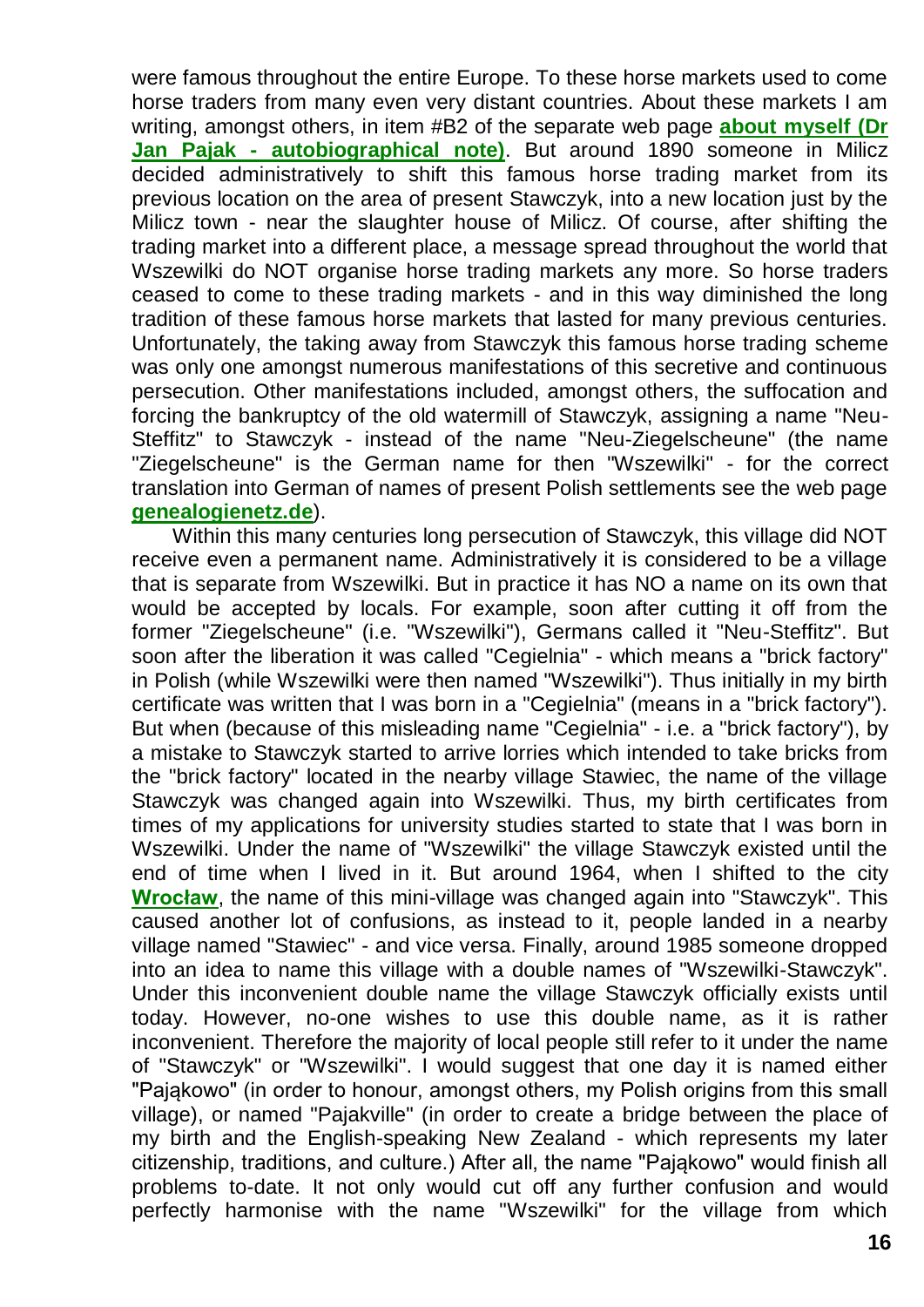Stawczyk originates, but it would also give to Stawczyk an unique allegoric symbolism. Furthermore, everything indicates that the fate clearly extends the present confusion with the name of this village, until the time when the present Stawczyk could be named "Pająkowo".

# **#C3. The role of Stawczyk in the controlling of "chi" energy circulation and thus in opening or closing the access to significance, prosperity, and happiness for [Milicz](http://totalizm.com.pl/milicz_uk.htm) and for surrounding settlements:**

In item #C1 of this web page I described a kind of intelligent energy which by the **[philosophy of totalizm](http://totalizm.com.pl/totalizm.htm)** is called the "moral energy" or the "zwow" energy. ("zwow" is an abbreviation from the Polish expression "zasób wolnej woli" which means the "energy of free will"). Chinese call this energy with the name of "chi", while Japanese call it "reiki". This energy has the attribute that for people, institutions, settlements, or countries, which have a lot of it, it brings happiness, good feelings, prosperity, influence, etc. This is why individual people who accumulate a lot of this energy are experiencing the so-called **[nirvana](http://totalizm.com.pl/nirvana.htm)**. In turn these ones who have a chronic lack of the moral energy are experiencing depression, troubles, disasters, and at the end are self-destructing themselves (e.g. by committing suicides). Ancient Chinese developed a kind of folk wisdom or art, which teaches people how to increase their happiness and prosperity through the accumulation, increase, and management of their "chi" energy. This knowledge of ancient Chinese about principles of controlling the flow of "chi" energy is known in the present world under the name of "**[Feng Shui](http://www.google.com/search?q=Feng+Shui)**". After years of ignoring this knowledge, not long ago in China occurred a return to a common utilisation of it in practically almost every area of life. In cases of e.g. settlements or geographical areas, the best method for increasing the amount of "chi" energy accumulated and contained in it, is to cause this energy to circulate locally. In turn, through the accumulating large amounts of "chi" energy, given settlements or geographical areas increase their prosperity, significance, happiness of their inhabitants, etc.

If someone analyses the history of old Milicz and Wszewilki that is described on web sites about the town of **[Milicz](http://totalizm.com.pl/milicz_uk.htm)** and about the village of **[Wszewilki](http://totalizm.com.pl/wszewilki_uk.htm)**, then he or she is to notice that until 1875 (i.e. until the time when an open persecution of present Stawczyk was initiated), Milicz had so perfectly designed system of roads, that they intercepted the "chi" energy which was flowing through this town, and then directed this energy into a local circulation. The outcome of this was, that until 1875, Milicz and Wszewilki remained highly happy and prosperous human settlements. In those times Milicz was connected with present Stawczyk by two roads of the ancient so called "Amber Route". One of these roads went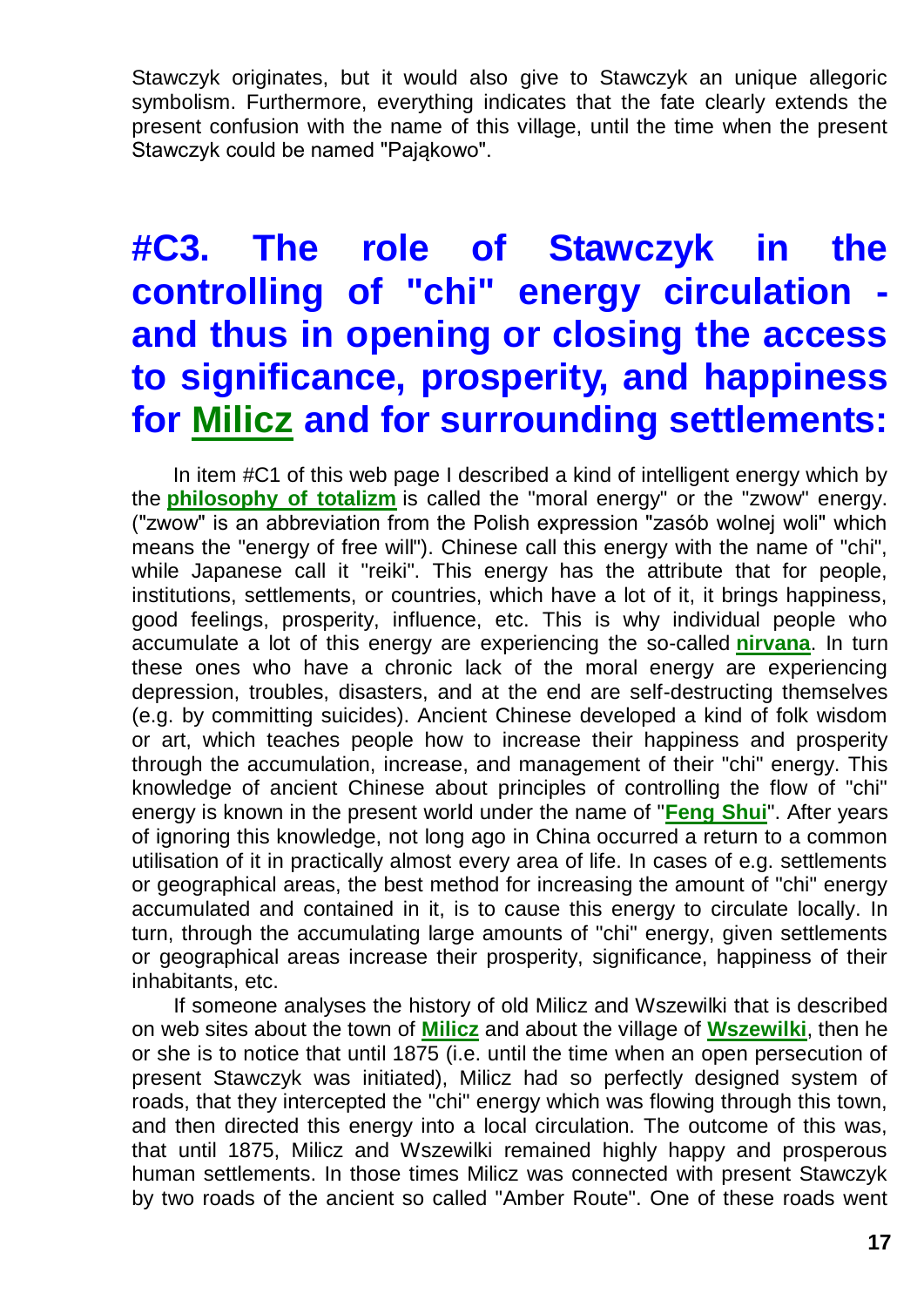from Milicz towards east along the river Barycz, until it reached the old bridge over Barycz that in past was located by the ancient watermill from present Stawczyk. Then the road passed to the present Stawczyk and further through Pomorsko to Gniezno and Gdańsk. But near the hotel from old central square in Wszewilki, this road was linked briefly with another road from Sulmierzyce which passed through the present Stawczyk and Wszewilki and went back to Milicz. In this way the "chi" energy which arrived to Milicz, was intercepted by the loop of these circularly running roads and remained trapped in the circulation around the town of Milicz.

Unfortunately, that highly beneficial for Milicz, Stawczyk, and Wszewilki ancient course of roads was destroyed in 1875 through the construction of the railroad and consequently the demolition of the watermill of Stawczyk with its old road bridge through the river Barycz. In the result, after 1875, all roads started to exclusively "lead out" of Milicz, without causing the return of "chi" energy nor making this energy to circulate locally. The result was that Milicz and settlements which surrounded it soon lost their previous significance, prosperity, and happiness of their inhabitants. This state lasts even today.

In items #B1 to #B3 of a separate web page named **wszewilki** jutra uk.htm I suggest to build an asphalted road, which similarly like that destroyed section of the ancient "Amber Route" would connect the present Stawczyk with Sławoszewice, and then to run a circular city bus "8" (i.e. "eight") along that road. This road and bus would restore the closed circulation of "chi" energy that existed in these areas in times of the "Amber Route". In turn such a restoration of the closed circulation of "chi" energy, according to the knowledge of "**[Feng Shui](http://www.google.com/search?q=Feng+Shui)**", would restore the significance, prosperity, and happiness to these old settlements.

From what at present we all can witness in Stawczyk, the authorities from Milicz completely ignore my suggestions regarding this circular road and bus "8" (i.e. "eight"). Probably they consider these to just be "superstitions" - not the "knowledge" which works in the real life (in spite that the return in communistic China to implementation in everyday life principles of old knowledge of "Feng Shui", just during a few years transformed China from a country about which in past people just used to joke, into a real world's superpower). But from what is explained in next item #C4, it appears that this ignoring of my suggestions is NOT going to last forever. At some point of time in the future, this circular road from Stawczyk to Sławoszewice will be build, while the circular city bus "8" (i.e. "eight") - which I am postulating so intensely, in fact will be run along that road. This in turn is to cause, that in the future a new period is going to start, in which significance, prosperity, and happiness are going to return not only to Stawczyk, but also to Milicz and to all other surrounding settlements. What interests me now, is whether the authorities from Milicz are going to put away for the later date the construction of this road, and thus also put away the restoration of prosperity and happiness to their town, or rather they soon roll up their sleeves and begin the practical implementation of this breakthrough endeavour.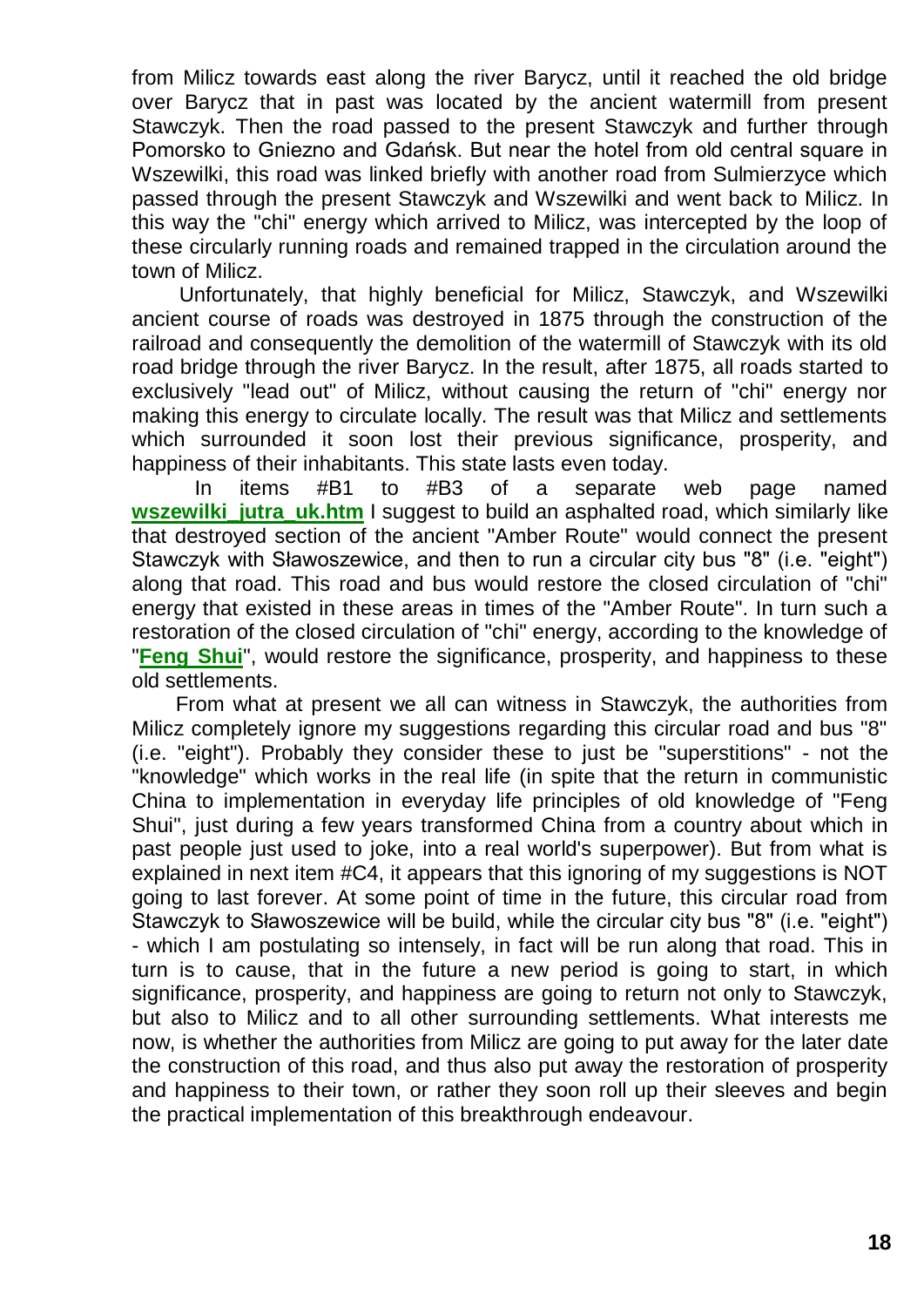### **#C4. Stawczyk of the future - means my visit in Stawczyk probably in the year 2222:**

These readers which know the subject of my scientific research know jolly well that I maintain a kind of "friendship" with these who already have in their disposal so-called **[time vehicles](http://totalizm.com.pl/immortality.htm)** (i.e. vehicles to the building of which I try to convince humans already since 1985 - for details see the web page **[timevehicle.htm](http://totalizm.com.pl/timevehicle.htm)**). It seems that for my birthday of 2009 I was granted quite an extraordinary gift - i.e. the trip to Stawczyk of the future. Unfortunately, fascinated by what I saw in there, I forgotten to ask about the date to which I was shifted. But I believe that it was quite a lot of years to the future. After all, I watch the evolution of the appearance of Stawczyk for over 60 years - and so-far I did NOT notice a drastic change in the appearance of architecture and buildings of that village. On the other hand, during my trip to Stawczyk of the future all houses of that village were different than at present (e.g. their material of walls appeared like a kind of "smoky glass" or plastics - which at present we can see only in some more expensive cars). Thus, I later analysed my trip from the point of view when I would take Jan Pajak to Stawczyk of the future - if I knew exactly his likes, habits, knowledge, and intentions - as well as these attributes were known to my "guide" from that futuristic trip to Stawczyk. Such an analysis led me to the conclusion that probably I was in Stawczyk of the future in summer of 2222 because this particular year would have for me a special significance and also it would fit well to changes which I noticed then during my visit in Stawczyk. As I managed to notice this during my visit, Stawczyk become in the future an important, prosperous, and happy place on the Earth. It will also be quite an important cultural centre and recreational area. It appears to me that the cultural and recreational significance of Stawczyk will exceed then even the significance of Milicz (i.e. Milicz will maintain then its significance as a centre of administration, living quarters, and merchant area, but Stawczyk takes over from Milicz several other vital functions). Stawczyk already will be by then connected with Sławoszewice, Milicz, and Karłów, via this circular city bus "8" (i.e. "eight") to the introduction of which bus I am lobbying so intensely. Also, from what I noticed then in Stawczyk, in the future it becomes an immensely fashionable and luxurious place of living. Probably a section of the real-estate, and a villa in Stawczyk, will be then worth a fortune (presently such a real-estate section, or a house, one can buy in Stawczyk quite inexpensively). My trip to Stawczyk of the future is described in items #J1 to #J3 from the separate web page named **[wszewilki\\_jutra\\_uk.htm](http://totalizm.com.pl/wszewilki_jutra_uk.htm)**.

**#C5. The moral message which the above history of the village Stawczyk tries to**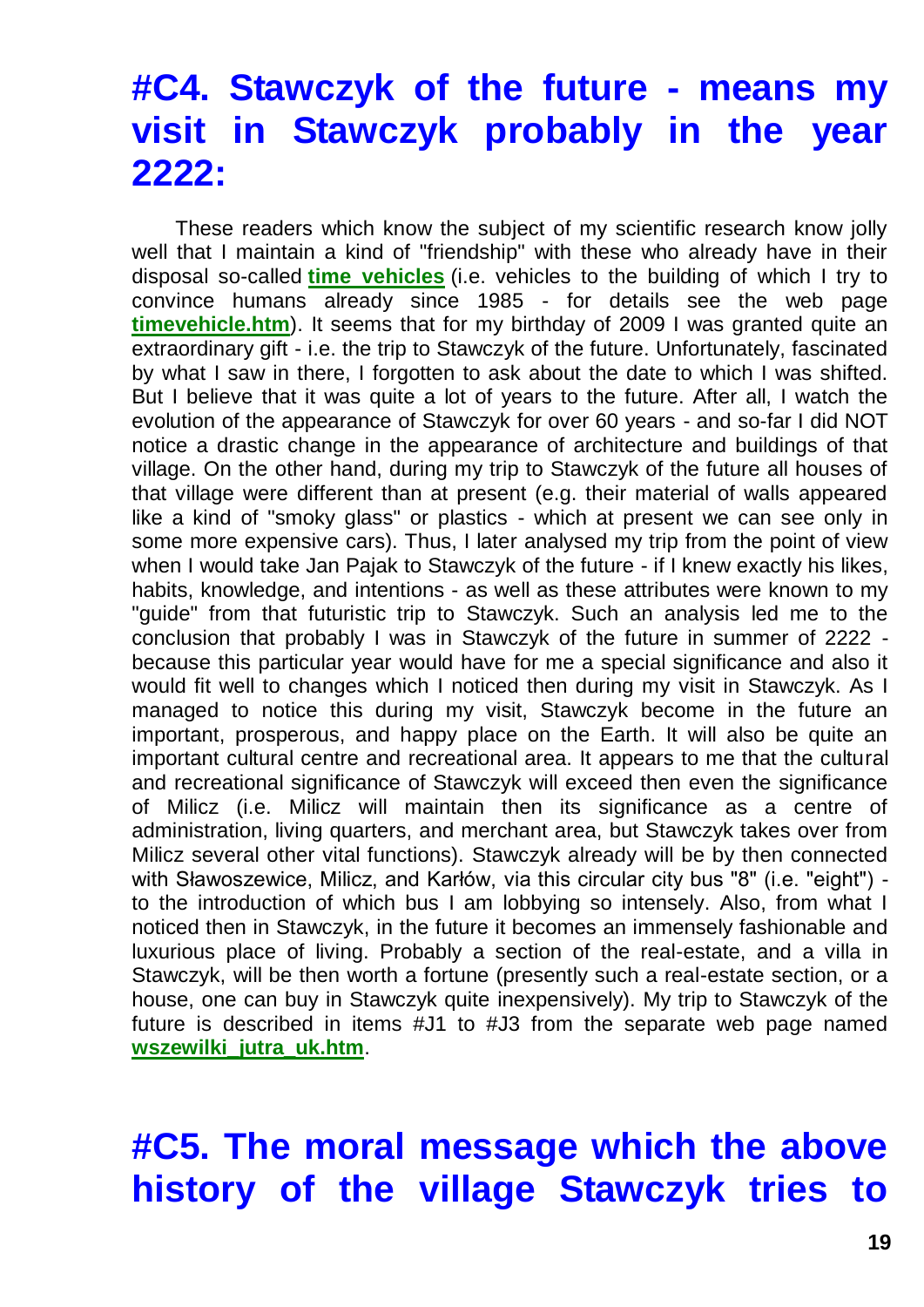#### **realise to us:**

Unfortunately for the entire our civilisation, increasingly more people believe in the erroneous claims of some scientists, repeating after Darwin like parrots, that **[people are slightly higher evolved animals](http://totalizm.com.pl/evolution.htm)**. In the result, increasingly more people behave themselves like animals. For example, instead of seeing a good neighbour in every other human being, they see only a competitor to sparse resources, and see a threat to their own domination. Instead of working together with other people towards a common prosperity and happiness, they prefer to rather rob others from whatever they may need. Instead of helping each other in reaching "where our eyes cannot reach", they prefer to push down their neighbours and dig holes under them. Etc., etc. Such principles of animal behaviour perhaps would yield a desired outcomes in some other universe in which there is NO **[God](http://totalizm.com.pl/god.htm)**. But in our universe exists **[God](http://totalizm.com.pl/god_proof.htm)** who loves justice and who through the creation and appropriate upbringing of humans is determined to accomplish His superior goals. In turn such justice-loving God does NOT leave unpunished the animal-like behaviours of people. Therefore God established the so-called "moral field", "moral energy" and "moral laws" described by the **[philosophy of totalizm](http://totalizm.com.pl/totalizm.htm)**. In turn these ones, through appropriate mechanisms of action, punish animal-like behaviours, reward moral acting, and give to people the required moral lessons. The history of village Stawczyk described before, illustrates the content of one amongst these moral laws, illustrates the mechanism due to which these laws work, and also hints a simple manner in which people can utilise the knowledge of this law and mechanism to lift the level of their own prosperity and happiness.

The moral laws the work of which is well illustrated by the history of the village Stawczyk described here, is the so-called "Boomerang Principle". In general it states that **"whatever you sent out from you, the same is going to return to you like a boomerang"**. In relation to the fate of village Stawczyk, the work of this moral law is best expressed by various proverbs, for example by the Polish proverb "he who digs holes under other people, is also going to fall into these holes" (in Polish: "kto pod kimś dołki kopie ten sam w nie wpada"), the English "curses, like chickens, always come back home to roost", the Chinese "he who gives out bows should expect an arrow", or the Japanese "God which deserted given people is God which knows". The action of this moral law is also illustrated quite well by the long-term outcomes of the persecution of Stawczyk by authorities located in the nearby town Milicz. After all, the history of Stawczyk illustrated that every single case of this persecution makes a large circle and hits back into Milicz - thus making worse, amongst others, also the situation of these authorities which instigated this prosecution. For example, the trotting by the railway line a Catholic church that once stood on the border of present Stawczyk and Wszewilki, has NOT caused the change of religion of inhabitants of Stawczyk, making them to become protestants, but rather the opposite, the protestant church in Milicz with the elapse of time was turned into the present **[Catholic church of St. Andrea Bobola](http://totalizm.com.pl/sw_andrzej_bobola_uk.htm)**. The bankruptcy of old watermill of Stawczyk has NOT brought the wealth to the new electric mill which also later bankrupted. The shifting to Milicz the yearly horse market caused that this market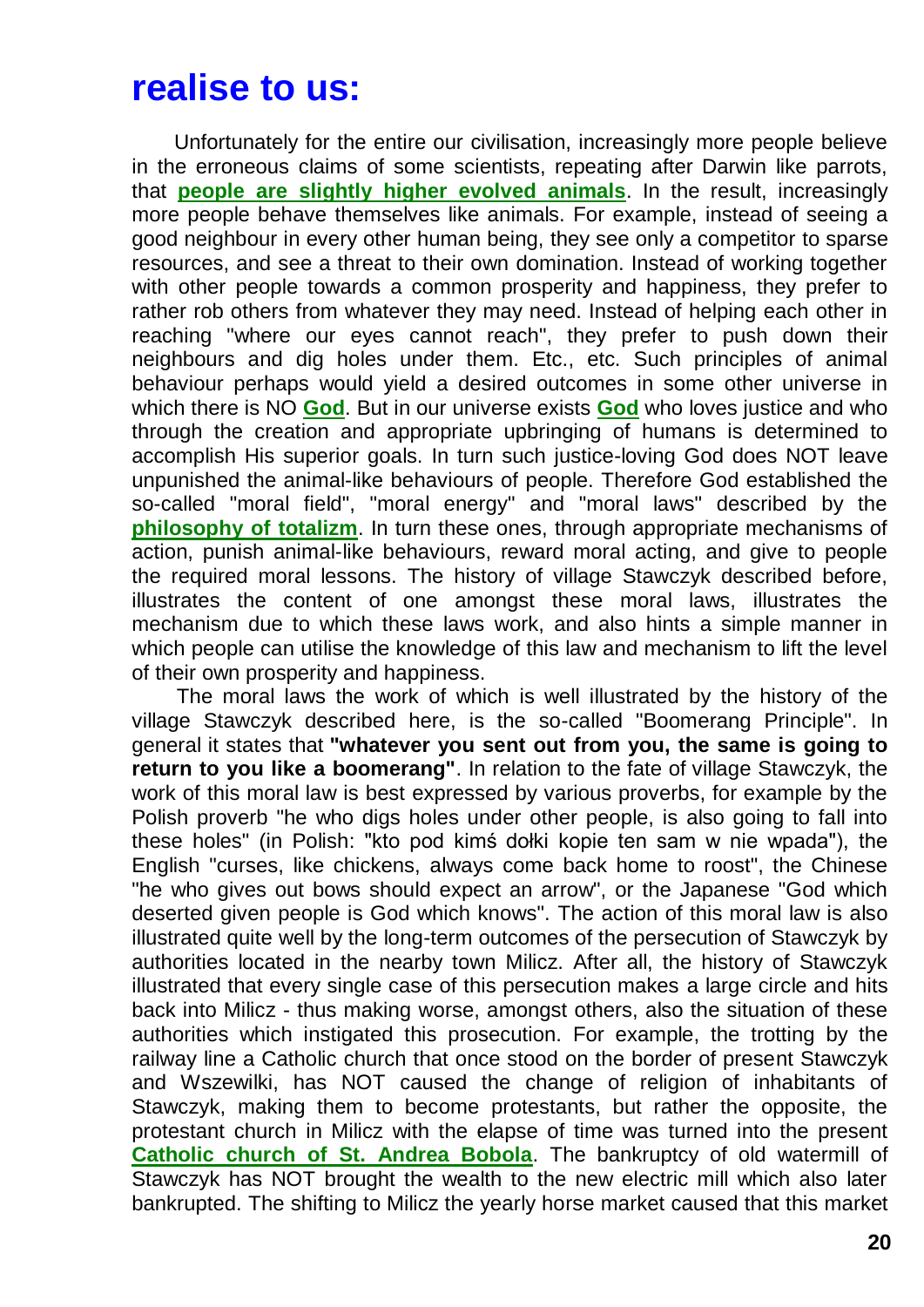diminished completely. The destruction of circular section of the "Amber Route" and the old hotel of Wszewilki-Stawczyk, caused that presently passers-by skip through Milicz without stopping in these places. The use of railway line for trotting the central square of Wszewilki-Stawczyk caused that because of the significant distance to the station of this railway, it is unsuitable for the use as a means of public transport - thus currently this line is already bankrupting for the lack of passengers. Etc., etc.

The history of village Stawczyk illustrates also the mechanism of work of the "Boomerang Principle" in relationship to the humans settlements. This mechanism utilises the ancient Chinese knowledge about the action of so-called "Feng Shui" and about the role of intelligent "chi" energy. In turn the knowledge of this mechanism allows to reverse the destruction to-date that resulted from the persecution of the village Stawczyk, and to restore the prosperity, growth, good fortune, and happiness to Stawczyk, Milicz, and to several other nearby settlements. This reversal requires only to rebuild the destroyed section of the "Amber Route", and to run a circular city bus "8" (i.e. "eight") along this rebuild section of the ancient route. The rest is to be carried out by moral laws and by the good will of people aware of the work of these laws.

Of course, independently from the history of the village Stawczyk, the action of the same moral "Boomerang Principle" is also perfectly illustrated by a whole array of historic events. For example, it can be seen in history of the Second World War, or in the fragment of this war taking the form of the **[battle for Milicz](http://totalizm.com.pl/bitwa_o_milicz_uk.htm)**. Thus, if instead of trying to rob surrounding nations by force, Hitler's Germany rather formed with these nations a "circle of mutual cooperation and development" - similar to the present Common Market, then all nations would benefit from this, while the prosperity and influence of Germans would NOT need to be destroyed. The action of the "Boomerang Principle" can also be seen from e.g. the history of the world's economic depression from years 2008-2009. After all, if instead of robbing their banks from funds that these banks had (by paying to themselves astronomical premiums), managers of these banks rather helped their countrymen, this economic crisis would never eventuate. The action of this moral laws is also visible from the history of persecution to which mindless people subjected ideas for the development of which I devoted my own life. For example, if instead of spitting at, scoffing, pushing down, and ignoring the progressive ideas which I am promoting, people started to support these ideas and assist me in implementing them, then we all would benefit from this support. After all, only just by implementing e.g. my so-called **[time vehicles](http://totalizm.com.pl/timevehicle.htm)**, this would give to everyone a chance for the **[immortality and for living forever](http://totalizm.com.pl/immortality.htm)**. After all, the "moral laws" NOT only hit these ones who persecute others, but also reward these ones who form circles (and digits "eight") of mutual supporting each other and cooperation for the good of all interested people.

At the end of this section I would like to encourage once again to learn the history of the village Stawczyk and to learn moral messages which this extraordinary village tries to pass to us. After all, Stawczyk is a very special village which does NOT have an equivalent in the entire world. God clearly prepared carefully the village Stawczyk, to prepare for the world and to support with its own example, the highly moral and progressive **[philosophy of totalizm](http://totalizm.com.pl/totalizm.htm)** and the eye-opening**theory of everything** called the **[Concept of Dipolar](http://totalizm.com.pl/dipolar_gravity.htm)**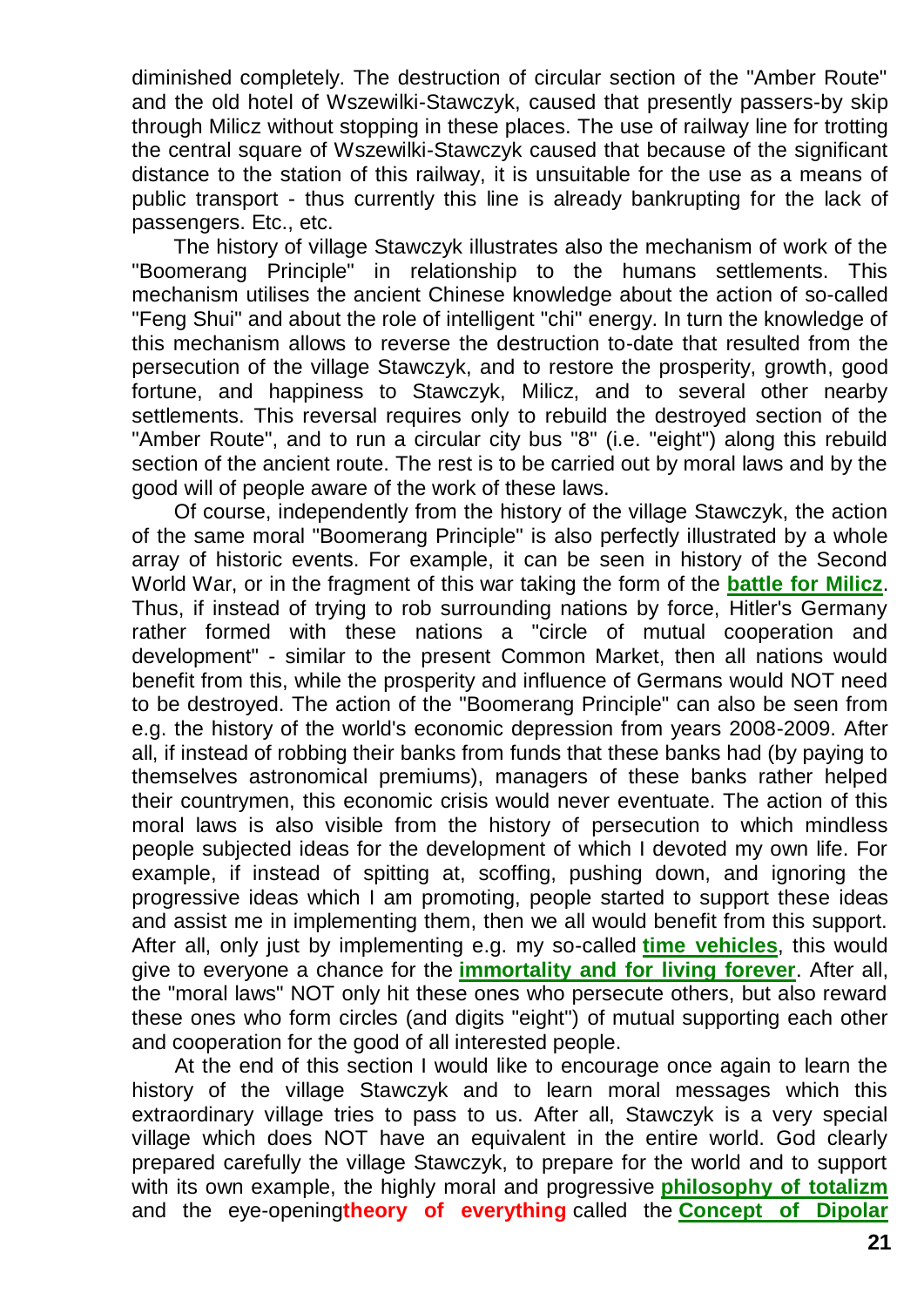**[Gravity](http://totalizm.com.pl/dipolar_gravity.htm)**. Practically everything in the village Stawczyk has something to reveal to us, passes to us a moral message, inspires in us a correct action, etc., etc. This is why the highly meaningful fate of this extraordinary village Stawczyk, independently from this web page, is also described on several further web pages, for example on web pages named wszewilkiuk.htm, **[wszewilki\\_jutra\\_uk.htm](http://totalizm.com.pl/wszewilki_jutra_uk.htm)**, **[milicz\\_uk.htm](http://totalizm.com.pl/milicz_uk.htm)**,**[wszewilki\\_milicz.htm](http://totalizm.com.pl/wszewilki_milicz.htm)** (this web page is available only in Polish), or on **[bitwa\\_o\\_milicz\\_uk.htm](http://totalizm.com.pl/bitwa_o_milicz_uk.htm)**.

## **Part #D: The village Stawczyk is a symbol of indefiniteness and administrative confusion:**

# **#D1. Paradoxes and confusion that results from numerous changes of name for the village Stawczyk:**

In Hinduism one amongst deities of the "Holy Trinity" is god Brahma (creator) who, amongst others, is portrayed as a being with four faces. This his existence as a single being - which however is able to think, see and do many things at the same time, supposed to symbolise the so-called "multiprocessing" capability of God, which capability is described in more details in item #C6 (3) of the separate web page named **[prawda\\_uk.htm](http://totalizm.com.pl/prawda_uk.htm)**.

If scientists whom do NOT know about the history of Stawczyk analyse legal documents concerning my person, or any other person born in this village, then such scientists would come to the conclusion that we are four-faced - just like this god Brahma from Hinduism. After all, from these documents would emerge that we were born in several different villages at the same time. For example, on the basis of various documents which I have, I can prove formally that I was born simultaneously in following villages: (1) Cegielnia, (2) Stawczyk, (3) Wszewilki, (4) Wszewilki-Stawczyk. Probably it could also be possible to prove, that I was born in the former village (5) Neu-Steffitz. This means that in the legal sense I am a person which actually was born in as many as in 4 different villages simultaneously. So we could argue that I represent 4 different people contained in one person. Thus really, if we consider the matter logically, I could be a similar symbol like this god with four faces from Hinduism.

Of course, I am NOT at all the only person in the world, with the place of birth of which are connected such legal paradoxes and confusions. Practically all people born in Stawczyk are in the same situation. And I know that in this village were born numerous people whom I used to know quite well. Also all people born in any other place which kept changing the name are in exactly the same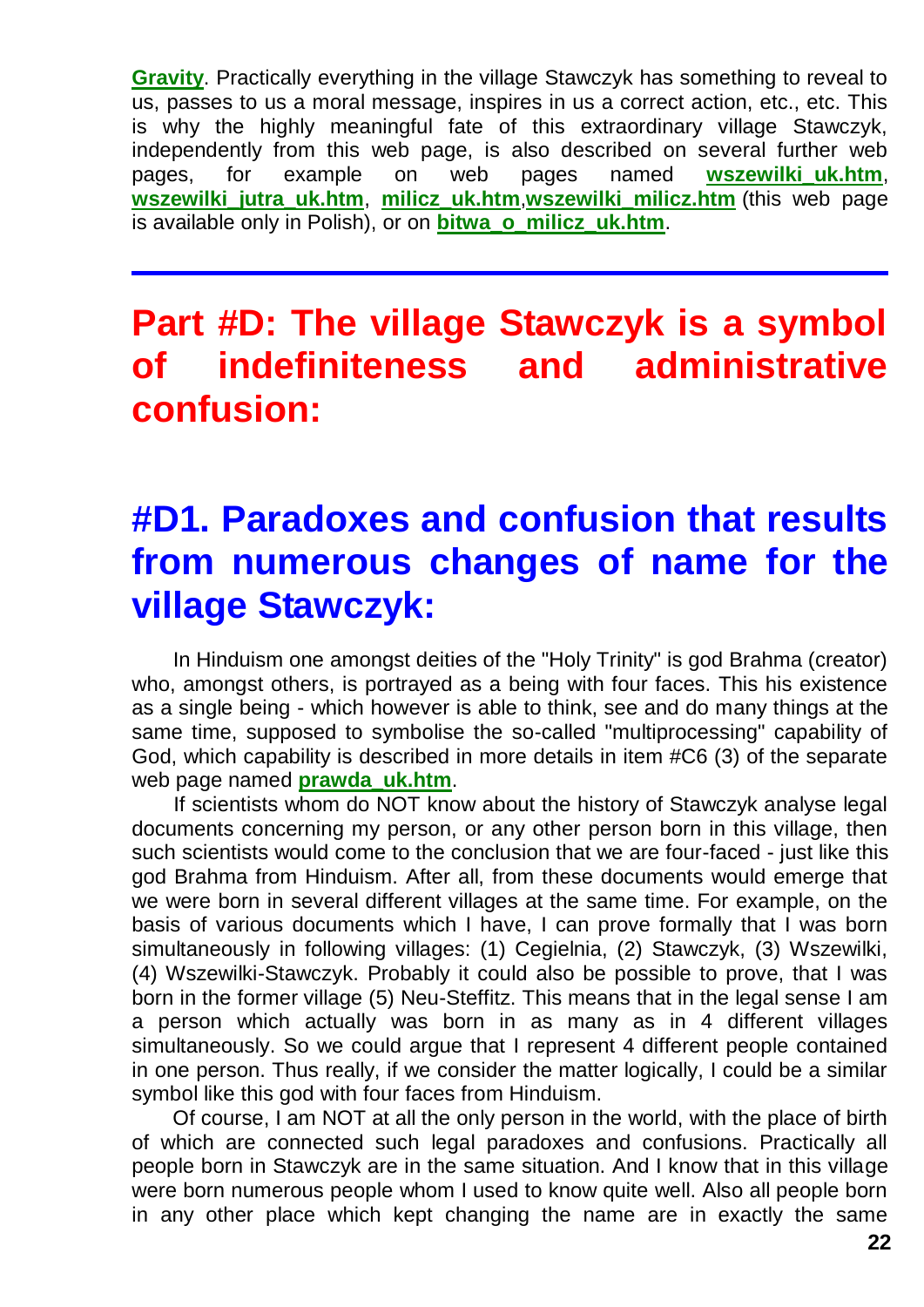situation.

Paradoxes and confusions which affect all people born in Stawczyk extend their validity at a whole array of different areas. Let us indicate here at least the most vital out of these areas:

**1. The law and legal matters.** Each time when someone amongst us fills up some form of an official document, e.g. application for the identity card or passport, then at the end of this document is provided a clause stating something along lines that "I confirm that all details provided above are correct". In turn one amongst these "details provided above" almost always is the "place of birth". But when someone was born in Stawczyk, or in any other place which frequently changed the name, then no matter what this someone would write in this field "place of birth", it is going to be both a "legal truth" as well as a "legal untruth". Thus well paid lawyers, depending on the need, could prove in the court, that a given person acted legally or illegally. This in turn in critical situations can lead to abuses and legal problems which were unintentionally created by these people who changed the name of Stawczyk (or any other name).

**2. Science and the postulate of ambiguity.** In present science is known the "postulate of ambiguity" which best representation is so-called **[cat of](http://www.google.com/search?hl=en&q=Schroedinger+cat&btnG=Search)  [Schrödinger](http://www.google.com/search?hl=en&q=Schroedinger+cat&btnG=Search)**. This postulate supposed to apply to only elementary particles. But if we consider the problem of place of birth of people born in Stawczyk (or other frequently renamed places), the "postulate of ambiguity" relates also to everyday life. In other words, these ones who changed the name of Stawczyk so many times, caused also that the ambiguity of science is extending currently to the entire rest of everyday life.

**2. History and philosophy.** A problem with whatever is ignored or not documented - as it is the case with the village Stawczyk described here, depend on the fact that in a historical sense it does NOT exist. After all, with such nondocumented qualities is like with a tree from the philosophical paradox. (This tree, although existed in the centre of bush, was fell down when there was NO witnesses nor TV camera. Thus present philosophy, science, nor history, are able to determine for sure whether this tree ever existed at all. The philosophical paradox of such a fallen tree is discussed in item #B5 on the separate web page **[bitwa\\_o\\_milicz\\_uk.htm](http://totalizm.com.pl/bitwa_o_milicz_uk.htm)**.)

# **#D2. Paradoxes of the village Stawczyk are just symbols of reality around us in which everything remains indefinite and ambiguous in spite that present scientists insist otherwise:**

**Motto:** *"From the point of view of philosophy and history every change of name is a non-sexual form of rape in which these ones who make the*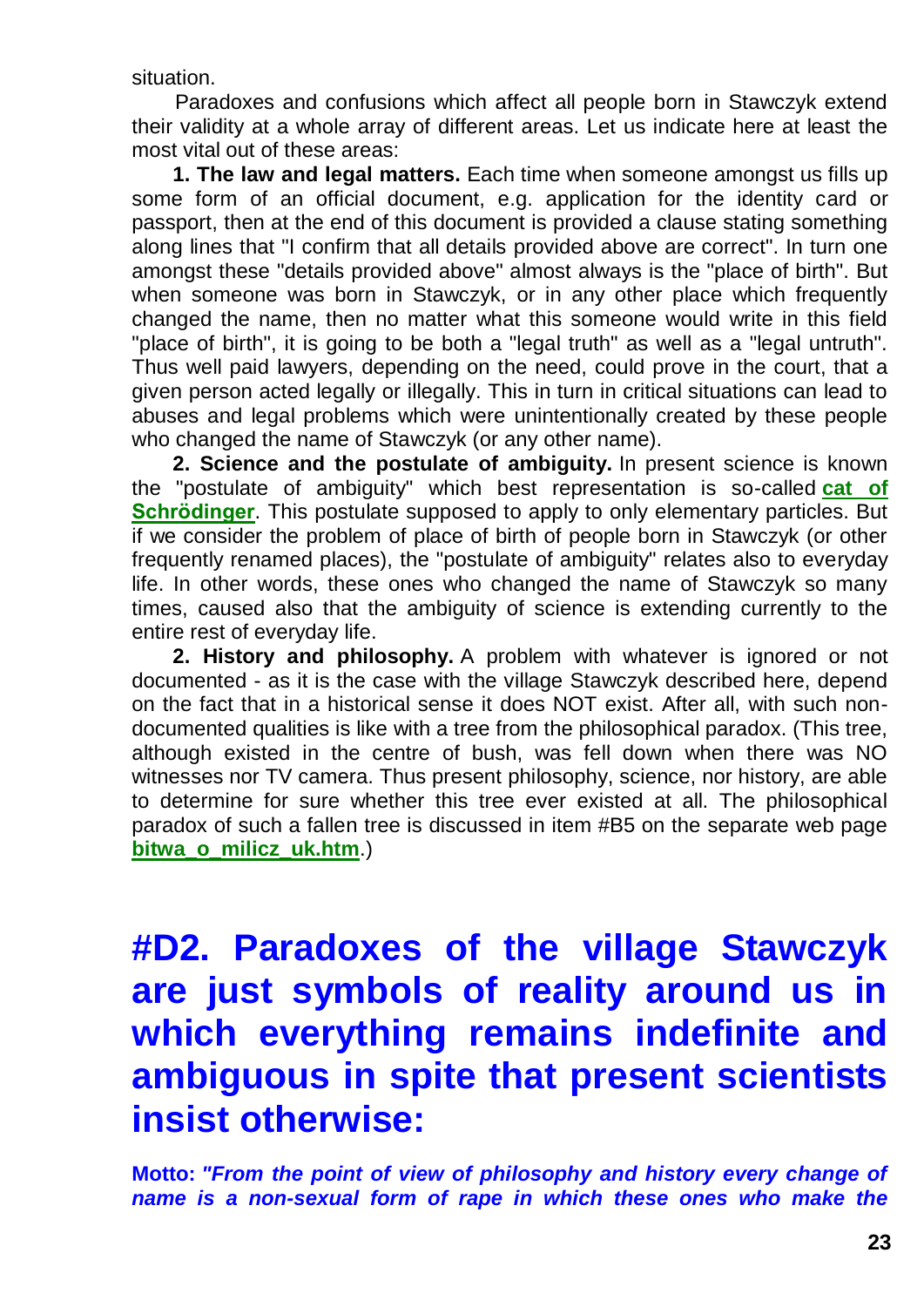#### *change are gaining a temporary pleasure and satisfaction through forcing other people to use the new name that they are just imposing."*

If we consider various consequences of several changes of name of the village Stawczyk, then it turns out that these are very serious. This is because they introduce an array of complications, costs, and legal ambiguities to lives of all people who are affected by them. So practically these representatives of the authorities from Milicz, who are responsible for causing all these paradoxes and confusions, should wear penitent's garb and go for a long pilgrimage to receive a forgiveness for their sins.

Of course, authorities from Milicz are NOT the only ones who should carry out such a pilgrimage. It turns out that in a similar pilgrimage should go a lot of important people from our civilisation. After all, the continual change of names seems to be the most favourite occupation of all these ones who hold a power. Actually, it may appear that the major activity of the "profession of politicians" is to change names. After all, these names can be changed easily, do not require too much thinking, and are appearing in practically every area. In turn the ones who suffer after names are changed, are these other people, NOT the ones who changed them. For example, we all remember the mass change of names that carried in themselves words "Stalin" or "Lenin" in former countries of the Warsaw Pact. But nothing is able to bit the number of changes of names in New Zealand. The point is that after New Zealand was discovered and colonised by European settlers, almost all names were of the English origins. But lately the power over there gradually is taken by local Maoris. Thus they change rapidly a lot of names into the Maori ones. What even more confusing, because various tribes of Maoris use their own version of the language, even names which already are of the Maori origins, form time to time someone changes into a slightly different. For example, at the time of writing this web page in New Zealand was almost a civil unrest regarding the Maori name for the city of Wanganui - about which a heated debate was carried out whether it supposed to be written as "Wanganui" or as "Whanganui" - e.g. see the article "Wanganui debate boils into h-rage" from page A2 of the New Zealand newspaper **[The Dominion Post](http://www.dominionpost.com/)**, issue dated on Saturday, September 19, 2009. (It is worth to notice, that before the arrival of Europeans to New Zealand, Maoris did NOT know writing, and did NOT have a written alphabet. Thus, the spelling of Maori words was then non-existent. Also, before the arrival of European settlers, the city of Wanganui did NOT exist. )

# **#D3. Such configurations of the "moral field" can also be found, in which confusion caused by changes of name can fulfil a constructive role:**

The **[philosophy of totalizm](http://totalizm.com.pl/totalizm.htm)** teaches us, that depending on the course of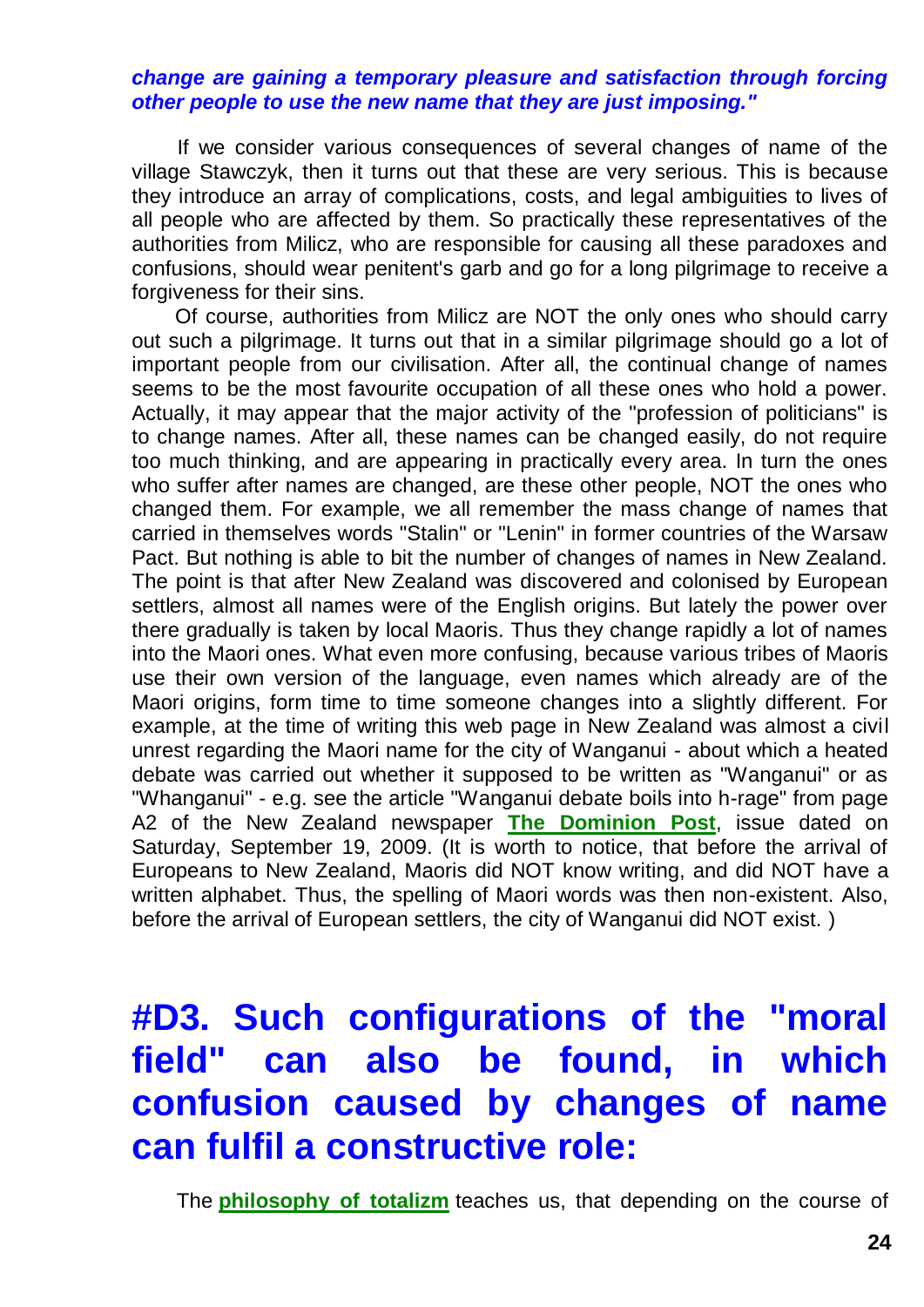local so-called "moral field", every human action can either be a "moral action" because it lifts us uphill in this moral field, or be an "immoral action" - as it pushes us down of the moral field. This vital finding of the philosophy of totalizm is applicable also to confusion which amongst people induces a change of a name.

For this reason, such a course of the "moral field" can also be found, in which confusion caused by changes of name can fulfil a constructive role. An example is the situation, when changes realise to people that we really live in the "software organised" universe which is full of unknown quantities and ambiguities. This is because in fact **every matter which we take under a microscope turns out to be ambiguous, full of doubts, confusions, and question marks**. Thus, the situation with the place of birth of people originating from Stawczyk described here, is just a small droplet in a huge ocean of such ambiguous situations. Let us review now various frequently encountered matters which also are similarly ambiguous, unclear, and full of doubts:

**1. Origins and components of present food products.** If we visit a supermarket in any amongst rich Western countries, e.g. USA, England, etc., then on shelves we can see thousands of food products. But when we take these products under a microscope, then it turns out that all of them in fact originate just from "corn", and all of them contain in themselves exclusively components of "corn". Corn is not only the major component of so-called "cornflakes" eaten for breakfast, and the component of flour from which later various breads and cakes are baked, but it also is added to various other food products. Corn is also the almost only component of fodder fed to beasts, pigs, and chicken in these countries. Thus, e.g. meats such as beef, pork, poultry, etc., sold in these countries, are also versions of processed corn. Similarly, processed corn are e.g. fishes, butter, or milk products. Also are mushrooms, spirits, and content of tins. Etc., etc. No wonder that inhabitants of these countries that eat exclusively corn processed in various ways are increasingly more ill, allergic, while their bodies are increasingly fatter although weaker and more degenerated. After all, their organisms receive in food only these components which are present in corn. In turn other required components these people are lacking chronically. It is good that there are some countries in which beasts and pigs are still fed in a traditional manner - instead of receiving an industrial fodder which is produced almost exclusively out of corn.

**2. The reality of the "principle of cause and effect".** The present human science is based on an "unwritten assumption" that in our universe everything is ruled by laws of nature and everything obeys the "principle of cause and effect". However, if one analyses the matter thoroughly, it would be so only in the case if **[God does NOT exist](http://totalizm.com.pl/god.htm)**. This is because when God does exist (as this is documented in items #B1 to #B3 from the web page **[changelings.htm](http://totalizm.com.pl/changelings.htm)**), this God is able to create whatever He wishes, without looking whether it obeys the "principle of cause and effect". For example, when creating the Earth, this God could create also bones of dinosaurs embedded into it, although dinosaurs could NOT exist on the Earth at all - for details see items #C1 to #C3 from a separate web page **[prawda\\_uk.htm](http://totalizm.com.pl/prawda_uk.htm)**, or see the entire web page named **[evolution.htm](http://totalizm.com.pl/evolution.htm)**.

**3. Discrete (jumping) nature of time.** Most of us (people) still believes that time is continuous (like flowing water) and that time "flows" smoothly. On the other hand analyses of the **theory of everything** called the **[Concept of Dipolar](http://totalizm.com.pl/dipolar_gravity.htm)**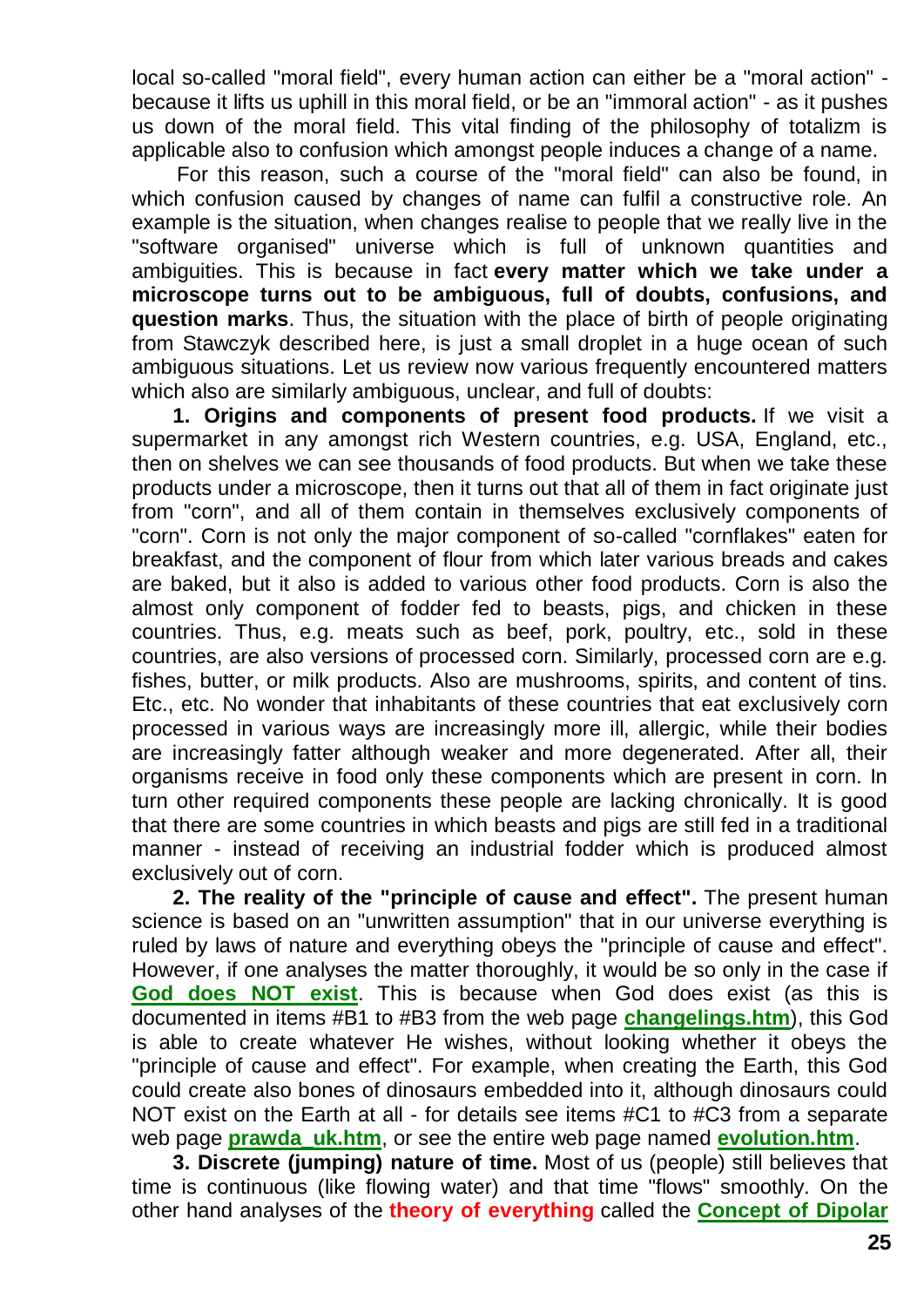**[Gravity](http://totalizm.com.pl/dipolar_gravity.htm)** prove that time is discrete and elapses in short jumps. Such a jumping character of time is confirmed, amongst others, by the experiment which everyone can carry out in his or her own time, and which is described in items #D1 and #D2 of a separate web page named **[immortality.htm](http://totalizm.com.pl/immortality.htm)**. In turn the discrete (jumping) elapse of time allows the construction of so-called **[time](http://totalizm.com.pl/timevehicle.htm)  [vehicles](http://totalizm.com.pl/timevehicle.htm)**.

**4. Manifestations of God.** We used to believe that God is a version of man only that He has more powerful capabilities and knowledge than people do have. However, as this is described in item #C2 of a separate web page **[god\\_proof.htm](http://totalizm.com.pl/god_proof.htm)**, God actually is a kind of huge, natural, computer program. Only that by knowing how to create living creatures and people, this God-program sometimes creates temporally beings similar to people, to the minds of which He later links His own mind. In this way in past God could show Himself to people in the form of a man. (Because God can carry out millions of actions at the same time, sometimes in past He appeared in front of people in the form of not just a single, but many human-like beings at the same time - thus forming the "deities" of Hinduism or "gods" from ancient Egypt, Greece, and Rome.)

**5. The identity of statements of all religions of the world.** As this is scientifically documented in item #C6 from the web page **[prawda\\_uk.htm](http://totalizm.com.pl/prawda_uk.htm)**, all religions of the world state exactly the same - only that with different words. This means, that the knowledge contained in all religions of the world is consistent with each other, i.e. it either repeats what is stated by the knowledge of other religions, or strengthens it, or extends it, etc. Also each religion of the world complements and extends with various further details, the knowledge spread by other religions of the world - e.g. regarding the origins of the universe, God, the creation of physical world and people, etc. This in turn means, that all religions of the world must be given to people by always the same and the only existing God. Only that depending on the culture and traditions of a given nation, while giving a religion to this nation, God formulated this religion in the manner that is most appropriate for this nation - so that it corresponds to attributes, circumstances, and needs of people whom this religion is to serve.

Of course, there is a vital mechanism which causes, that on many different ways, amongst others with the use of examples in style of the village Stawczyk, God tries to bring the attention of people, that in the physical world everything remains ambiguous and indefinite. This mechanism is explained more comprehensively in the next part #E of this web page.

\* \* \*

**Part #E: Indefinites of our physical world, that manifest themselves, amongst others, through the existence of whatever can be seen one time, and remains invisible**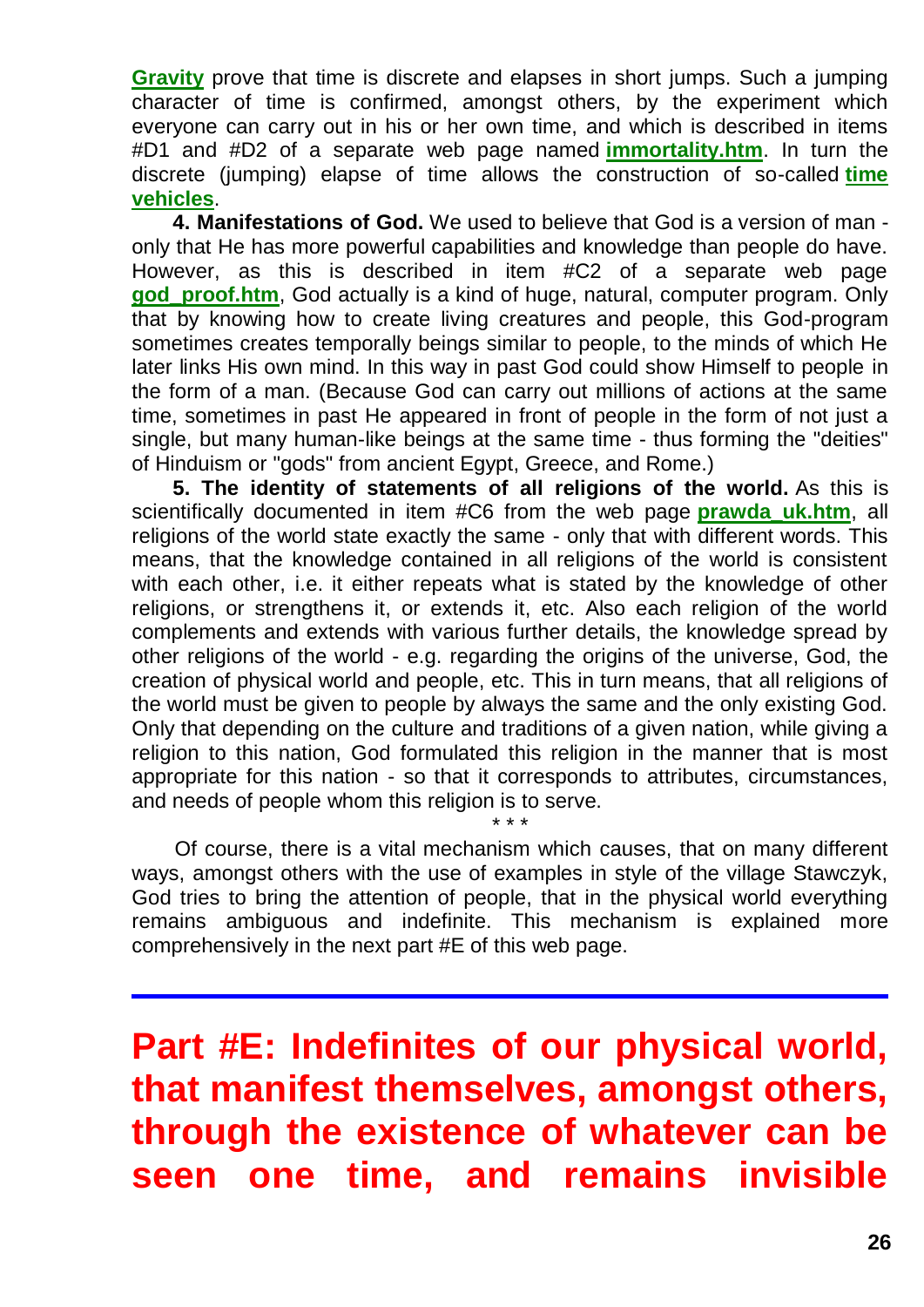**another times, represent evidence which confirms the software nature of the reality which surround us:**

# **#E1. How the software nature of reality is confirmed by the murderous monsters which sometimes do exist physically, although the majority of time they remain invisible:**

The blood-sucking "griffin" from the vicinity of Stawczyk and Wszewilki, giant "intestine worms" from the Gobi desert which digest humans through spitting burning organic acid at them, the "Nessie" monster from the Scottish lake Loch Ness, "dragon" from the lake Cini in Malaysia, a similar "serpent" from the lake Tver near Moscow in Russia, "Mkole-Mbembe" (means "god beast") described also under the name "elephant killer" from the "Lake Tele" in northern part of Congo, American "thunder birds", the New Zealand giant lizard "taniwha", huge "centipedes" from Brazil of the size of a large tank, and a whole array of other monsters that eat people, these are just some amongst known on the Earth monsters which sometimes are seen on our planet, but most of time carefully hide their existence from people. The official human science in a typical for it manner avoids researching these monsters and "hides the head into sand" in their matter. So if NOT a devotion of numerous hobbyists who seek the truth, our civilisation would never had knowledge that such "disappearing monsters" do exist at all. Fortunately, apart from paid scientists, there are also people who altruistically seek truth. These are them that provide us with the existing documentation regarding the activities of such extraordinary monsters. A long list (together with brief descriptions) of such "disappearing monsters" is provided in subsection V5.4 from volume 16 of older **[monograph \[1/5\]](http://totalizm.com.pl/text_1_5.htm)**.

If we thoroughly analyse what are differences between the above "disappearing monsters" and monsters which are already well recognised by human science (of the type: crocodiles, lions, tigers, or giant squids - described in item #C3 and on "Fig. #I4" from the web page **[newzealand.htm](http://totalizm.com.pl/newzealand.htm)**), then conclusions are shocking. It turns out that such "disappearing monsters" display a "software nature", while the monsters already known to the human science display a "hardware nature".

The difference between "monsters of a hardware nature" and "monsters of a software nature" is such as e.g. the difference between a real machine which works and can be reproduced physically, and a film or a working machine displayed on the screen of a television set or a computer. Namely, in order a real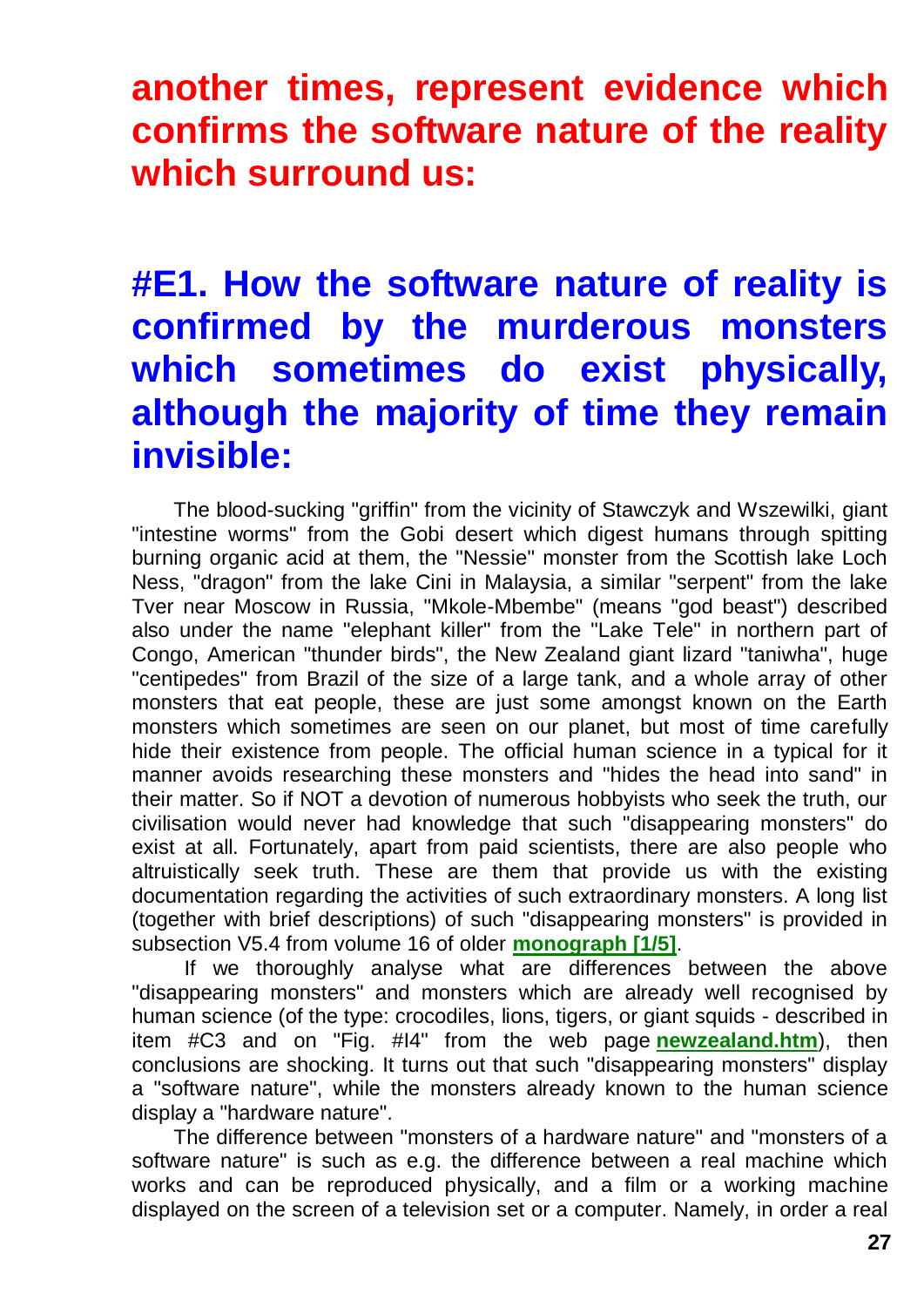machine existed and worked, it must fulfil hundreds of requirements. For example, the principle of operation of it must be possible to implement, it must be constructed in the manner which obeys all "laws of physics", it must be supplied into energy or motion, etc., etc. In turn in order just a film of some machine shown on the screen of a television set or computer could make an impression that this machine does exist and works, the number of requirements to be fulfilled drops down to almost zero. Thus practically almost every idea of a machine can be shown in a software manner on a computer screen, even if this machine does NOT have slightest chances to work in a real world. This is why pictures "generated in a software manner" for present movies are able to show even the most strange looking machines and even the most improbably acting monsters. The "disappearing monsters" described in this item are just like such "computer generated" pictures of working machines. In order these monsters could show themselves to people, their bodies do NOT need to obey any "laws of physics", these monsters do NOT need to be able to multiply, nor feed, etc., etc. Bodies of these "disappearing monsters" are formed in a software manner just temporally (i.e. are temporally "simulated") from the "liquid computer" described under the name of "counter-matter" in the manner explained, amongst others, in items #I2 and #I4 of the totaliztic web page**[dipolar\\_gravity.htm](http://totalizm.com.pl/dipolar_gravity.htm)** or in item #K1 of the totaliztic web page named **[day26.htm](http://totalizm.com.pl/day26.htm)**. Thus, bodies of these monsters are like a more advanced equivalent of pictures generated in a software manner on screens of present computers.

If one analyses the matter thoroughly, then immediately it becomes obvious why **[God](http://totalizm.com.pl/god.htm)** "simulates" the abovementioned monsters and then confronts with them people. After all, in order to continually increase their knowledge, people need inspiration and motivation. So by showing to people such temporary "simulated" illusive monsters, God inspires people to searches, seeking, and creative thinking. In fact - as this is explained more comprehensively in item #F1 of the web page named **[rok\\_uk.htm](http://totalizm.com.pl/rok_uk.htm)**, **God "simulates" evidence for the existence of practically everything that someone believes strongly enough to undertake active actions based on this believe**. And so, for these people who strongly believe in UFOs God "simulates" sightings of UFO vehicles and UFOnauts, for these people who strongly believe in ghosts, demons, or poltergeists, God "simulates" encounters with ghosts, demons, or poltergeists, for these ones who strongly believe in fairies God "simulates" encounters with fairies, for those who strongly believe in Yeti or in monsters, God "simulates" encounters with Yeti or monsters (for descriptions of Yeti sightings - see item #E6 on the web page named **[newzealand.htm](http://totalizm.com.pl/newzealand.htm)**), etc., etc. In the result, people who encounter such "simulated" evidence of the temporary existence of something into what they strongly believe, begin to research a given matter, start discussions about it with others, take effort to report it to the authorities, etc., etc. In this manner human knowledge continually receives motivation and inspiration to always raise. After all, as this is explained in item #B2 of the totaliztic web page named **[will.htm](http://totalizm.com.pl/will.htm) the reason and goal for which God created people was the increase of knowledge**.

Not far from the village Stawczyk, in the area of so-called "second dam" (in Polish - "drugiej tamy") frequently is seen one amongst these "disappearing monsters". By these who saw it, the appearance of it is described as a "griffin" -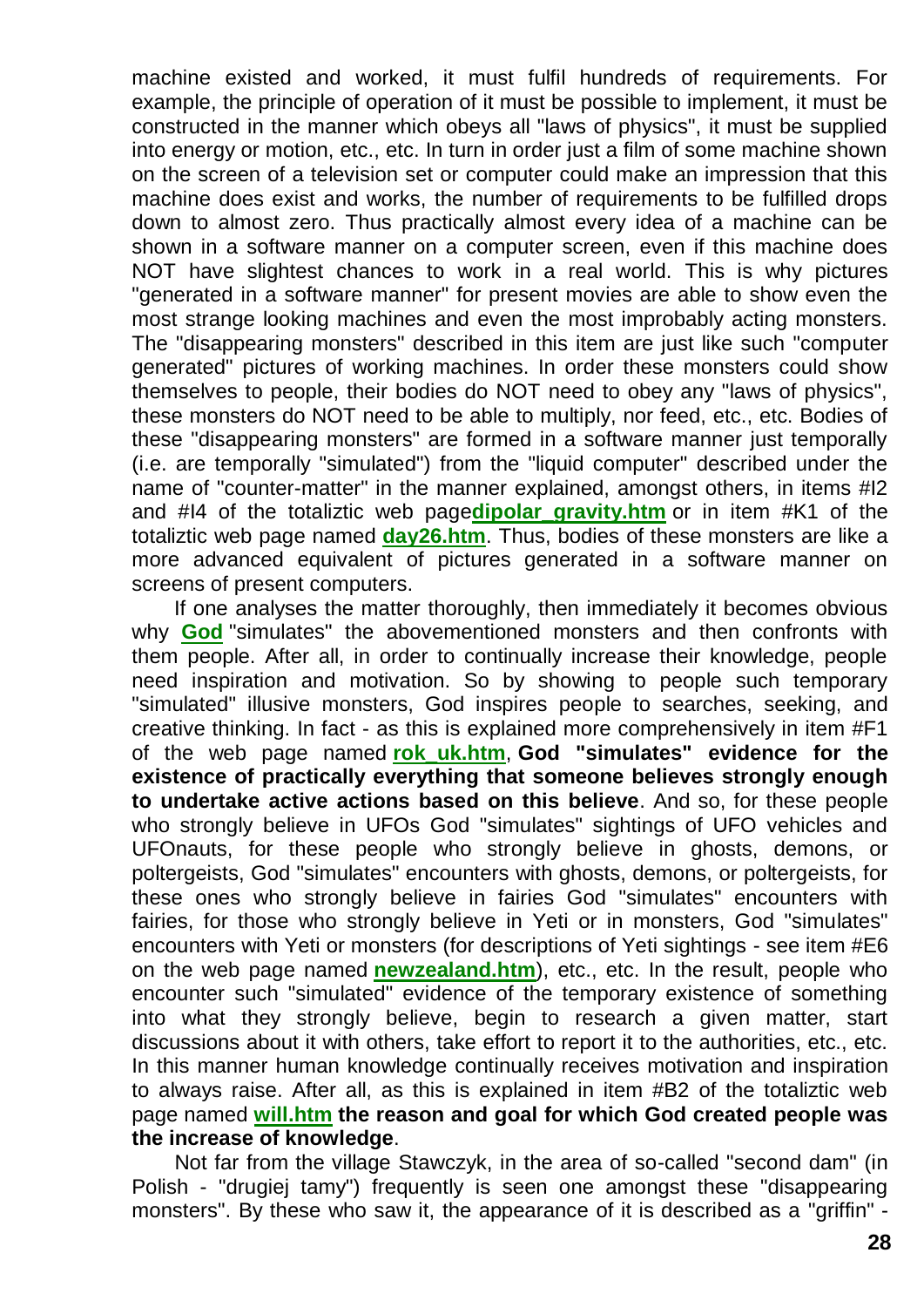means it was a "composite animal" similar to a small lion supplied with wings - for details see items #H1 and #F2 from the web page **[wszewilki\\_uk.htm](http://totalizm.com.pl/wszewilki_uk.htm)**. As a teenager I had a doubtful honour of meeting a similar "griffin" - only that in a slightly different place than this "second dam". The "griffin" which I encountered in fact attacked me and even wounded. My encounter with this blood-sucking "griffin" is described in subsection R4.2 from volume 15 of **[monograph \[1/5\]](http://totalizm.com.pl/text_1_5.htm)**. It took me around 45 years of life before I realise that my "griffin" in reality was a "software monster", not the real "hardware animal". For example, only a short time before preparation of this web page I realised that a "griffin" (means a kind of a lion supplied into wings, able to slow down the elapse of time, and feeding on blood of its victims) almost for sure would NOT prove itself in a real life and would need to either extinct voluntarily, or become destroyed by God. This is because such a monster would have a disproportionably large advantage over its victims. So the nature would be unable to regulate its numbers, nor would give other animals an equal chance in confrontations with its attacks.

# **#E2. How the software nature of reality is confirmed by these humanoid creatures of the "Yeti" type which various people see, but typically they remain invisible:**

Independently from the "monsters displaying a software nature" described above, on the Earth relatively frequently are also seen "software humanoid creatures". To their kind belong for example these fury "Yeti" witnessed in practically almost every continent by numerous witnesses whose evidence is the same reliable as it would be in courts in which it would decide about the life or death of accused. (Examples of the appearance of these "Yeti" can be called with mouse clicks from their images available in item #E6 of the web page **[newzealand.htm](http://totalizm.com.pl/newzealand.htm)**.) Furthermore, to such software humanoid creatures belong, amongst others, these "dwarfs" seen frequently, amongst others, also in Stawczyk and Wszewilki - for details see item #H2 from the web page **wszewilki uk.htm**, while for image see the photograph from "Fig. #F2" of the web page **[aliens.htm](http://totalizm.com.pl/aliens.htm)**. Also to the category of these software creatures belong so-called "nightmares", "deuces", "printers' imps" and present UFOnauts shown, amongst others, in "Fig. #5" of the web page **[malbork\\_uk.htm](http://totalizm.com.pl/malbork_uk.htm)**. On the Earth is seen a vast number of such software humanoid creatures. They sometimes are seen by highly reliable witnesses, and occasionally even photographed or filmed. But because of their "software nature" and because of the ability to show themselves or to disappear at any wish - which results from their software nature, present official science is unable to confirm the existence of these creatures. This impossibility to unambiguously document their existence is still another proof that confirms their "software nature" and that reveals the "software simulation" nature of their appearance on the Earth - as this is explained in item #F7 from the web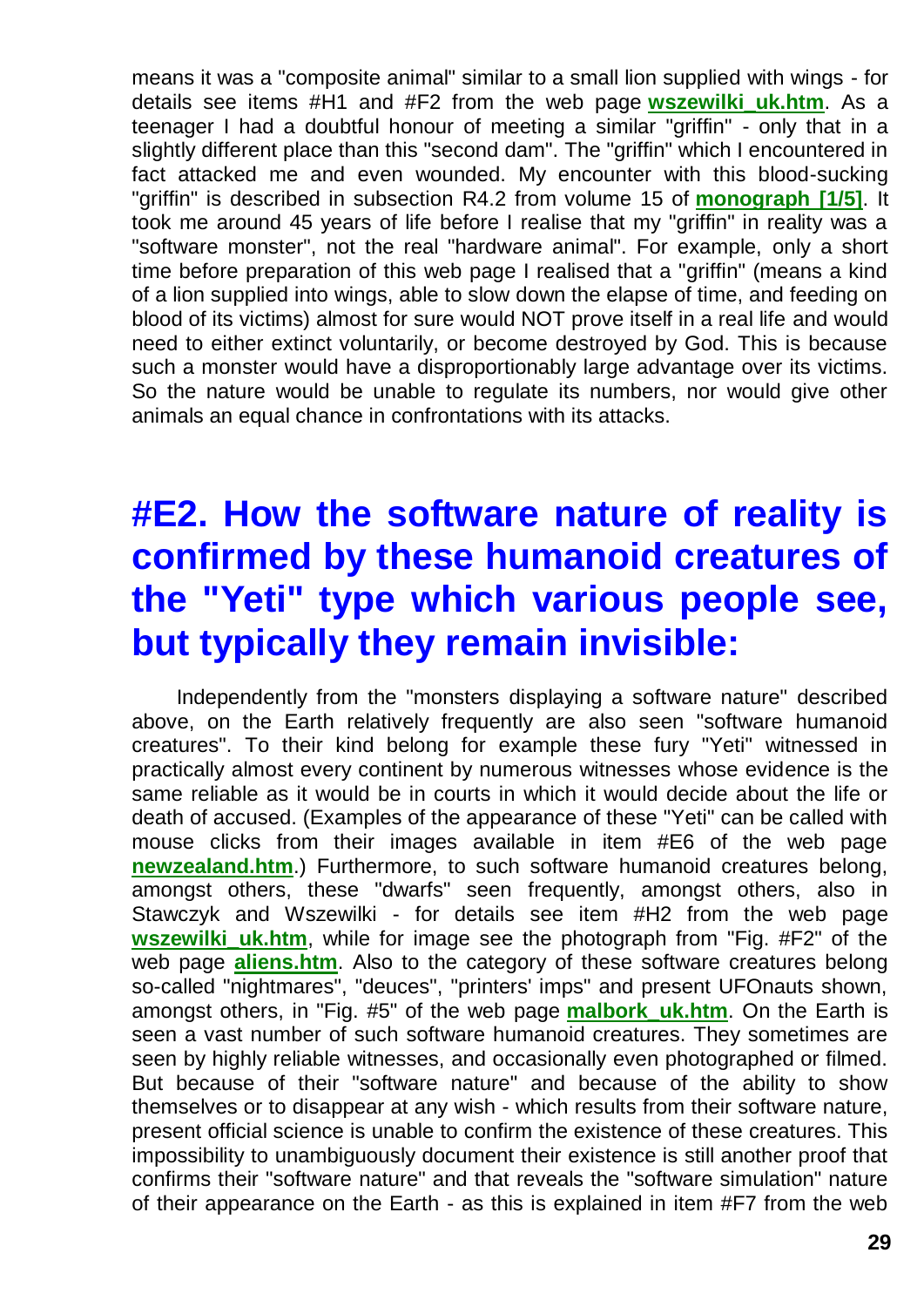# **#E3. What is difference between the "software nature" of the reality around us and the "hardware nature" of this reality:**

The development of computer games illustrated to everyone that whatever cannot be implemented physically in the form of working hardware, still can easily be implemented in a software manner in the form of a picture on a computer screen. For example, with the use of software on computer screens can easily be formed pictures of working machines which in the real life would NOT work because they break some laws of physics, can be formed pictures of rotating mechanisms which in a real life would break laws of geometry, or can be designed pictures of animals or vegetation which in real world could NOT keep themselves alive.

The above description of differences between impossible to implementation "hardware creations", and possible to be illustrated "software pictures", applies also to the reality which surrounds us. (Note that these "software pictures" portrait physical structures or principles of operation which are completely absurd.) Namely, in order something could exist physically in the hardware form, it must fulfil a whole range of strict requirements. For example, it must work according to "laws of nature", it must be real, it must be useful and needed for something, it must be able to sustain its existence (e.g. must multiply or could be reproduced, manufactured, or repaired), it must display attributes which are competitive to attributes of other similar creations, etc., etc. On the other hand, for something to be able to exist in the temporary "software form", it does NOT need to fulfil practically any requirements. It is enough that it is able to be illustrated in the form of some picture, and already then it can exist as a software creation.

The reason why I am explaining all the above, is that on the basis of the evidence which I am indicating here, it can be proven that all creations and creatures described in previous items #E1 and #E2 of this part, in fact are software creations and creatures, NOT hardware ones. Means, they exist only temporally like software pictures, but they do NOT exist as a real, tangible, hardware existences of the same type as e.g. people, lions, or crocodiles. Evidence for this their exclusively software existence are attributes and behaviours of these monsters and beings, which I described in appropriate items of this part of the web page.

## **#E4. What it means that the reality which surrounds us displays the "software**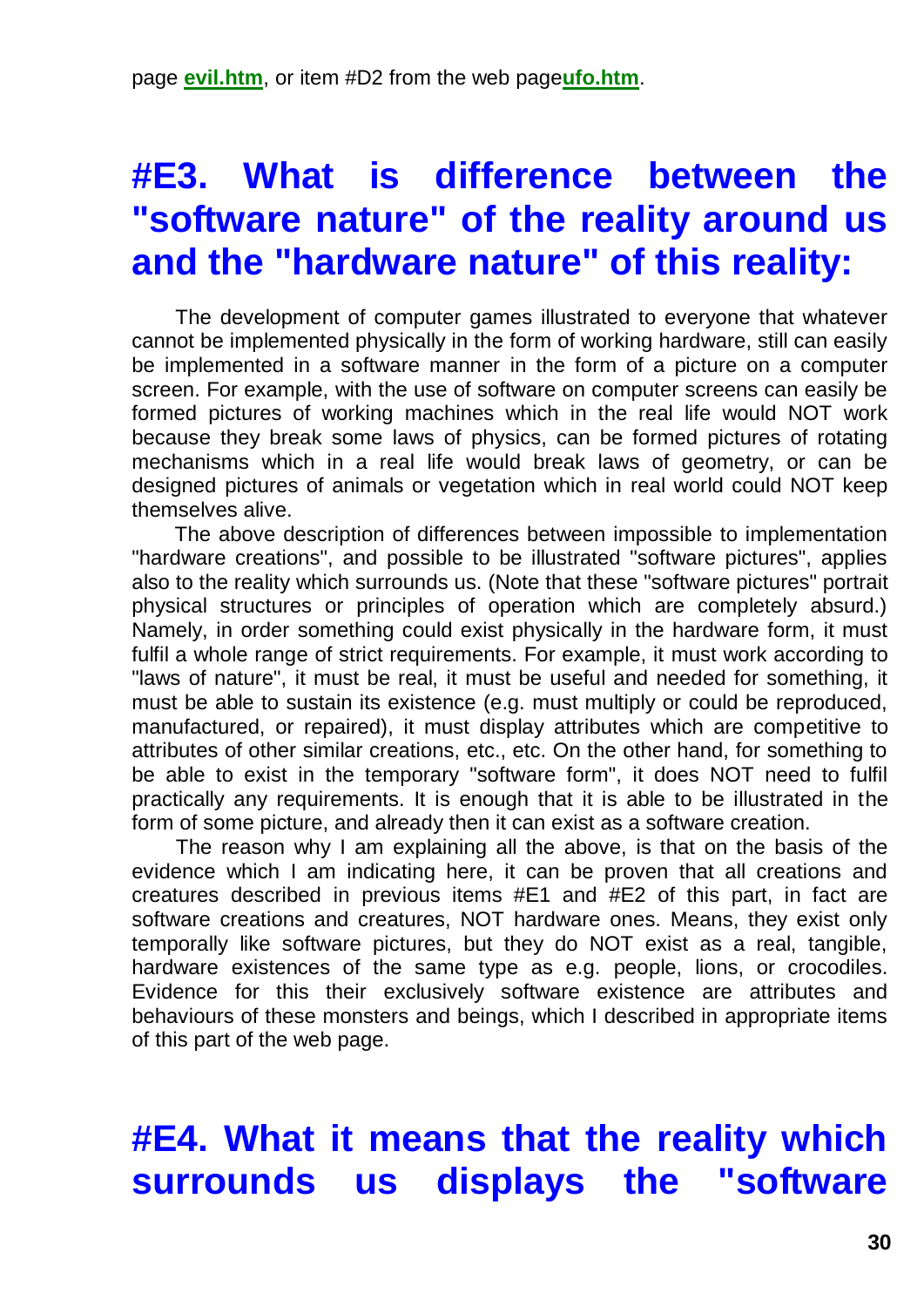## **nature" that is revealed by th [Concept of](http://totalizm.com.pl/dipolar_gravity.htm)  [Dipolar Gravity,](http://totalizm.com.pl/dipolar_gravity.htm) NOT the "hardware nature" which is promoted by the official human science to-date:**

The official human science tells us all that the reality around us has exclusively the "hardware nature". Means that everything what surrounds us exists in a permanent manner and can be touched, split, tasted, etc. In turn principles and laws which govern over this everything are permanently "hardwired" into this hardware. But the young **theory of everything** called the **[Concept of Dipolar Gravity](http://totalizm.com.pl/dipolar_gravity.htm)** proves something completely different. Namely, it proves that everything that surrounds us has a software character. This is because the basic component of everything are natural programs which form everything from a kind of "liquid computer" called the "counter-matter". Description how such natural programs formed the entire our physical world, is provided in item #C3 from the totaliztic web page named **[god\\_proof.htm](http://totalizm.com.pl/god_proof.htm)**. In turn the descriptions how such natural programs formed the entire human being is provided in item #C1 of the totaliztic web page named **[soul\\_proof.htm](http://totalizm.com.pl/soul_proof.htm)**. The reason why us people do NOT notice this software nature of the reality around us, is that this reality was intentionally pre-programmed in such a manner as if it has a hardware (i.e. permanent) nature. But the true nature of this supposedly "hardware (i.e. permanent) reality" is simulated in a software manner. In turn the body of evidence described on this web page, which reveals the existence of monsters and beings of decisively software nature, provides a scientific confirmation that our reality in fact does have the "software character" - as this is explained to us by the **theory of everything** called the **[Concept of Dipolar](http://totalizm.com.pl/dipolar_gravity.htm)  [Gravity](http://totalizm.com.pl/dipolar_gravity.htm)**, means NOT the "hardware character" - as the official human science tries to persuade this into us.

The reason for which the official human science so-far has NOT realise that the reality around us has the true "software character", is that in the present time the majority of creatures and objects around us is simulated in a software manner so that it looks as if it has a "hardware nature". But from time to time selected people have opportunity to see creatures or objects which have just such a "software nature". To the category of such temporally creatures or objects with the purely software nature belong, amongst others, all monsters and beings described in items #E1 and #E2 above.

In old times were formed on the Earth numerous other beings and monsters which had such a software character. For example, to their kind belonged human giants such as "Hercules", or "Maui" of New Zealand Maoris, various monsters of the kind of "Hydra" or "Harpies", all ancient gods, and many more.

The confirmation on evidence, that the reality around us is actually of the "software character", is indescribably important for the view of the world, philosophy, and morality of people. After all, this confirmation proves simultaneously, that everything that scientifically states the **theory of everything** called the **[Concept of Dipolar Gravity](http://totalizm.com.pl/dipolar_gravity.htm)**, is true. And so, the truth is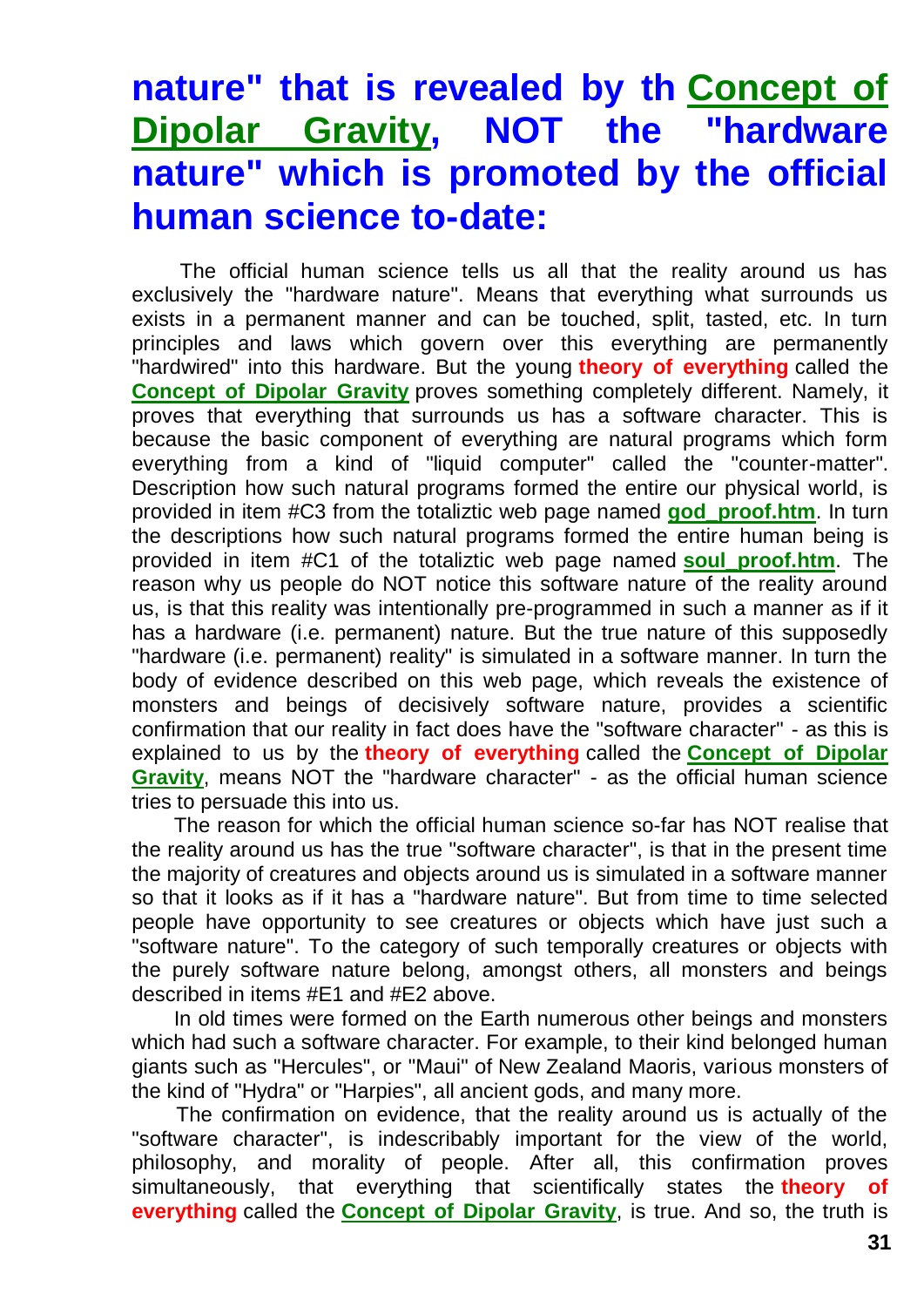that **[God does exist](http://totalizm.com.pl/god_proof.htm)**, the truth is that God created men, and the truth is that there is such a thing as the "counter-world" and **[immortal human soul](http://totalizm.com.pl/soul_proof.htm)**, etc., etc. It is worth to notice, that in spite these statements of the **[Concept of Dipolar Gravity](http://totalizm.com.pl/dipolar_gravity.htm)** coincide with whatever for a long time religions are telling us, the statements have a completely different from religions character. This is because they are supported with verifiable scientific evidence, they result logically from laws of the nature and from principles of operation of the universe, and they appeal to our knowledge and logical thinking, NOT to our feelings and believes. In this way they allow us to begin "knowing" about the existence of God, counter-world, creation, souls, etc., instead of just "believing" in their existence. (After all, we are aware that it is always possible to cease "believing", but we never cease to "know".)

### **#E5. The inspirational role of all software creations, puzzles, confusions, situation of Stawczyk, etc.:**

If we consider the matter thoroughly, then everything which is extraordinary, and with which people are confronted, including into this number also software creations, is shown to us for an important reason. It supposed to inspire us to creative searches and open for us new horizons.

The inspirational task of these software creations is qualifying them to the same category as the village Stawczyk. This is because when we consider this thoroughly, then it becomes clear that the extraordinary fate of the village Stawczyk is as it is just for the inspirational reason. Namely, it supposed to inspire people to new directions in thinking and in acting. As everyone can realise this, both the village of Stawczyk as well as these software creations described in items #E1 and #E2, prove themselves perfectly well in this inspirational role.

#### **Part #F: Polish snakes with supernatural abilities:**

Yes, true!. Similarly like some people can levitate, while others have the gift of prophesising, also some animals have supernatural capabilities. Only that their supernatural abilities are just known to folklore, while present scientists typically deny the existence of these features. This is because the present official science pretends and misleadingly claims that nothing supernatural exist at all, and that everything that the universe demonstrates to us can be explained by already known laws of physics. As an example of supernatural capabilities of animals let us consider the Polish bird called "bocian" (i.e. stork). The Polish folklore claims that storks have the gift of seeing the future - means clairvoyance. Therefore they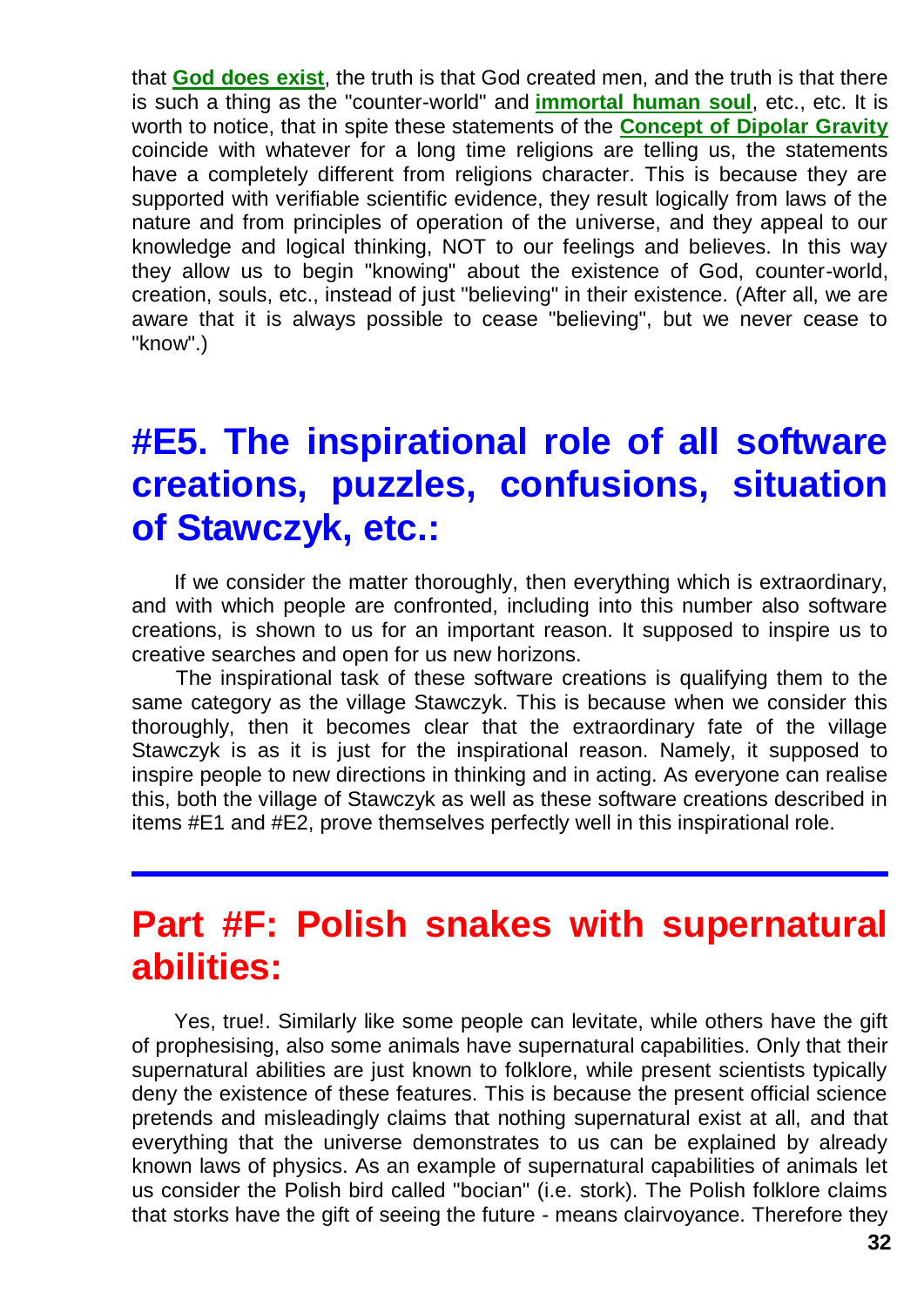never make their nests on buildings which are to be hit by lightning bolts or are to be burned down. This is why in old times every owner of a new home encouraged storks to make nests on the roof - in spite that later these storks kept bringing to home various vermin - including alive adders. After all, the stork nest on the roof was an equivalent of present insurance - means a guarantee that a given house is safe (i.e. that it is never going to be hit by a lighting nor is to burn down). The knowledge of future, clairvoyance, and the capability to predict the approaching death, have ordinary cats. Especially well this capability was demonstrated by the cat named "Oscar" - described in subsection I8.1 from volume 5 of my newest **[monograph \[1/5\]](http://totalizm.com.pl/text_1_5.htm)**. Cats also see the invisible - e.g. UFOnauts acting in our flat in the invisible for our eyes so-called **[state of](http://totalizm.com.pl/dipolar_gravity.htm)  [telekinetic flickering](http://totalizm.com.pl/dipolar_gravity.htm)**. In July 2010, in the entire world become very popular the octopus called "Paul" from the aquarium "Sea Life" in the German town "Oberhausen". This octopus accomplished 100% correctness in predicting outcomes of football matches for the "Fifa" World Cup trophy, which were played in the South Africa in the first half of July 2010. Descriptions how it carried out its predictions of matches' outcomes are contained in the article "Spanish transfer offer for Paul the tentacled tipster", from page A22 of New Zealand newspaper **[The Dominion Post Weekend](http://www.dompost.co.nz/)**, issue dated on Saturday, July 17, 2010. In turn a photograph of this clairvoyant octopus are shown in the article "Tentacled tipster gets his trophy" from page B2 of New Zealand newspaper **[The Dominion Post](http://www.dompost.co.nz/)**, issue dated on Wednesday, July 14, 2010. For its correct predictions, the octopus was rewarded with delicacies, to its aquarium a replica of the world's Fifa trophy (the original of which is made of solid gold) was inserted, while the National Aquarium in Spain, for the team of footballers of which country the octopus correctly predicted the win of the trophy, formally approached Germany to let have it for a while for a VIP treatment. The octopus was not the only German animal with supernatural capabilities. Around 1906 was widely known in Germany a horse named "Hans", which was able to count, solve complex logical problems, and which also knew the future. A brief description of this horse and other animal geniuses - including also the photograph of abovementioned octopus "Paul", was presented in the article "Prescient Paul and his psychic pals" from page A7 of New Zealand newspaper **[The Dominion Post](http://www.dompost.co.nz/)**, issue dated on Tuesday, July 13, 2010. Wild elephants are known to the African folklore from their water-divining capabilities. Similarly like water-diviners, in times of the drought elephants can find shallow water-veins and dig out water to extinguish their thirst. The majority of domesticated animals, including pigs and cows, knows exactly when their owners take them to the slaughter house and cry of sorrow - for pigs this is described on the web page **[pigs.htm](http://totalizm.com.pl/pigs.htm)**. Many animals, and even insects, have telepathic capabilities. For example ordinary mosquitoes are able to read our thoughts when we decide to hunt them down. Thus, if they are not preoccupied with sucking our blood, then they run and hide in panic. Skulls of some carnivorous animals are formed in the shape of telepathic resonance chambers that make for them easier to listen to feelings of pain and discomfort in animals which they hunt. This is why skulls of many carnivores (e.g. "cheetah") have the shape and size of animals which they hunt - for more information see subsection H7.1 in volume 4 of my newest**[monograph \[1/5\]](http://totalizm.com.pl/text_1_5.htm)**. Many creatures, including some fish, frogs, dogs, and horses, are able to sense an approaching earthquake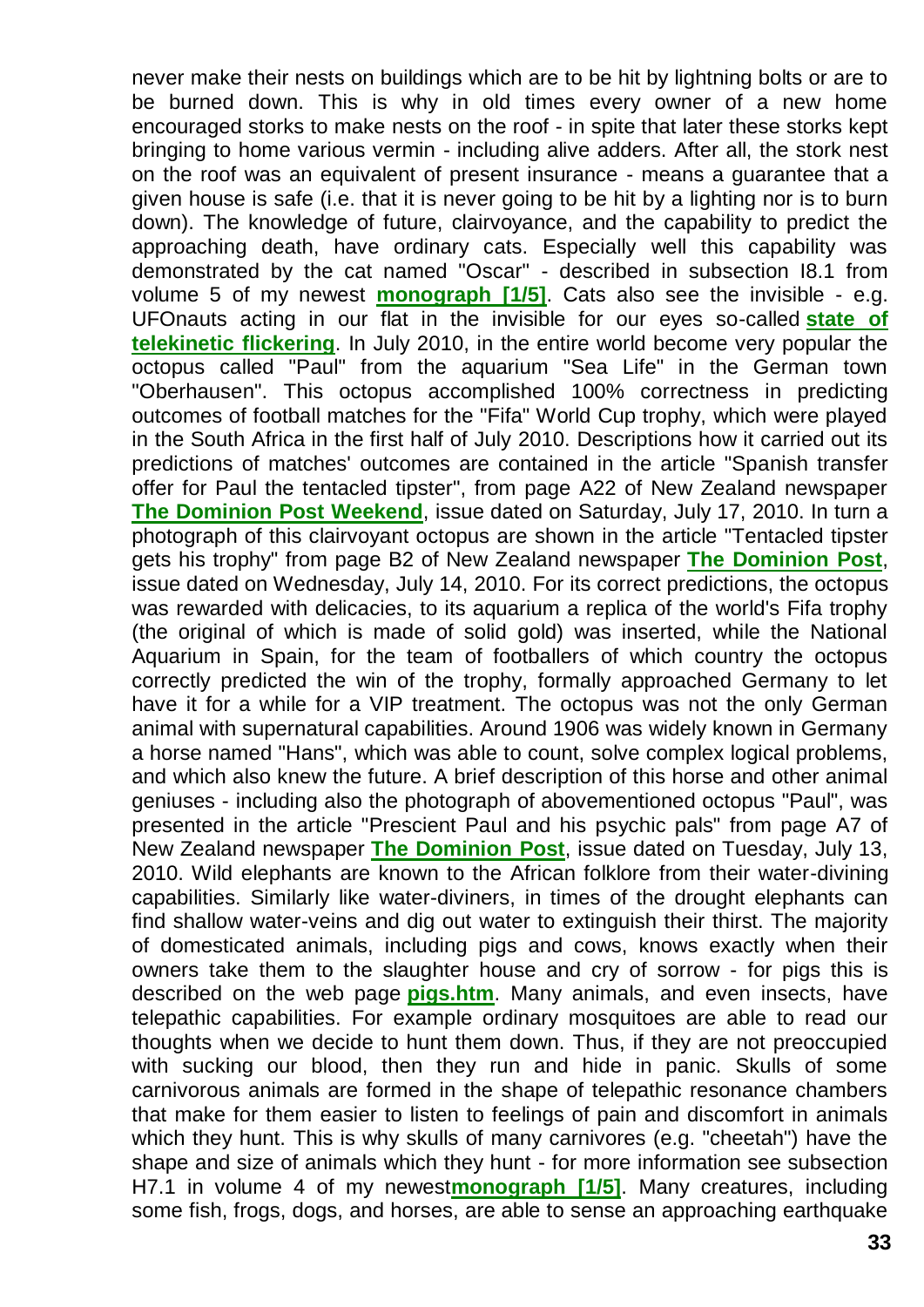many days in advance - as this is described on the totaliztic web page **[day26.htm](http://totalizm.com.pl/day26.htm)**. Almost every animal instinctively knows which herbs are helpful for their health problems. Thus, in case of illnesses, animals always choose and eat the correct herbs which are the most helpful for their indispositions. I saw in person when my cat named "Teecee" (described and shown, amongst others, on the web page **[bandits.htm](http://totalizm.com.pl/bandits.htm)**), troubled with stomach problems jumped from the flat and then from a wide range of grasses that grow under the window started to choose and eat a herb which I know of from my family home in Stawczyk under the Polish folklore name "koci ogon" (i.e. officially named "krwawnik" in Polish, means "Achillea filipendula YALLOW") - which, of course, I never gave to my cat. I know stomach healing properties of this herb, because it was used by my mother in every case when her chicken, or other animals, had some stomach problems. My own knowledge, that this particular herb heals stomach indispositions, I brought from my family home in Stawczyk - but from where exactly the same knowledge drew my New Zealand cat Teecee? Especially that this herb is NOT native to New Zealand and it appeared in there only because first European settlers brought it with themselves to that country. Further examples of supernatural capabilities of animals could be multiplied infinitively.

Below in this part of the web page I am describing two most easily verifiable examples of supernatural capabilities of Polish snakes.

### **#F1. Why scientists deny that Polish snakes are capable of supernatural actions:**

#### **Motto:** *"In order all have equal chances, God needed to give the most to serpents."*

The **theory of everything** called the **[Concept of Dipolar Gravity \(KDG\)](http://totalizm.com.pl/dipolar_gravity.htm)** defines the term "supernatural" as "everything that in its actions utilises laws, principles, and capabilities offered only by so-called 'counter-world' and not available for the 'physical world' in which we live". Therefore examples of "supernatural actions" include not only miracles (described e.g. in item #H2 from the web page **[god\\_proof.htm](http://totalizm.com.pl/god_proof.htm)**), but also the utilisation of "telepathy" and the "capability to change the speed of elapse of time". Because present official science still have difficulties with accepting the findings of "KDG", our scientists still do NOT know that such supernatural actions as use of "telepathy" or "alterations of time", are physically possible at all. In turn, it is commonly known that if someone has no idea that something does exist, then this someone does NOT see it - even if it parades in front of the nose. No wonder, that in spite Polish folklore discovered a long ago that some Polish snakes have supernatural capabilities, and in spite that this folklore describes these supernatural capabilities to everyone who is listening to folk stories, still our scientists ignore these capabilities and officially deny their existence. Supernatural capabilities are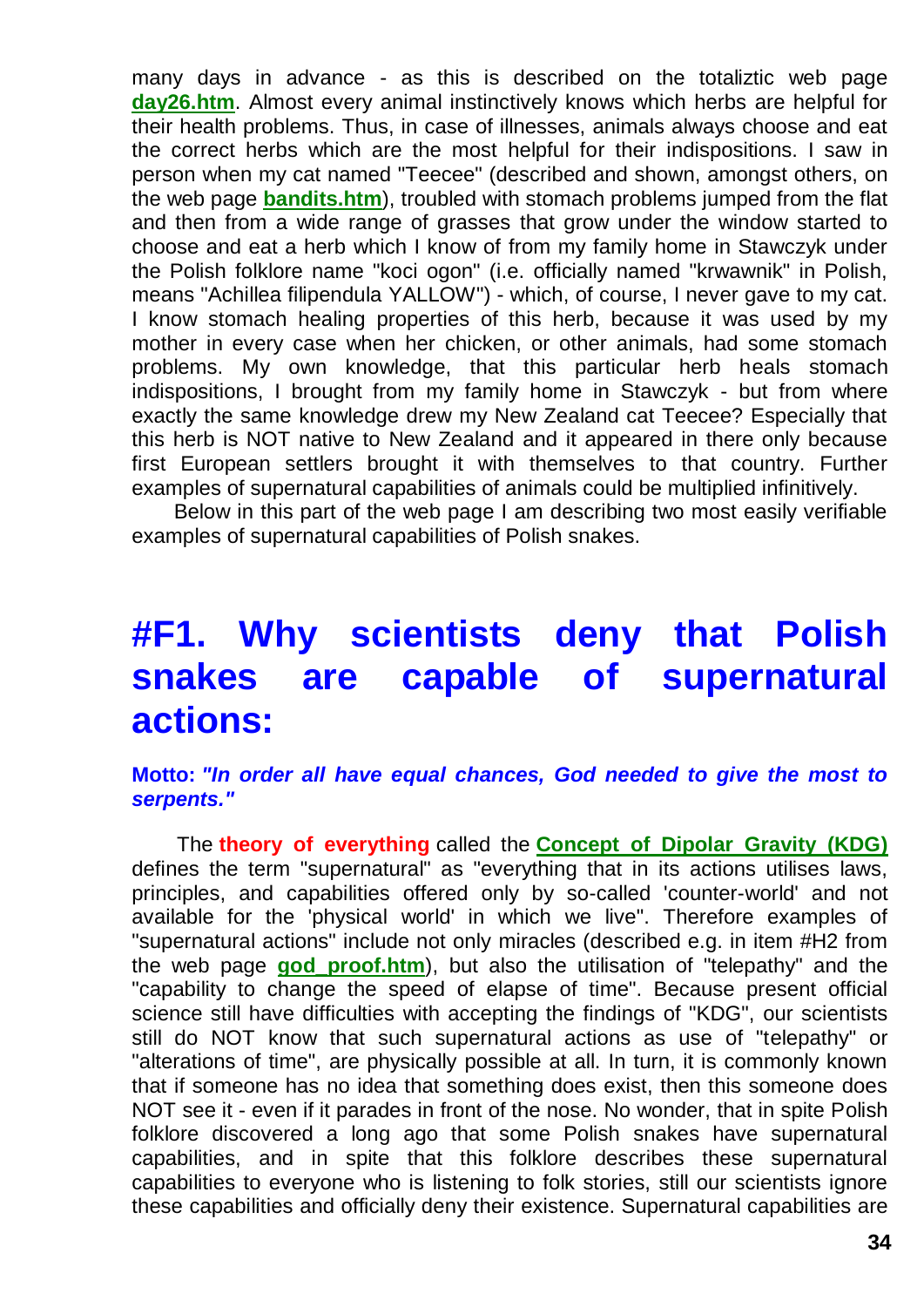also ignored in spite that the "KDG" explained to us scientifically the mechanism of supernatural phenomena and indicated a whole array of experimental evidence which can prove to everyone that supernatural phenomena can be released. (To examples of such experimental evidence which confirms the possibility of technical release of supernatural phenomena, belong, amongst others: **(1)** the so-called "Zhang Heng seismograph" working on principles of telepathic waves and described e.g. in item #E4 of the web page **[telepathy.htm](http://totalizm.com.pl/telepathy.htm)**, **(2)** the so called "party levitation" experiment described in item #E7.2 of the web page **soul proof.htm** - which confirms that telekinesis can be released in a software manner by human souls, and **(3)** the experiment described in item #D1 of the web page **[immortality.htm](http://totalizm.com.pl/immortality.htm)** - which proves empirically the software (pulsating) nature of time and the possibility of shifting time back.) I will not elaborate here that the supernatural capabilities of snakes are also indirectly confirmed by the **[Bible](http://totalizm.com.pl/bible.htm)**. So in order to realise to the readers, that the **[omnipotent](http://totalizm.com.pl/god.htm)  [God](http://totalizm.com.pl/god.htm)** supplied snakes into various supernatural capabilities which still remain unknown to present scientists, I am going to present here two empirical sightings, which illustrate these capabilities in Polish snakes. These sightings really took place, thus are an objective evidence that whatever they reveal is actually true.

# **#F2. The Polish snake named ["zaskroniec"](http://www.google.pl/search?hl=pl&source=hp&q=zaskroniec&lr=lang_pl&aq=f&oq=) (i.e. the "grass snake") from Stawczyk near Milicz, which was able to telepathically order a frog to jump into its jaws:**

As a teenager I had an unique chance to see with my own eyes a "telepathic attack" of an ordinary Polish "grass snake" at a large grass frog. I carried out this sighting on the field of my parents, which was located in the village Stawczyk described here. All that the grass snake did during this attack, was to open its jaws and intensely look the frog into eyes. In turn the frog was fighting against resistance of its own body and on its own was gradually proceeding into the jaws in several short jumps. Here is how this my sighting of the "telepathic attack of the grass snake" is described in subsection R4.2 from volume 15 of my my newest **[monograph \[1/5\]](http://totalizm.com.pl/text_1_5.htm)**.

*When I started my observation, the frog was distant by around a half of meter from the mouth of the grass snake. The concentration of the snake was so intense, that it did not notice my approach and continued its "telepathic attack". Because of this I was able to see exactly the entire event. In turn the frog*  behaved in the manner that is unexplainable on the basis of an old "concept of *monopolar gravity". (As it is known, this old concept denies the existence of telepathy and makes impossible explanation of it.) Giving the loud croaking of terror, which by the way brought my attention to the entire event, the frog was*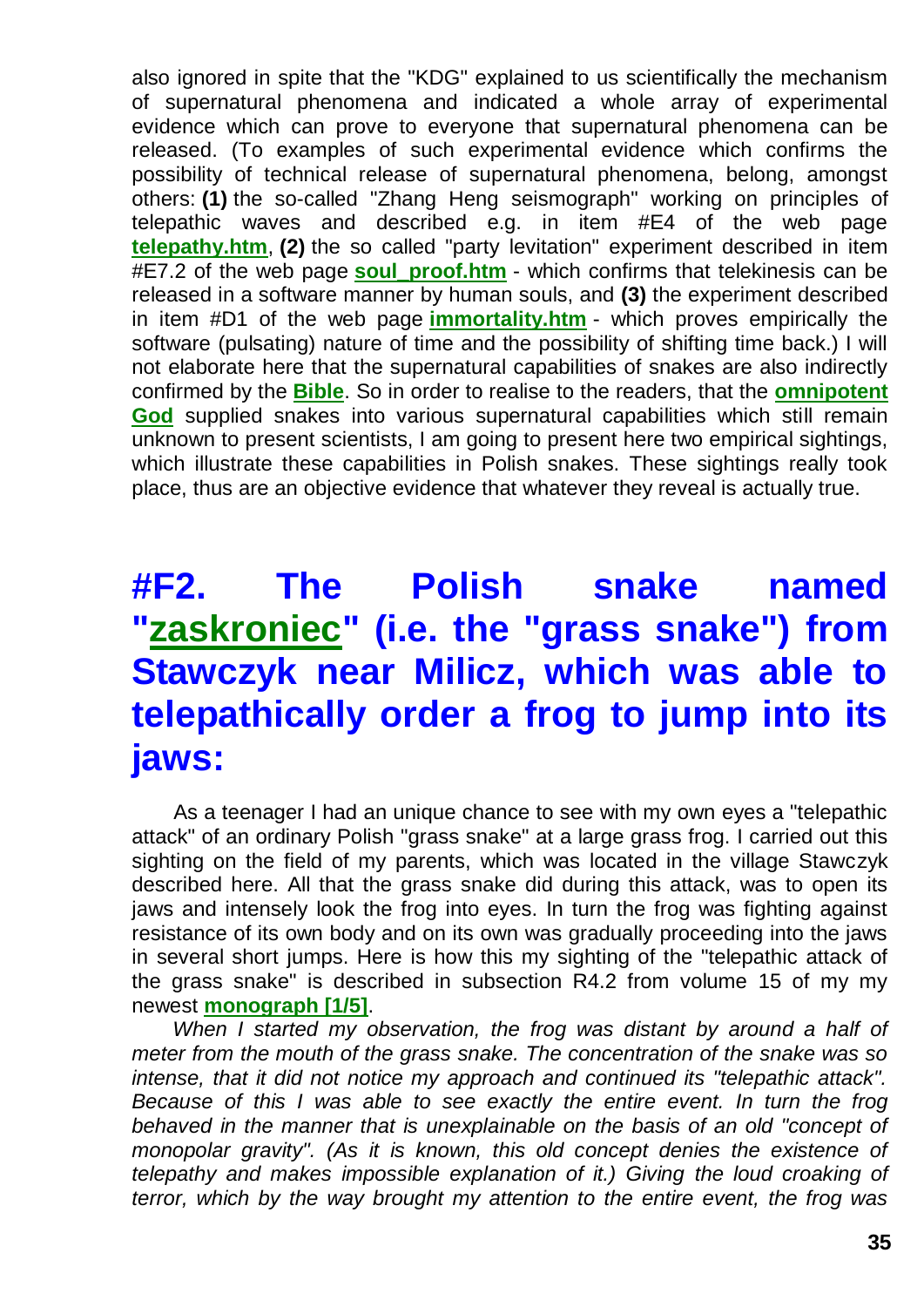*strongly holding back the forward movement with the front legs. But the back legs of this frog were making rhythmic jumps. These jumps gradually led the unfortunate frog straight into the mouth of the snake. Even when the front of the frog already went into the mouth of the snake, back legs still kept jumping rhythmically thus helping the snake to swallow it easier. So the grass snake only needed to make the effort of swallowing it. After I saw this extraordinary event, of course I asked Wincenty (Vincent) about the entire event (Wincenty is also mentioned in subsections V2.3.2 and V2.4 of my newest [monograph \[1/5\]](http://totalizm.com.pl/text_1_5.htm)). He*  was a walking encyclopaedia of folklore knowledge. Wincenty confirmed, that *grass snakes remotely hypnotise their victims, so that they do not need to catch them physically, but these victims get to snakes' mouths on their own.*

Because such telepathic capabilities of ordinary Polish grass snakes still remain unknown to present official science, at this point I have an appeal to readers. Namely, if the reader saw in person a similar "telepathic attack" of a snake at a frog, or if they know someone who witnessed such an attack, then I would ask to describe for me the entire sighting, while I am going to consider publishing it here.

On Sunday 16 October 2011, at 4:30 pm to 5:30 pm, I watched an Australian television programme entitled "Getaway" broadcasted in New Zealand television on the channel called "Prime". In this programme was shown, amongst others, hunting of a tropical snake-constrictor named "anaconda" living in central part of both Americas. I was especially moved in this programme when a commenting lady from Australia stood just in front of the caught several meters long alive anaconda and started to describe the appearance of its head while looking into eyes of this snake. At that moment a local guide quickly interrupted her talk and explained to her that one should NOT look into eyes of this snake, because is going to be hypnotised by it. So it appears that not only in Poland unofficially are known hypnotising capabilities of non-venomous snakes, but these capabilities are also well known amongst local people of Central Americas. As a creator of the new science which in item #C1 of the web page named **[telekinetics.htm](http://totalizm.com.pl/telekinetics.htm)** is called the "totaliztic science", for me personally it is very interesting how much time must still elapse, before official human science also is to admit, that some snakes are capable of remote (telepathic) hypnotizing of their victims.

# **#F3. The Polish snake named ["gniewosz"](http://www.google.pl/search?hl=pl&source=hp&q=gniewosz&lr=lang_pl&aq=f&oq=) from Cielcza near Jarocin, which is able to alter the speed of elapse of time in such a way that people are unable to notice its existence:**

The old Polish folklore is telling stories about supernatural capabilities of another snake found only in Poland, which by the Polish folklore is called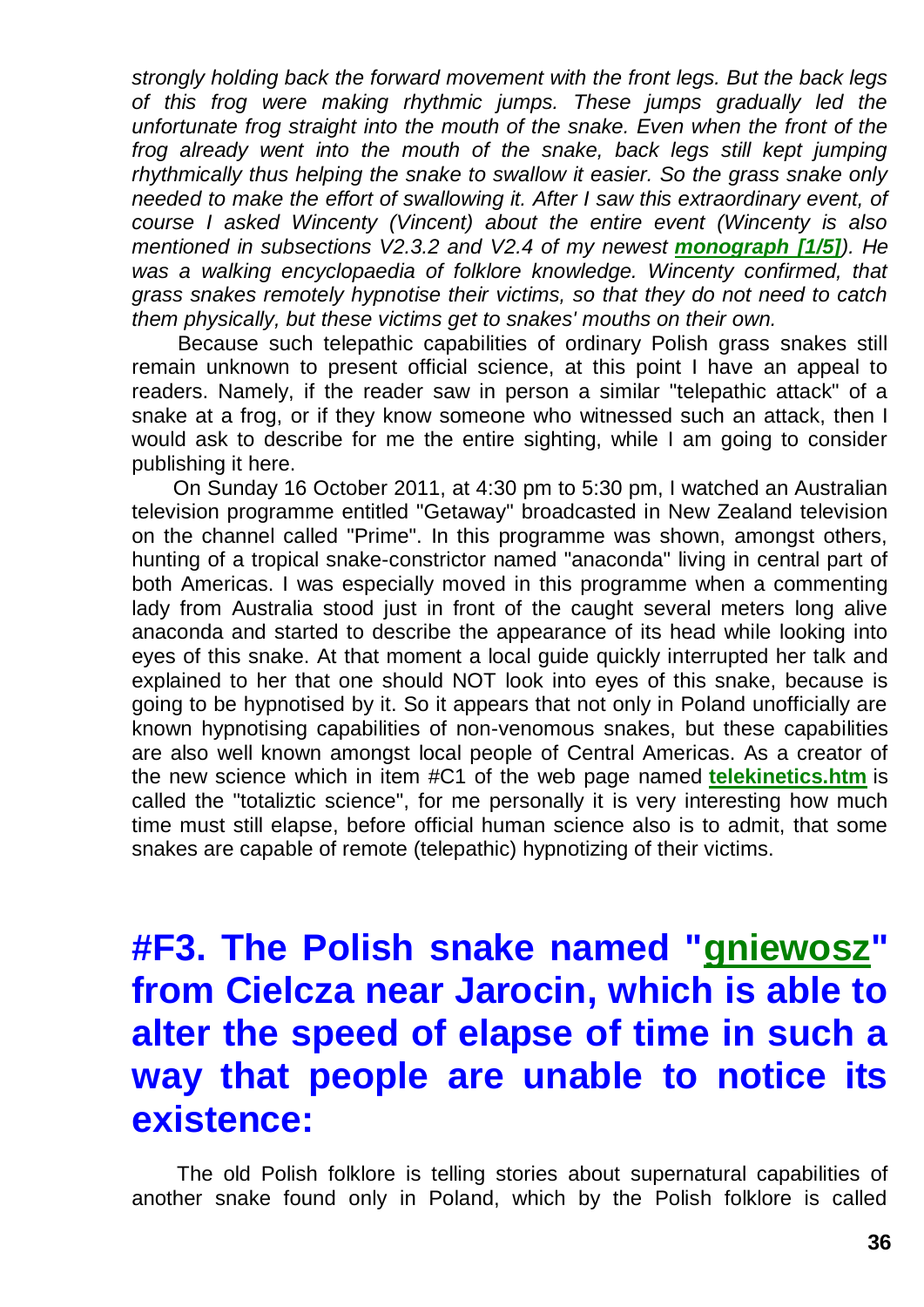"gniewosz" (this name means "the angry one"). The English name for similar snakes living outside of Poland is the "Smooth snake", while their Latin name is "Coronella austriaca". In Poland this "gniewosz" sometimes is also called "miedzianka". However "miedzianka" is an incorrect name, because it is officially attributed to a snake which lives in America and which in English is called "Copper head". In spite that relatives of "gniewosz" live in almost the entire Europe, the rare specie which I am describing here almost does NOT live anywhere else apart from forests of Poland. Therefore, to not spread confusion, in this item I am going to rather call this snake with the folklore Polish name "gniewosz" (i.e. "the angry one").

My analysis of the supernatural capabilities of the Polish specie of this extraordinary snake "gniewosz" led me to a conclusion that it is capable of "altering the speed of elapse of time". It means that the Polish "gniewosz" is able with its body to do what on the web page **[immortality.htm](http://totalizm.com.pl/immortality.htm)** is explained that it will be possible to accomplish by people only after the so-called "time vehicles" are build. This is because "gniewosz" is capable to slow down for himself the elapse of time, so that for people who watch it (for whom the time still elapses with the normal speed) its movements become just almost instant, while the snake becomes invisible to our eyes. This is why, in spite that the snake "gniewosz" still lives in Polish forests, in fact people almost are unable to see it. The existing descriptions of this snake emphasize its supposed huge rarity - in reality caused by its ability to become so fast that is almost invisible. The rarity of this snake stems from almost all publications on its subject - that the reader can verify through e.g. writing the key word **gniewosz** [into google.pl.](http://www.google.pl/search?hl=pl&source=hp&q=gniewosz&lr=lang_pl&aq=f&oq=) Areas in which lucky people can meet this extraordinary snake include forests not far from the **[village](http://totalizm.com.pl/cielcza_uk.htm)  [named "Cielcza"](http://totalizm.com.pl/cielcza_uk.htm)** - located around 4 km to north from the city Jarocin of the Polish province "Wielkopolska". In the school-year 1957/1958 I lived in Cielcza at 17 Leśna Street - it was over there that I was accidentally almost shot dead, as it is described in item #B1 of my autobiographical web page **[about me \(Dr Jan](http://totalizm.com.pl/pajak_jan_uk.htm)  [Pajak\)](http://totalizm.com.pl/pajak_jan_uk.htm)**, and also in item #H2 of my web page **[god\\_proof.htm](http://totalizm.com.pl/god_proof.htm)**. It somehow happened that the person in whose reliable reports I trust a lot saw the snake "gniewosz" in forests not far from the village Cielcza. Although he does NOT believe in the "supernatural" capabilities of this snake (able to "alter the speed of elapse of time"), such capabilities are hitting our eyes in his report from the encounter with the snake. Here is how he described his encounter with this extraordinary snake:

*The snake which I saw near Cielcza was "gniewosz" - very rare specie and almost unseen now. Never before, nor never after, I met such a snake. It was during the occupation around 1944 (the exact date I do NOT remember). I was around 6, perhaps 8 years old. I went mushrooming with my grandmother, mother, or one of my brothers. Interestingly, that I do NOT remember details, but perfectly remember how this snake looked like (perhaps that I was scared a lot and this caused that the scene so much etched into my memory, that today, after some 66 years, I see it all in my mind - as if it happened just a while ago). I do NOT remember also whether we collected a lot of mushrooms, but I presume that - yes, in this young forest composed of small pines and birches always were mushrooms: we called these mushrooms with their folklore names of Cossacks (i.e. "Clavaria corollaides"), black-smiths, hens, butter-mushrooms (i.e. "Boletus*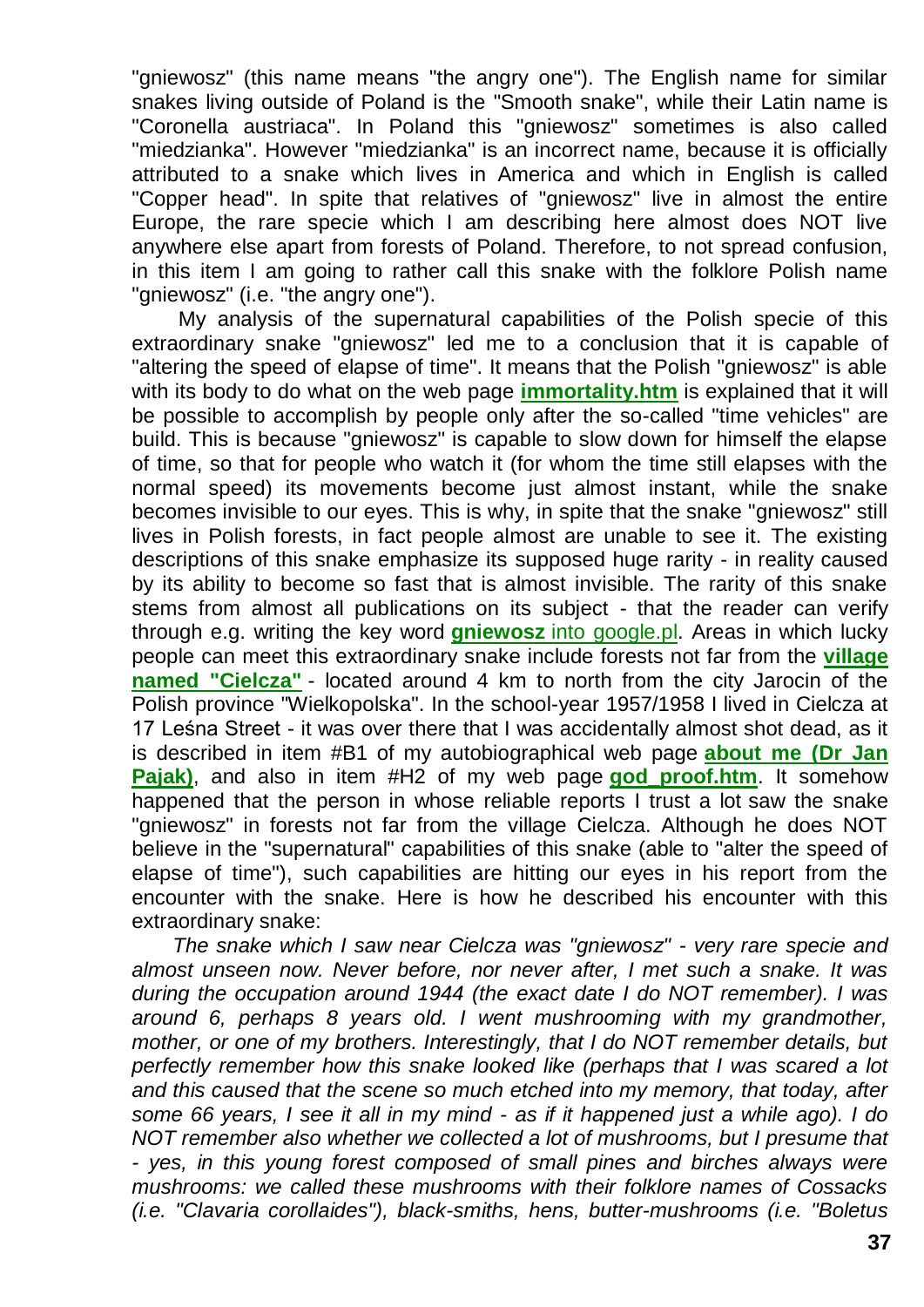*luteus"), and others. This young forest was perhaps around 1 square kilometre, while around it was larger forest composed of pines, birches, and mixtures of other trees. And then walking in this young forest, in which were small clearings - I unexpectedly saw a snake, which jumped out of somewhere, perhaps scared equally like myself. The snake was a dark-brown colour, perhaps with the tinge of bronze turning into red - and speeding with fast zigzags disappeared in some grasses and bushes. I stood petrified for a moment and even do not remember whether the person that accompanied me saw it too. What I was shocked by was the speed with which this snake moved, and its colour. Myself, being a boy who lived near forests of Cielcza, was perfectly familiar with the appearance of snakes that used to live in there: grass snakes, adders, and similar to snakes slowworms. Grass snakes could be met in our garden - not far from our home. There was a lot of adders in the forest. But this one was none of such snakes. For the entire further life I was thinking, what kind of snake was this one, and after starting to study literature - I come to the conclusion that it must be "gniewosz" (rare, almost not encountered kind of snake). It was slightly similar to a slowworm, but longer and slimmer. Its length I estimate at some 40 to 60 cm. In turn slowworms are only around 30, perhaps 40 cm. From the slowworm also differed by the speed by which it moved. It moved extremely fast. In turn slowworms make an impression of very lazy and move rather slow. This encounter inspired me later to study literature and thanks to this I know quite well these snakes. I also saw the "snake of Aesculapius", however not in our country, but in Yugoslav in 1966 near the city of Dubrovnik. That snake is also large and thick and look very scary. Fortunately, it is harmless and has no venom.*

*The forest in which I saw this snake was located near the village Cielcza in the distance of around 1 – 1.5 km to south from Cząszczew and around 1 km to the west from the Poznań railway. Today, after 66 years, this place may look completely different. Where was a young forest - a large forest can grow now, while where was a large forest - a young one can be now. The fact is, however, that around 66 years ago in there lived an extraordinary snake, which can be a natural curiosity and an interesting indicator for scientists.*

The snake "gniewosz" is not the only creature whose attributes indicate that it is able to alter the speed of elapse of time. Another such a creature is the mysterious "chupacabra" (about which I believe that it is a different, because present, name for the creature which we known under the ancient name of "griffin"). As a teenager I was attacked and even wounded by such a griffin. During its attack I just felt this capability of griffins ("chupacabras") to slow-down the speed of elapse of time. Descriptions of this attack of griffin on myself are provided in subsection R4.2 from volume 15 of my newest **[monograph \[1/5\]](http://totalizm.com.pl/text_1_5.htm)**. In turn sightings of griffins, some of these not far from the village Stawczyk, are described in item #H1 of the web page **[wszewilki\\_uk.htm](http://totalizm.com.pl/wszewilki_uk.htm)** and in item #E8 of the web page **[newzealand.htm](http://totalizm.com.pl/newzealand.htm)**.

The manner on which "gniewosz" manipulate on time, in 1980s was illustrated by the magician named David Copperfield. He recorded then a documentary film in which he shows his walk through the Great Wall of China. In turn as we know from research on abductions of people to UFOs, the walk through walls in the so-called **[state of telekinetic flickering](http://totalizm.com.pl/dipolar_gravity.htm)** is linked to a serious problem. Namely, inside of the wall the person passing through it has no air to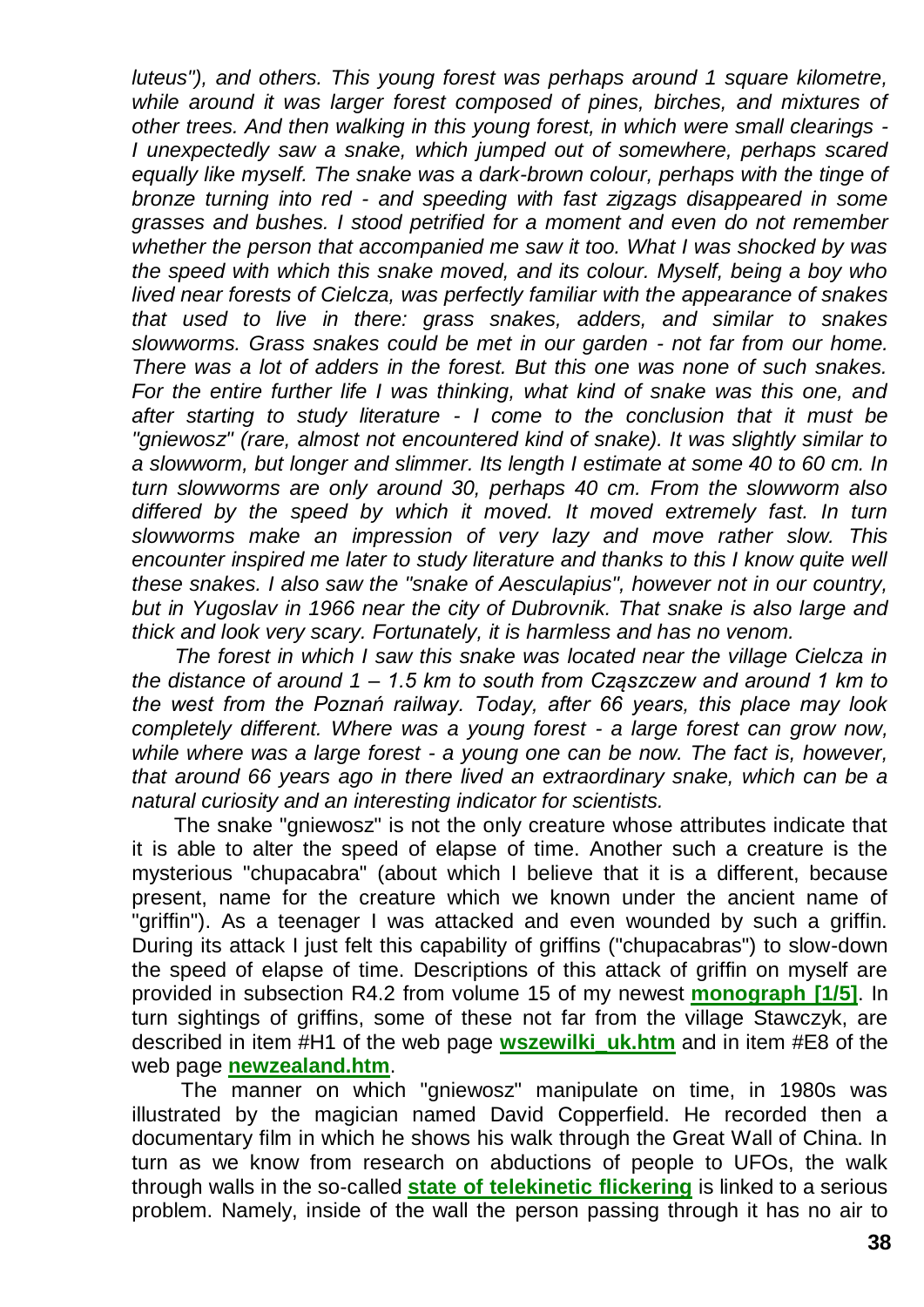breathe. So in order to not suffocate, the wall must be passed quite fast. But if the magician David Copperfield went fast through the Great Wall of China, his documentary film would loose its spectacular impact. Therefore, in order to still be able to walk through the wall quite fast, but simultaneously show this on the film in a slow motion, David Copperfield changed the speed of the elapse of his time. Namely, when for him inside of the wall just seconds were passing, for those filming him outside of the wall entire minutes went by. (Notice here, however, that the Polish snake "gniewosz" does exactly opposite to what David Copperfield did - namely, when for the snake minutes are passing, for other creatures, and for people nearby, just only seconds are passing). In turn, to demonstrate also this slowing down the speed of the elapse of time, David Copperfield attached electrodes to his chest - so that his pulse was monitored and illustrated on the film. Thus, it can be seen on the film how after his entering the wall his pulse slows down parallel to the slowing down the speed of the elapse of his time, in the centre of the wall amounting to just one heartbeat every tens of seconds. Thus, the readers who wish to see the filmed illustration how a Polish snake "gniewosz" changes the speed of the elapse of its time, should look at this film from the walk of David Copperfield through the Great Wall of China.

In the snake "gniewosz" practically everything confirms its "supernatural" capabilities. As an example, let us consider here its Polish folklore name - "gniewosz" (i.e. "the angry one"). It results from a simple fact that in spite of NOT having venom, this snake still does not escape when threatened, but has the courage to confront all other creatures - including humans. Thus, during encounters with people it sometimes pounces at them, bites, hisses angrily, and spits at them with a smelly secretion. No other creature of nature would behave that way if it is NOT sure that it has a "secret weapon" - with the assistance of which it is able to always take control over the situation. (This "secret weapon" of the snake "gniewosz" - which gives to him such a confidence, is just the ability to "alter the speed of time", and resulting from this, the capability to escape, when needed, from practically every enemy.) Another fact which confirms its "supernatural" capabilities is the appearance and the colour of its males. Polish species of this snake have bright, almost red, visible at large distances colour, similar to a colour of well-polished rod made of pure copper. In nature such a bright warning colour have only creatures that are either venomous, or poisonous, and thus which other creatures must be afraid of. On the other hand the "gniewosz" has no venom nor poison. So if it does NOT have its "secret weapon" in the form of "controlling the time" in its disposal, then by being practically defenceless towards its enemies, it would be seen by them at large distances and unable to avoid being eaten. Simultaneously, it would also be unable to unnoticeably surprise its own victims. Thus, without the ability to "alter the elapse of time" it would NOT be able to survive in the nature, in which being well seen typically means the death either from enemies, or from hunger. In other words, its bright colours and visibility at large distances also emphasise its "supernatural" capabilities. Finally lets us consider its diet. Apart from extremely fast lizards and rodents, the snake "gniewosz" sometimes attacks and eats snakes - including venomous adders. In turn adders are rather fast and deadly. Thus, without the ability to "alter the speed of time", the defenceless "gniewosz" would have no chance with them and would rather be eaten by them.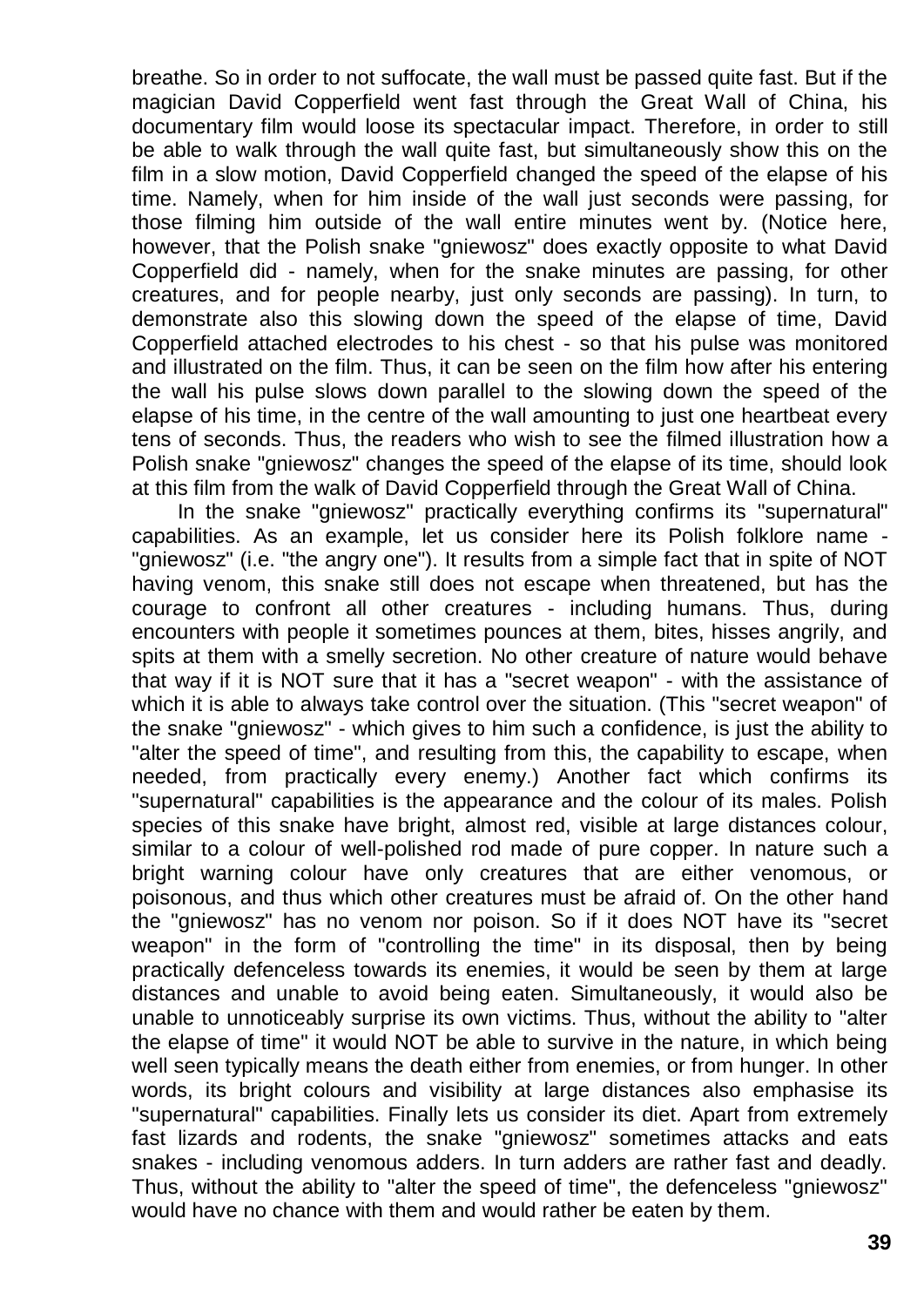The snake "gniewosz" with the supernatural capabilities described in this item, lives only on the area of Poland. Outside of Poland only its relatives live who either lost their capabilities to change the speed of the elapse of time, or never had such capabilities, and thus who survive only because they keep their colours rather grey and well camouflaging - instead of bright and visible at large distances. So in spite that scientists qualify the Polish "gniewosz" to the same specie as related to it snakes of "Coronella austriaca" from the rest of Europe, the Polish "gniewosz" is decisively different specie and should rather be named "Coronella polonica". In the typical for Poland colours, decisively Polish temperament, and also unknown in its relatives supernatural capabilities, it appears only on the area of Poland. Thus, scientific qualifying the Polish "gniewosz" to species of "Coronella austriaca", in my opinion is slightly similar to qualifying "horses" to the same species as "donkeys".

I know that about the "supernatural" capabilities of the snake "gniewosz" the Polish folklore knows a lot of stories and examples. I do NOT want to repeat these here, because when these originate from me, then enemies of my findings and publications usually impertinently attack these and deny. Therefore herewith I just have an appeal to readers. Namely, should they hear such folklore claims or stories about extraordinary capabilities of the snake "gniewosz", or any other snake, then I would be grateful if they could share these with me, while I would consider publishing these here. Similarly, if any reader also saw somewhere the snake "gniewosz", or saw any other extraordinary creature, then I would appreciate describing it for me. My internet addresses under which I can be reached are provided near the end of the web page **[about me \(Dr Jan Pajak\)](http://totalizm.com.pl/pajak_jan_uk.htm)**.

# **#F4. Apart from snakes, also many other creatures display various supernatural capabilities:**

As I draw this to the attention of the reader in the introduction to this part of the web page, Polish snakes are NOT the only creatures which have supernatural capabilities. Let us list here and briefly describe other God's creatures which already are known to me that also have various supernatural capabilities.

#### **#F4.1. Supernatural capabilities of various wild animals:**

There are numerous wild animals, about which I already know that they display various supernatural capabilities. In this item I am describing these such animals, the supernatural capabilities of which I am able to document with some verifiable evidence already at this stage of my research. So here they are.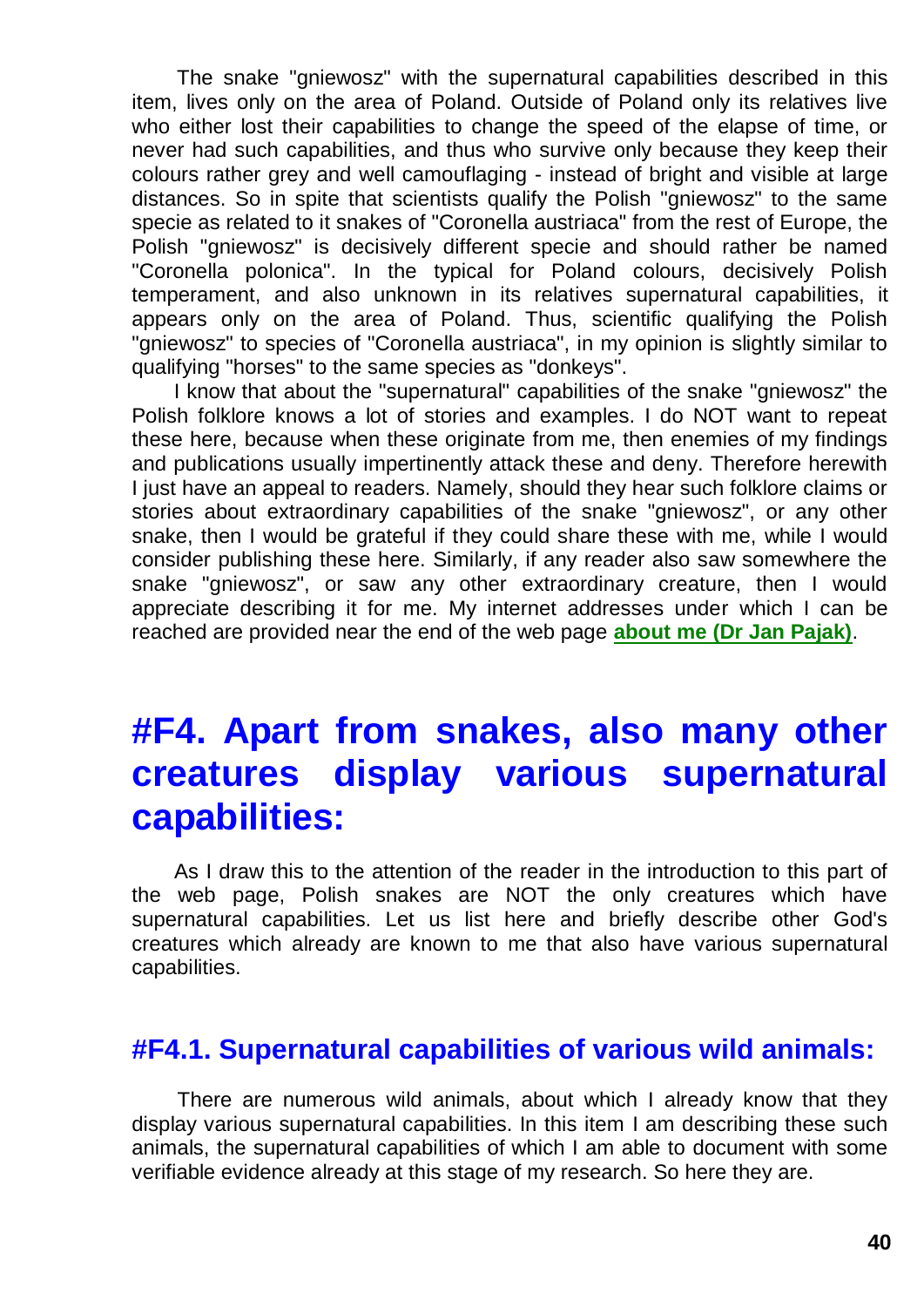#### **#F4.1.1. Sharks and their supernatural capabilities:**

Sharks (or at least for sure some species of sharks) have the supernatural ability to hypnotise their victims and to suppress the pain, so that **bites of sharks are NOT felt by the victims**. Sharks display also various other supernatural attributes, for example they never fall ill. I live in New Zealand, the shores of which, as well as shores of nearby Australia, are regularly patrolled by sharks that attack people. So I had numerous opportunities to encounter reports of people who survived attacks of sharks. A shocking detail which emerges from all these reports, which motivated me to do the research although it is completely overlooked and ignored by other scientists, is that in spite of nasty wounds, the bitten people never feel any pain both at the moment of attack, as well as some time afterwards. Most clearly**sharks remotely "hypnotise" their victims, and make these victims to NOT feel the pain**. (As we know it from the findings of the **[Concept of Dipolar Gravity](http://totalizm.com.pl/dipolar_gravity.htm)**, hypnosis is the skill that requires mastery of the phenomena of counter-world, and thus it belongs to the supernatural phenomena.) For many years I was encountering numerous reports from just such painless attacks of sharks. Unfortunately, initially I did NOT record details of these reports. Only starting from February 2010 I initiated to document on this web page these amongst such cases, which clearly reported in newspapers or television, that victims of shark attacks did NOT feel any pain during the bite. (After all, I am forced to rely exclusively on reports from newspapers and television, because for the trips and for personal interviews of researched victims I do not have funds for reasons explained on my autobiographical web page **pajak jan\_uk.htm**.) So here are descriptions of such clearly documented in mass media cases when the sharks attacks were noticed to be painless, which I encountered after I started to document here these in February 2010:

**(1)** An example of shark attack at 14 years old girl in which was clearly noticed this lack of pain at the moment of bite, is described in two newspaper articles, namely in the article **[1#F4.1.1]** "Bitten teenager got off lightly - shark expert" from page A2 of the newspaper **[The New Zealand Herald](http://www.nzherald.co.nz/)**, issue dated on Wednesday, February 3, 2010, and in the article **[2#F4.1.1]** "Shark 'just defending itself' after being trodden on" from page A3 of New Zealand newspaper **[The Dominion Post](http://www.dompost.co.nz/)** issue dated on Wednesday, February 3, 2010. Both these articles describe the attack of a 1.5 metre long shark from the species of "broadnosed sevenfill shark" on 14 years old girl named Lydia at the "Oreti" beach near Invercargill in New Zealand. The girl felt nothing during the attack. That she was bitten she realised only from blood that appeared in the water.

**(2)** In the article **[3#F4.1.1]** "Shark-bite victim flown to Auckland for surgery", from page A7 of newspaper **[The New Zealand Herald](http://www.nzherald.co.nz/)**, issue dated on Tuesday, September 7, 2010, another report from a victim of the shark's attack is provided, i.e. published is the report of the Danish tourist named Jensen. This victim also noted clearly, and later passed it to the journalist who wrote the article, that he did NOT feel any pain when the shark almost bite his foot off. The powerful bite of the shark this Danish tourist felt only as a strong pulling. He suspected that he just hit a coral and kept swimming. Only when he tried to enter the boat he noticed with a shock that his foot is almost missing.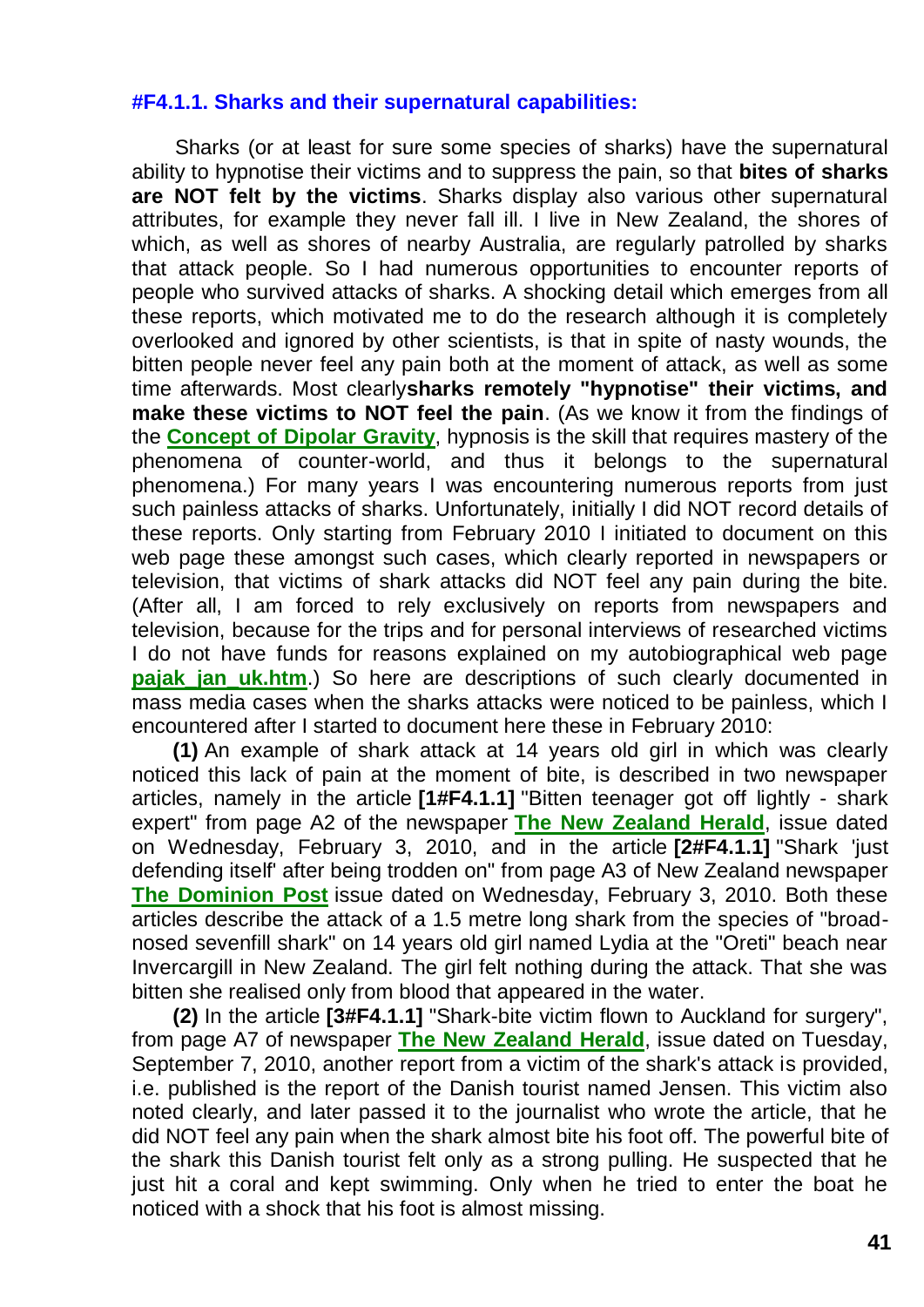**(3)** On Monday, 11 October 2010, at 8:00 to 8:30 pm, on channel 3 of New Zealand television was broadcasted another part from the Australian documentary series entitled "Your Worst Animal Nightmares". On that day documented was the attack of the "Great White" shark on the Australian spear fishing diver named Rodney Fox, that took place near Adelaide in 1960s. During the attack, razor-sharp teeth of shark took from the victim parts of the chest and belly, so that lungs and intestines become fully exposed. Yet the victim noticed it clearly, that during the bite, as well as during next around 10 minutes, he did NOT feel any pain. The bite of the shark he felt just as a strong pull. Only around 10 minutes later, when he was already on a boat being carried to shore, the pain started to break through the hypnotic blockade. The victim described that this arrival of the pain had a wavy character. Namely, initially the pain was not continuous, but started to break through in waves and then diminished. Only significant time later this remote hypnosis of the shark diminished completely, while the pain assumed the continuous character. What even more interesting, that remote hypnosis of the shark ceased to work when the victim was placed on the operation table and was anaesthetically made sleep. This sleep removed the state of hypnosis and the victim rapidly awaken in the middle of operation, so that surgeons actually operated on him while he felt everything - but he was too weak and too bloodless to protest. (It is a fact well known from experiments with hypnosis, that hypnotising is able to dominate over the action of drugs. Thus, that case of awaking of the victim during the operation is an additional evidence which confirms that the lack of pain during bites of sharks is caused due to the remote hypnotising of victims, not due to any other factors.)

**(4)** In the article **[4#F4.1.1]** "Mr Unlucky adds shark attack to roster of mishaps", from page B2 of New Zealand newspaper **[The Dominion Post](http://www.dompost.co.nz/)**, issue dated on Friday, August 9, 2013, is described one amongst mishaps of an unlucky person, who swimming in a shallow water unexpectedly sensed some teeth penetrating his leg, then he saw a shark swimming away with a piece of his leg in jaws. Although this article does NOT emphasize specifically that the unlucky person did NOT feel pain during that shark's bite, the manner in which he describes his sensations suggests that in fact he did NOT feel a pain, but only noticed painless effects of action of shark's teeth on his own leg.

\* \* \*

It is worth to notice that present scientists sitting in their armchairs on tops of their "ivory towers" invent various "rational explanations" for this supernatural capability of sharks to so hypnotise remotely the victims that they do not feel a pain. For example, that "adrenaline" suppresses the pain, or that the victim is "too excited" to listen to the senses, etc. But if these scientists even a bit listed to their so-called "common sense", then they would notice how unreal and ridiculous these explanations sound. Thus the necessary turned out to be my personal courage, my devotion to search for truth, and my advanced knowledge which results from the creation of the **theory of everything** called the **[Concept of](http://totalizm.com.pl/dipolar_gravity.htm)  [Dipolar Gravity](http://totalizm.com.pl/dipolar_gravity.htm)**, to clearly and openly disclose for the first time in the history of the Earth's science, that sharks really do display these supernatural capabilities in this number the ability to remotely hypnotise their victims so that these victims do NOT feel sharks' bites.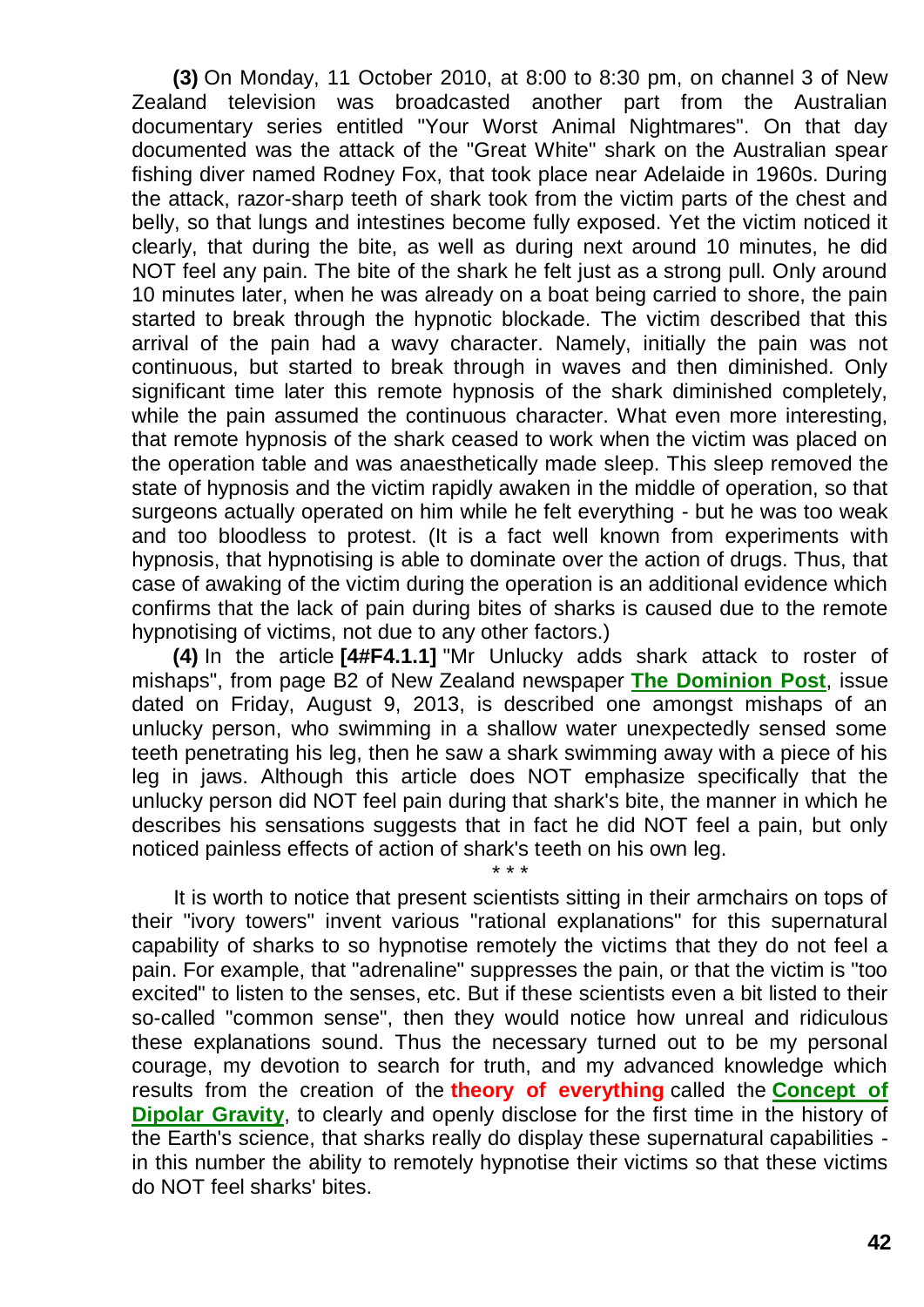#### **#F4.1.2. Bears and their supernatural capabilities:**

On Tuesday, 4 May 2010, at 9:35 to 10:45, on the channel "Prime" of New Zealand television, was broadcasted a British documentary film of 2008, entitled "Bearman". This films documented discoveries of a Canadian researcher of black bears from New Hampshire, which accomplished an extraordinary capability to communicate with wild bears. His name is Ben Kilham. He lives in a log-cabin in the middle of forests surrounded by these bears. One amongst his discoveries documented on the film which intrigued me the most, was revealing that black bears always test just before eating which vegetation and berries are edible and which poisonous (i.e. they do NOT keep a "database" of edible and inedible products in their memory - like people do). As it turns out, every black bear (and perhaps also every other bear), even if it is brought up by people and never had an opportunity to learn from own parents what is edible and what is poisonous, is able to fast establish whether something can be eaten, or is poisonous. For this, a bear simply takes it to the snout, and for a short while presses with the tongue to its upper palate while moving its head. After a while the bear already knows whether it is edible. On the basis of this discovery, Ben Kilham deduced that bears must have some kind of taste organ in their upper palate, which allows them for a fast establishing whether something is edible, through pressing it to this organ. He even named this organ with his own name. Unfortunately, veterinary research of bears disclosed, that their upper palate does NOT hide any taste organ. Thus the only explanation how it is possible that bears can establish the edibility of whatever they take to their mouth, while simultaneously they do NOT have a taste organ which would allow them this establishing, is that they use some kind of **"counter-organ"** similar to the human so called "conscience" (i.e. of the kind of counter-organs described in subsection I5.3 from volume 5 of my newest **[monograph \[1/5\]](http://totalizm.com.pl/text_1_5.htm)**). It is that counter-organ, which on principle almost identical to the one used by present radiesthesia aided with divining pendulums, prompts bears whether is edible or not whatever they just have in their snouts. In this prompting the counter-organ of bears behaves very similar like the human "conscience" behaves. Only that instead of prompting whether is moral or immoral whatever they are just doing, it prompts them whether it is edible or not. In this way the counter-organ gives to bears the supernatural capability to recognise fast the edibility of everything for which bears have appetites.

#### **#F4.1.3. Supernatural "bird Jesus" which walks on the surface of churning seas:**

#### **Motto:** *"To wake-up complacent scientists every now and again God does something that contradicts scientific knowledge."*

In seas near New Zealand recently a bird was "resurrected" from 150 years long extinction. This extraordinary bird displays a supernatural ability to walk on the surface of sea. It officially is called "storm petrel". But because of its capability to walk on water, it also carries a nickname of the "bird Jesus". It is a size of a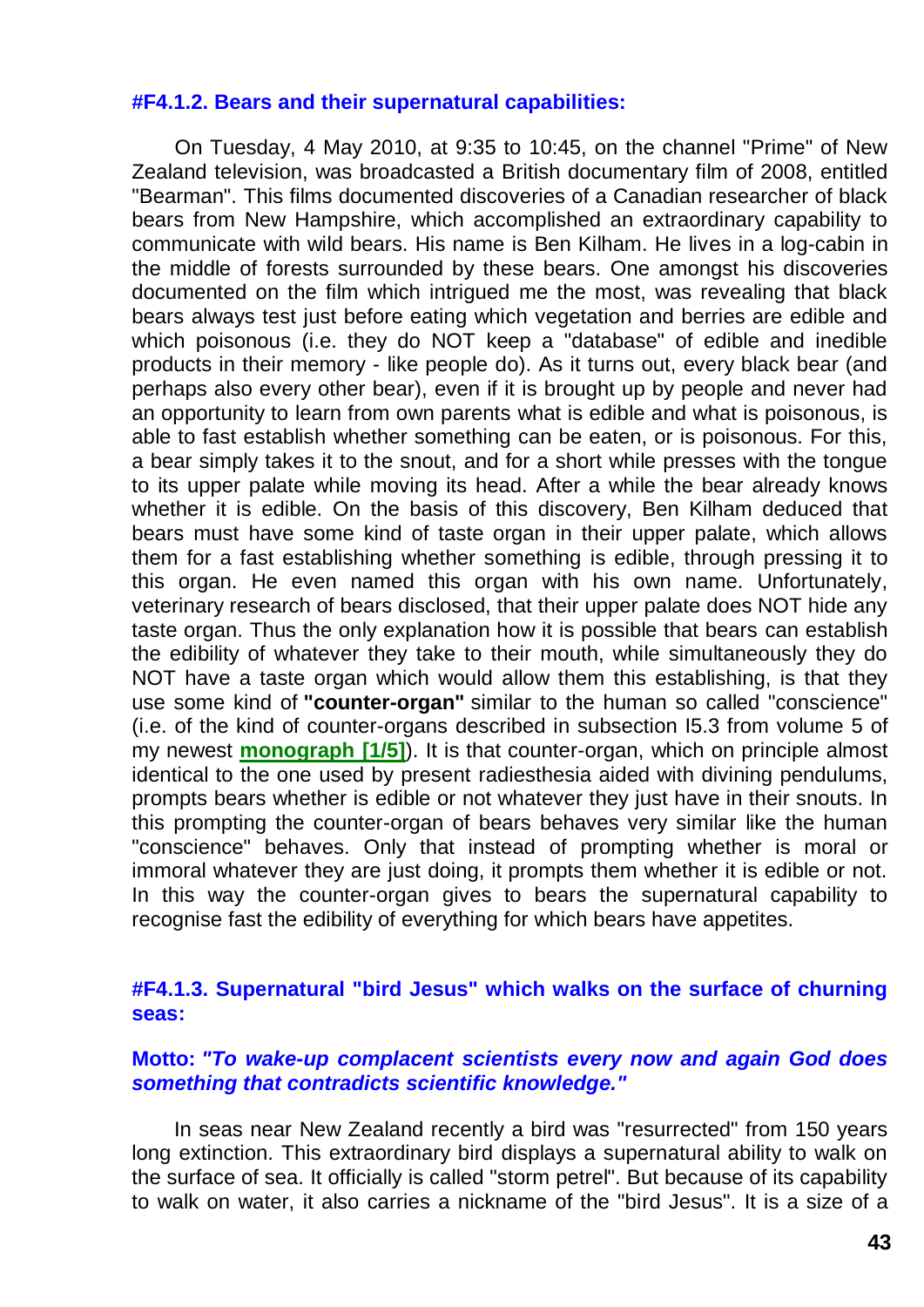typical sea gull. A brief description of it could be found in 2011 in the article from the New Zealand newspaper "Sunday Star Times" - published also in internet at the address **[stuff.co.nz/sunday-star-times/features/5675510/The-Jesus-bird](http://www.stuff.co.nz/sunday-star-times/features/5675510/The-Jesus-bird-returns)[returns](http://www.stuff.co.nz/sunday-star-times/features/5675510/The-Jesus-bird-returns)**. In turn a later article which revealed, that in spite of intense searches by scientists from several institutions, the location of nesting of "Jesus birds" could NOT be discovered, appeared under the title "In search of the elusive petrel" from page A20 of the New Zealand newspaper **[Weekend Herald](http://www.nzherald.co.nz/)**, issue dated on Saturday, January 14, 2012. When I prepared this description at the beginning of October 2011, photographs of this bird could also be viewed in the internet to learn how it looks-like. For example, a relatively good photograph of it was then shown as photo 16 from the web page with the address **[travelblog.org/Photos/3620922](http://www.travelblog.org/Photos/3620922)**. In turn a video which illustrated how this bird was caught into a net (which video represented a news item from the evening news on channel 3 of television New Zealand on 25 September 2011), was available at **[3news.co.nz/Extinct-NZ-bird-back-from-the](http://www.3news.co.nz/Extinct-NZ-bird-back-from-the-dead/tabid/1216/articleID/227192/Default.aspx)[dead/tabid/1216/articleID/227192/Default.aspx](http://www.3news.co.nz/Extinct-NZ-bird-back-from-the-dead/tabid/1216/articleID/227192/Default.aspx)**. Unfortunately, at the time when I prepared this description, in internet still could NOT be found even a single video which would show how this bird actually walks over the surface of sea although I know that such videos already do exist, as I saw one of these.

Of course, the walking over surfaces of seas in the vicinity of New Zealand is extremely difficult. This is because surfaces of seas are in there almost continually churning and covered with sizable waves. Thus, for such a small bird, walking over such waving and churning surfaces of seas is almost the same difficult, as for people would be walking over a rubble of huge moving boulders, or over a pile of rolling huge logs. No wonder, that in order to maintain a balance on such uneven and constantly moving surfaces, the "bird Jesus" must repetitively balance itself with wings - similarly like "line walkers" continually balance themselves with fans or umbrellas when walking high in midair along a rope. However, this need to balance the equilibrium with wings provides present "atheistic orthodox scientists" with an excellent excuse to deny any supernatural attributes of this bird. Of course, this denial of scientists is NOT based on any solid empirical research, but just on speculations and on theoretical assumption that "no bird can walk on water". Thus, scientists disseminate explanations amongst naive people, which after being translated into a common language, state something along the line that this bird in fact only hovers above water due to the power of its wings (this practically means that according to opinion of scientists the acrobatic and extremely difficult "walking on water" the bird practices only to be able to have fun seeing the surprise which this induces in people who watch it). After all, according to the knowledge of present official science, "walking on water" contradicts in the same way the known-today laws of physics, as this is also done by e.g. "flights of bumblebees" - described in item #E2 of the web page named **[god\\_proof.htm](http://totalizm.com.pl/god_proof.htm)**. (According to claims of some experts from aerodynamics, supposedly bumblebees have no right to fly - good that bumblebees do not attend lectures of aerodynamics and do not know about this claim of official science.) But in spite of these reassurances of scientists, that the "bird Jesus" only hovers above the water with power of its wings, while its legs only skilfully "imitate" walking over a sea surface, even a brief looking at "walks" of this bird reveals to us something completely opposite. Namely, if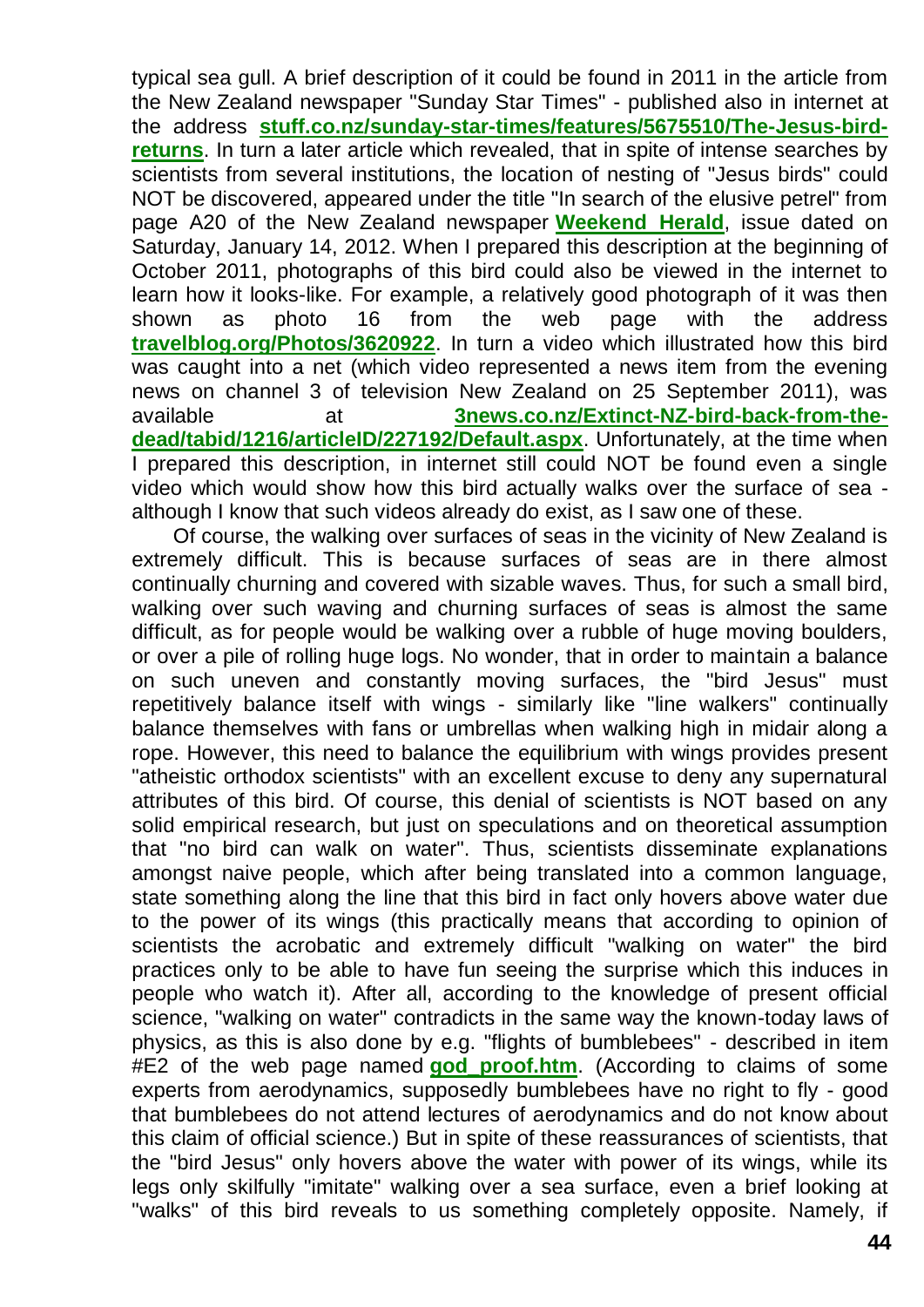someone carefully watches a film that show how this bird really behaves, then becomes obvious, that in fact it truly walks along a surface of sea, while relatively rare movements of its wings are used just to balance its position on continually waving sea surface.

"Bird Jesus" has also several further attributes which should puzzle and induce reflections. For example, it was "resurrected" like Jesus. After all, officially it was "extinct" for the last around 150 years. Also it lives (and walks on water) in the vicinity of New Zealand - means the country to which in a supernatural manner was revealed the arrival of Second Jesus - as it is described more comprehensively in items #G2 and #G3 of the web page named **[prophecies.htm](http://totalizm.com.pl/prophecies.htm)**. From the state of the "extinction" it was "resurrected" only in times when the New Zealand's city named Christchurch definitively "refused to accept" revealed earlier visit from Second Jesus, and even started a kind of "war with God" - outcomes of which are described in items #C5 to #C6 of the web page named **[seismograph.htm](http://totalizm.com.pl/seismograph.htm)**. Various premises seem to indicate, that since inhabitants of Christchurch refused to accept the divinely revealed arrival of Second Jesus, God sent to them "bird Jesus" - the arrival of which they have no means to reject or stop. For more comprehensive justification and for description of premises which suggest that just this was the reason for the "resurrection" of this "bird Jesus", see item #G3 on the web page named **[prophecies.htm](http://totalizm.com.pl/prophecies.htm)**.

#### **#F4.1.4. Animals already mentioned in "part #F" of this web page:**

Because in the introduction to this "part #F" of the web page I already described several animals with supernatural capabilities, I will NOT repeat here these descriptions.

#### **#F4.2. Creatures supernaturally "simulated":**

#### **Motto:** *"In the physical world works an iron principle, that all deep beliefs of every person are always confirmed by strange coincidental events, traces, or sightings shown privately only to this person."* **(Summary of item #A2.2 from the web page [totalizm.htm.](http://totalizm.com.pl/totalizm.htm))**

The majority of creatures which we know e.g. from zoology textbooks exists in a permanent manner - similarly like people do. But independently from these, selected people currently encounter on the Earth completely different category of creatures, which do NOT exist permanently, but are temporary simulated each time when someone amongst people is to be confronted with them. What are such "temporary simulations" is explained more comprehensively in item #K1 from the web page **[day26.htm](http://totalizm.com.pl/day26.htm)**. In turn important reasons why such "temporary simulations" appear on the Earth are explained e.g. in items #L2 and #L4 from the web page named **[magnocraft.htm](http://totalizm.com.pl/magnocraft.htm)**, or in item #G4 from the web page named **god proof.htm**. Let us describe now examples of just such creatures that are "simulated" in a supernatural way, means creatures which supposedly do exist (because people occasionally see them and also because they leave physical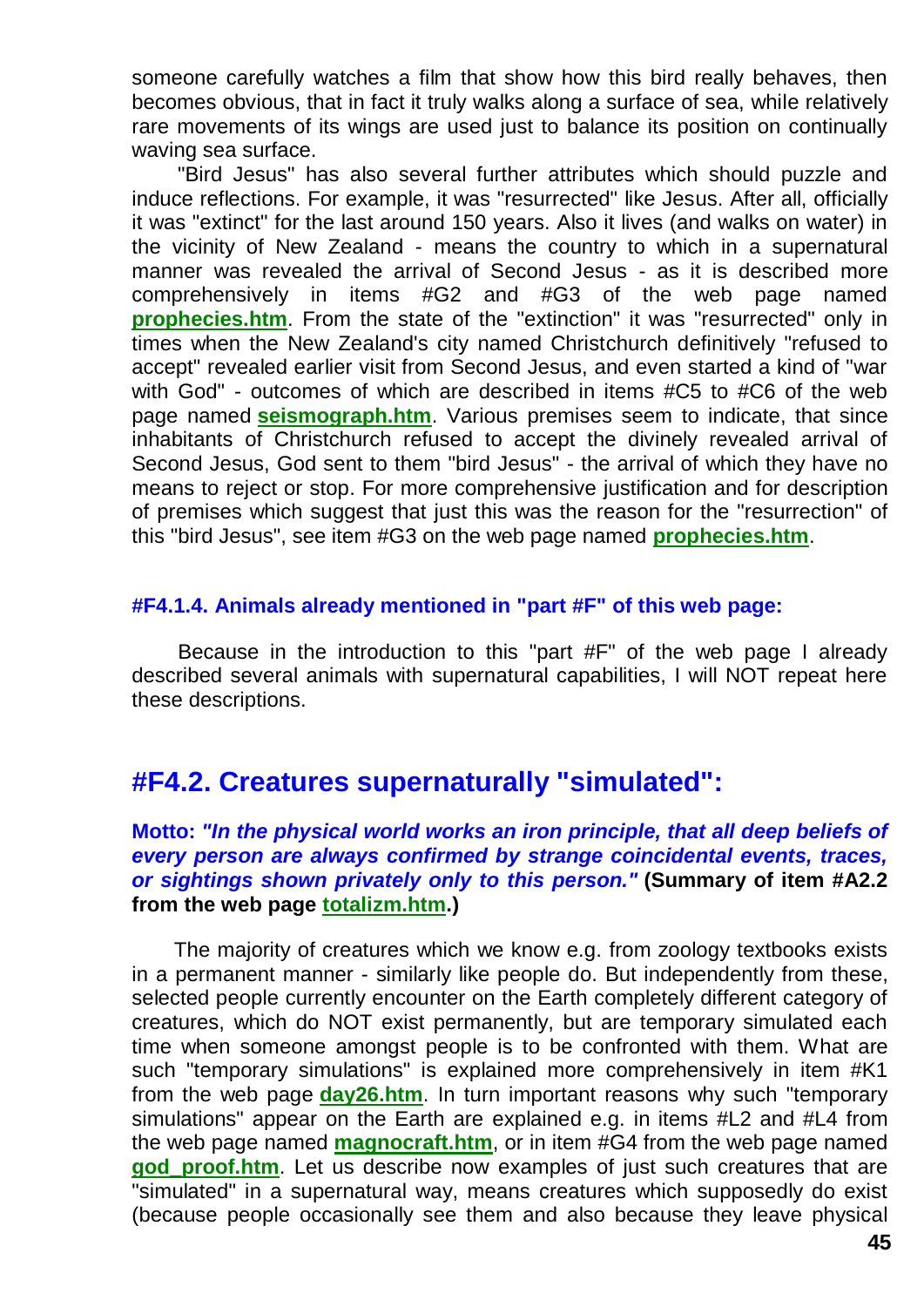traces of their existence), but simultaneously do NOT exist permanently (in the way e.g. people exist permanently).

**1. Griffins (chupacabra).** In subsection R4.2 from volume 15 of my newest **[monograph \[1/5\]](http://totalizm.com.pl/text_1_5.htm)**, is described a case when I myself was attacked and wounded by a "griffin" (chupacabra). Shockingly, in spite of significant wounds, I did NOT feel any pain. Most clearly also these creatures have an ability to hypnotically eliminate pain - as this is done by sharks.

**2. Creatures already described in part #F of this web page (of the kind of "Nessie" or "Yeti").** Because in items #E1 and #E2 of this web page, and also in item #E6 of the web page **[newzealand.htm](http://totalizm.com.pl/newzealand.htm)** already several creatures "simulated" in a supernatural manner are described, I am NOT going to repeat here these descriptions.

**3. UFOnauts.** Intelligent UFOnauts (and also their UFO vehicles) also belong to this category of creatures (and technical devices) temporary simulated in a supernatural manner for a creative inspiration of humans. More information on this subject can be found in items #M1 and #M2 of the web page **[day26.htm](http://totalizm.com.pl/day26.htm)**.

**4. Dinosaurs.** Contrary to whatever present scientists claim so stubbornly, the so-called "dinosaurs" are another example of extremely wise and far-sighted God's "simulations". But because the topic of reasons and consequences of the "simulations" by God of bones of supposedly extinct "dinosaurs" is very extensive and requires a thorough presentation, for reviewing it I invite the reader to item #H2 of a separate web page named **[god\\_exists.htm](http://totalizm.com.pl/god_exists.htm)**. (A partial discussion of this topic is also contained in (2) from item #D3 above on this web page.)

**5. Bodily representations of God.** To the creatures "simulated" in a supernatural manner belong also so-called "bodily representations of God" which best description is provided in items #D1 to #D3 of the web page **newzealand visit.htm.** (Examples described in there carry names "Tane" and "Uenuku" - although the humanity knows a huge number of further examples of such "bodily representations of God".)

\* \* \*

Creatures simulated in a supernatural manner described above are encountered on the Earth still even at present. But much more of this kind of creatures were simulated in old times. For example, they included all monsters that are described in Greek and Roman mythology, and also all so-called "composite animals" (so named because present scientists believe that they were created in imaginations of ancient people through piecing together body parts of several animals - e.g. body of lion with wings of an eagle), such as "sphinxes", "pegasus", "unicorns", or seen also in present times "griffins".

#### **#F4.3. Supernatural capabilities of various domesticated animals:**

Opposite to wild animals, amongst which all individuals from given species show almost the same level of their supernatural capabilities, domesticated animals are like people. Means, some amongst them have various capabilities, while other do NOT have at all - although they belong to the same species. In this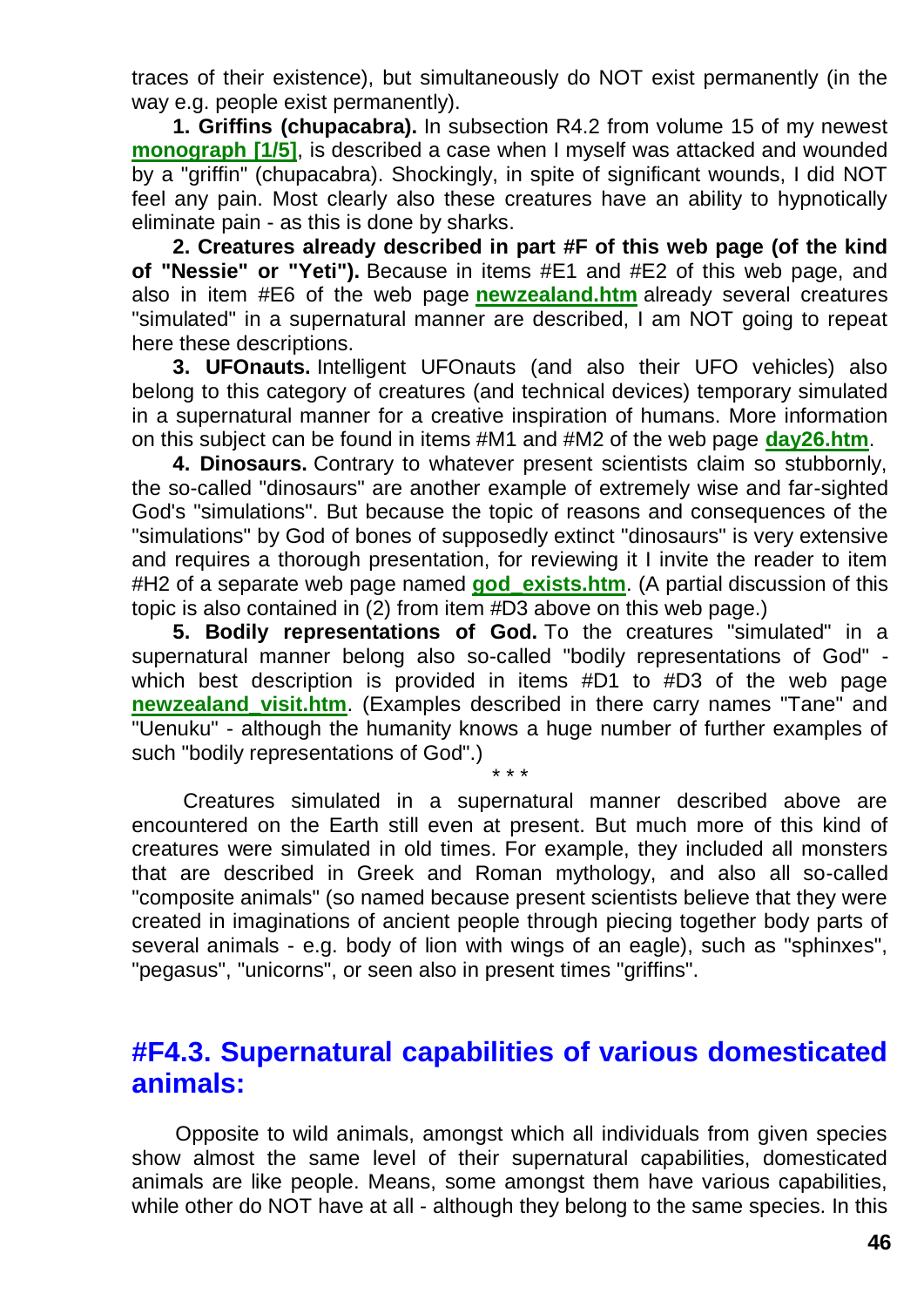way e.g. the cat named "Oscar" become famous in the entire world because it can sense when someone is about to die. But other cats do NOT have the same capability. Examples of descriptions of supernatural capabilities in domesticated animals are provided in subsection I8.1 from volume 5 of three monographs, namely **[\[1/4\]](http://totalizm.com.pl/text_1_4.htm)**, **[\[1/5\]](http://totalizm.com.pl/text_1_5.htm)**, and **[\[8/2\]](http://totalizm.com.pl/text_8_2.htm)**.

#### **#F4.4. Supernatural capabilities of various vegetation:**

What is even more strange, various vegetation also displays supernatural capabilities. Let us indicate here these cases amongst vegetation, about supernatural capabilities of which I managed to learn so-far. Here these are:

**1. Coconuts.** Coconut palms are considered to be "holy trees". They grow even on small sandy islands where there is no fresh (drinking) water. They satisfy all needs of humans. Every part of coconut palms is useful. Coconuts have this supernatural capability that they never fall on heads of people that walk under palms which bear these nuts. This supernatural capability of coconuts is widely known in countries which plant coconut palms. There is even a saying over there, that "coconuts have eyes". More on this extraordinary capability of coconuts is explained in item #D1 from the totaliztic web page **[fruit.htm](http://totalizm.com.pl/fruit.htm)**, and also in 14 from item #F2 of the totaliztic web page **[god\\_proof.htm](http://totalizm.com.pl/god_proof.htm)**.

**2. Palms.** Palms display a number of supernatural attributes - e.g. coconut palms are able to satisfy all human needs (for more details see item #D1 on the web page named **[fruit.htm](http://totalizm.com.pl/fruit.htm)**). Probably this is the reason why in past palms were considered to be "holy vegetation". Until today in the Catholic Church the "Palm Sunday" is celebrated. For example, some species of palms synchronise precisely their blooming and dying. To this group belong, amongst others, the palm called "Talipot Palm", and also an ordinary "oil palm" from which margarine is produced on an industrial scale (photographs and descriptions of both these palms, including a photograph of a synchronically died out forest of oil palms, are provided in item #F3 from the totaliztic web page named **[god\\_proof.htm](http://totalizm.com.pl/god_proof.htm)** - **[click](http://totalizm.com.pl/proofs/dead_oil_palm_forest.jpg)  [on this green link to see a section of just such a synchronically died out](http://totalizm.com.pl/proofs/dead_oil_palm_forest.jpg)  [palm plantation](http://totalizm.com.pl/proofs/dead_oil_palm_forest.jpg)**).

**3. [Baobabs of Madagascar](http://www.google.com/images?hl=en&source=imghp&q=Baobab+Trees+In+Madagascar&btnG=Search+Images&gbv=2&aq=f&aqi=&aql=&oq=&gs_rfai=) and their mysteries**. On the island of Madagascar trees of "baobabs" were created by God. With the elapse of time these trees spread also to nearby Africa and Australia. Local people of Madagascar call these baobabs "Trees of Life" and consider them to be holy trees. Baobabs belong to these sparse trees in the world, which are able to satisfy all human needs (other such holy trees are "coconut palms" described previously). Practically every part of baobabs is useful for people. Their seeds are tasty and nutritious, eaten both raw and roasted. Seeds are the source of proteins, oil and C vitamin. They are also excellent kinds of food for long journeys, as the pulp of the seeds does not rot contained within the tough outer case. From seeds is also produced a tasty drink, ready for drinking both instantly, or after fermentation into alcohol. The seed pods have tough woody casings with velvety coverings. These coverings can be scraped off to create pod artworks. Leaves and roots are used as medicines on gastric and chest pains. Bark can be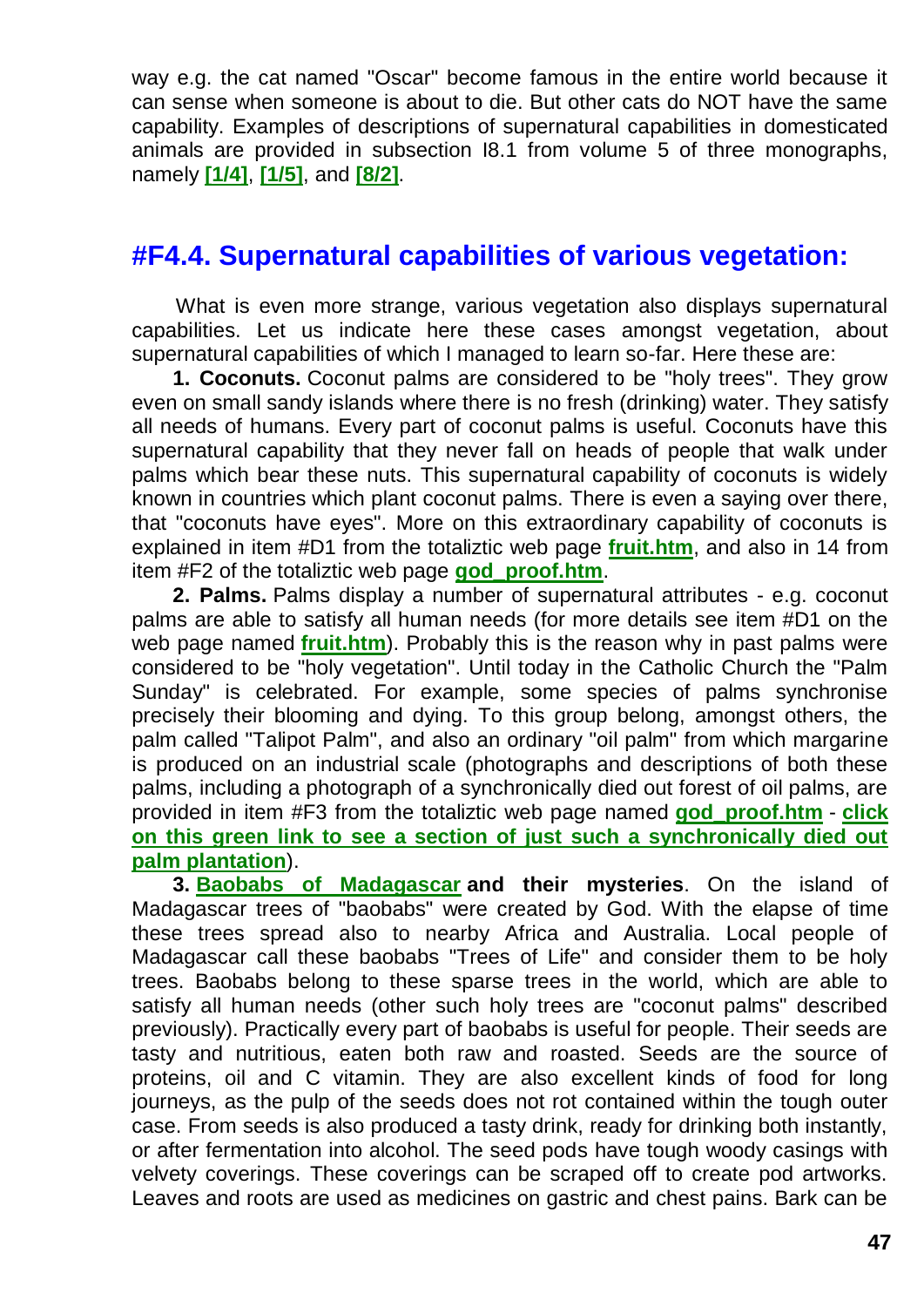weaved into ropes, baskets, and clothing, and also is used for making waterproof hats and even musical instruments. Sap is used for glue. Trunks store water, while one large baobab can accumulate even up to 120,000 litres of water. The wood of baobab is soft, fibrous and wet. So it suffices to scratch or drill a bit of this wood and squeeze water from fibres to satisfy the thirst in a dry season. Dry pulp from this wood is used for an easy making of paper. What most strange, if for getting some baobab fibres the tree trunk is deprived of the bark, the tree heels fast itself and the bark grows back on the wounded area. In this way e.g. a large hollow can be gradually drilled in a baobab trunk, while the interior of this hollow will soon be covered with a new bark while the tree will continue to live. This allows to form human homes and shelters inside large and still living baobabs. Moreover, artistically inclined sculptors can shape on external surfaces of baobabs various figures of animals and humans, while these figures soon are covered with bark and look as if they appeared naturally. Probably just in this manner an artist from the USA saw in Madagascar such a sculptured baobab, then after the return to his country he make a fortune on the idea of creating a similar "tree of life" in the "Animal Kingdom" from Disney-Land located in Epcot Centre from Orlando, Florida. (Such a plastic reproduction from the USA, which illustrates carving capabilities of baobabs, is shown as "Fig. #J1" from the totaliztic web page named **[god\\_proof.htm](http://totalizm.com.pl/god_proof.htm)** - **[click on this green link to see that](http://totalizm.com.pl/proofs/gods_tree_nalgonda_india.jpg)  [American plastic "tree of life"](http://totalizm.com.pl/proofs/gods_tree_nalgonda_india.jpg)**.) Baobabs live thousands of years, thus probably some of them exist still until now since the time of creation. In turn their trunks grow to huge sizes. No wonder that local people treat them with uppermost respect as absolute holiness.

Another supernatural attribute of baobabs is documented by a large, single (female) baobab, over 140 years old, which grows on the Malaysian island of Penang - see a photograph of it shown below in "Fig. #F1ab". One can find this baobab in the middle of a rondo especially build over there to protect it on the junction of three streets named "Jalan Macalister", "Jalan Residensi" and "Jalan Pangkor". About this baobab from the Malaysian island of Penang a lot of legends and funny stories is told, e.g. that it was brought to Penang and planted in there by a strange traveller with capabilities of the famous "magician" named David Copperfield, or that when it rapidly releases the excess of water accumulated in its tissues then local people believe a miracle happens and pray to it (supposedly then their prayers are even answered). But the most mysterious attribute of that lonely baobab from the Malaysian island of Penang is, that in spite of blooming generously, it never produces fruits from which its descendants could grow. In the result, until today it has NOT produced a descendant in Malaysia. This its inability to multiply is also documenting the ignorance of present scientists. Namely, present "atheistic orthodox scientists" complacent in their armchairs (as they are described in items #F1 to #F3 from a separate web page named **[god\\_exists.htm](http://totalizm.com.pl/god_exists.htm)**, and also reminded in item #D3 of this web page), nonchalantly express unverified opinion, that in order to pollinate baobabs it suffices that fruit bats feed at night on their flowers. However, on the island of Penang live tropical fruit bats and for sure many of them feed on flowers of the discussed baobab. But still this baobab remains not pollinated and still it does NOT produce fruits capable of generating new trees. In other words, similarly as this is the case with humans, in order to produce descendants, probably are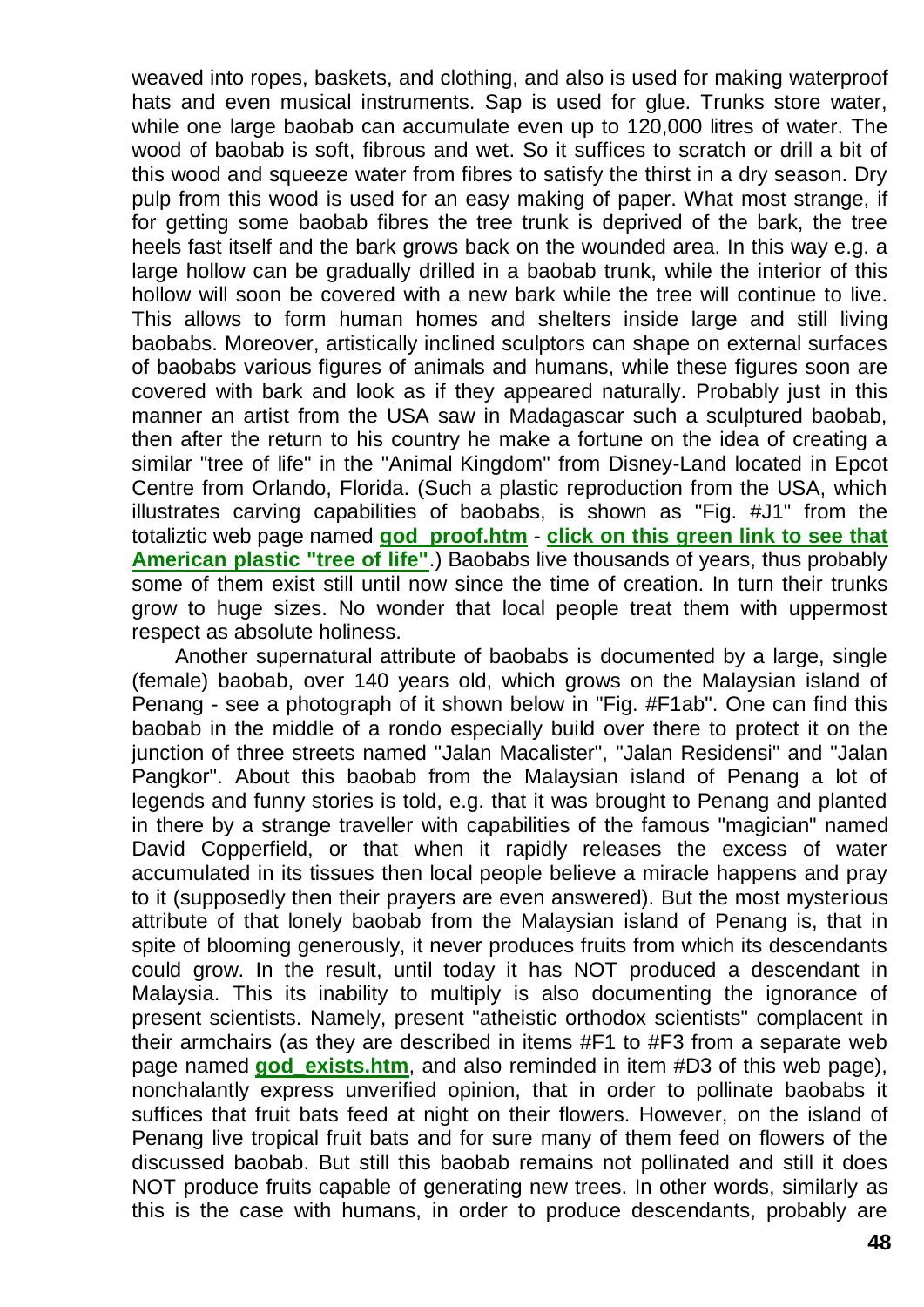necessary at least two unrelated baobab trees - which mutually for each other perform functions of a husband and wife (i.e. perform male and female functions). So in this matter, baobabs clearly are similar to trees of Malaysian "durian" fruit (i.e. the fruit described in item #G1 of the web page named **[fruit.htm](http://totalizm.com.pl/fruit.htm)**) - which also can multiply and produce fruits only if close to each other grow at least two mutually unrelated durian trees. So when a next time we read ignorant claims of present "atheistic orthodox scientists" on the subject of pollination of baobabs by tropical fruit bats, it is worth to have in memory this lonely female baobab tree from Penang, which produces flowers and which is visited by fruit bats, but because there is no male tree around to fertilise these flowers, thus, unfortunately, even after over 140 years of flowering it still failed to produce fruits - thus until today it remains in Malaysia without having its own descendants.

Photographs and descriptions of this lonely baobab from the Malaysian island of Penang, which baobab illustratively documents the ignorance of present official science in even so elementary matters as pollination and procreation of trees so well known to all of us, are also presented in item #C2 of the web page named **[cooking.htm](http://totalizm.com.pl/cooking.htm)**.

**4. Bamboo.** Some species of bamboo also precisely synchronise their blooming and dying. An example of just such specie of bamboo is described in item #F3 from the totaliztic web page **[god\\_proof.htm](http://totalizm.com.pl/god_proof.htm)**.

**5. Gum trees.** Trees from which people draw latex to produce rubber, are topical leaf-bearing trees. Opposite to leaf-bearing trees of e.g. Europe, tropical trees typically almost never loose their leafs and are green almost the entire year through. But the gum trees loose leafs exactly for the period of two weeks surrounding the Chinese Lunar New Year - means exactly for the duration of time when Chinese workers employed on plantations of rubber-trees wish to have a free time to be able to celebrate the incoming New Year. In turn when these trees have no leafs, they do not produce "latex" and thus they must NOT be cut to retrieve their soap. (Apart from the around two weeks when these trees remain leafless, firstly for additional around a week they loose their leafs, and later for around another week they grow new leafs. Thus in total the latex cannot be drawn from them for around a month of time.) In this way the Chinese workers who typically are employed on rubber-plantations receive free time and can celebrate their New Lunar Year without any obstacles. For this reason in Chinese folklore a belief is deeply etched, that God intentionally so designed gum trees that these trees enable plantation workers to celebrate New Years. But what intrigues me most, is that Chinese New Lunar Years are moveable holidays and in every year they occur at a different date - for dates of these New Years in subsequent years see item #B5 on the totaliztic web page **[pigs.htm](http://totalizm.com.pl/pigs.htm)**. For example, in the year 1972 it was on 16th January, while in the year 1985 - on 20th February (means in mutual distances from each other in excess of time when the gum trees remain leafless). In spite of this, the gum trees still in some supernatural way knew exactly when this Chinese New Year is to occur, and they always loose their leafs exactly at the time when the Chinese wish to have a free time to carry out their celebrations.

The Chinese New Year hides also several further mysteries. For example, it is also in the duration of this New Year that the air on the entire Earth has a higher ability to absorb moisture than in the remaining part of the year. Hence,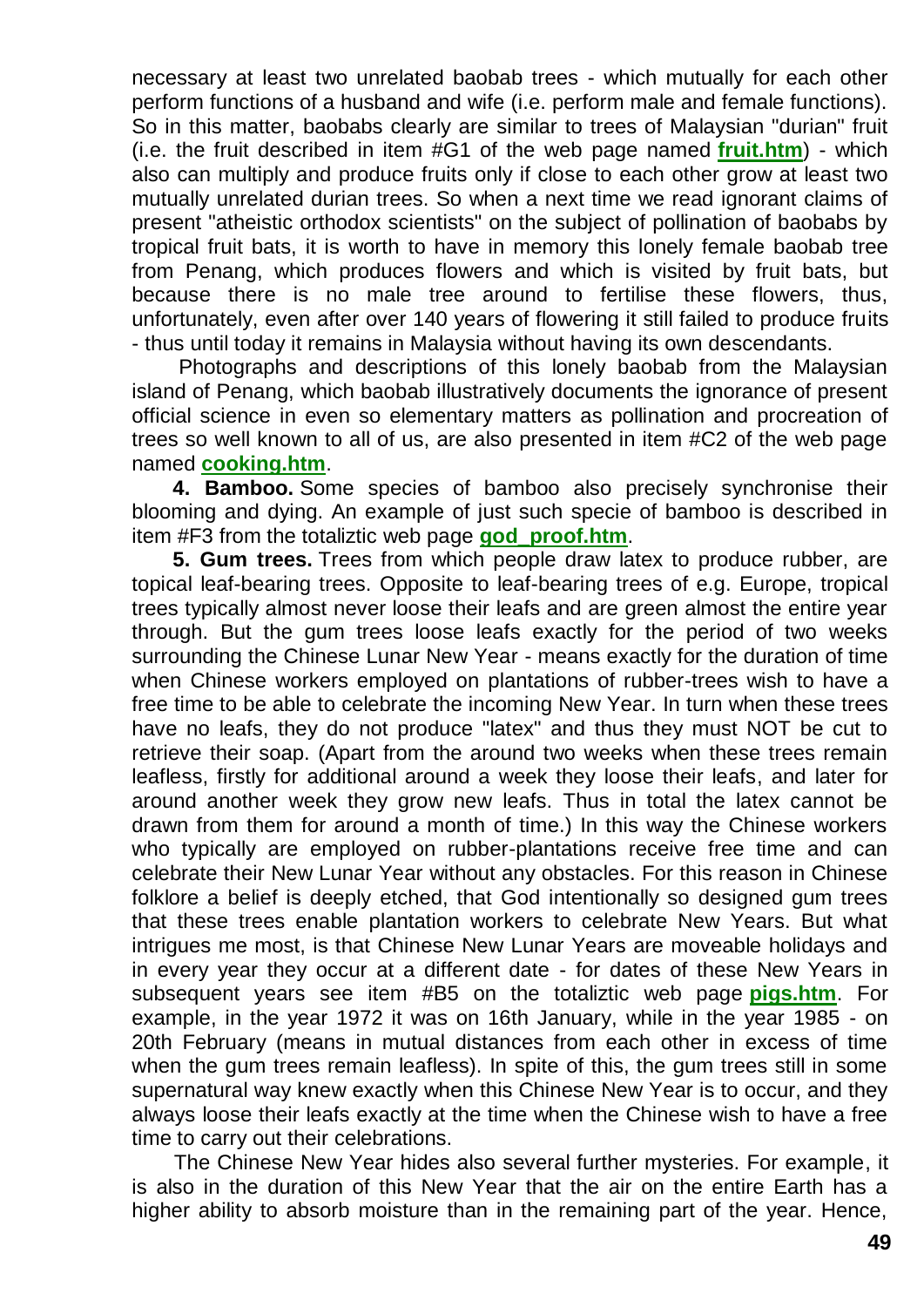the folklore of Chinese claims that the reason for these different properties of the air during the Chinese New Year, is that God designated this period especially for the preparation by Chinese their favourite dry sausages. Therefore God gives then the air this special capability to dry out - so that the dry sausages produced during that period are especially dry and uniquely tasty.

This supernatural knowledge of gum trees when exactly the Chinese New Year is coming, and thus when they supposed to shade their leafs, is also discussed in item #C2 from the totaliztic web page **[pigs.htm](http://totalizm.com.pl/pigs.htm)**.



**(a) (b)**

**Fig. #F1ab**: Unexplained scientific puzzle and a symbol of supernatural mysteries - means a lonely "baobab" from the Malaysian island of Penang. It is a "living proof" that the "atheistic orthodox science" to-date disseminates a lot of rubbish on a significant number of topics that it researches. The point is, that the above baobab meets all requirements which according to the "atheistic orthodox science" to-date must be fulfilled for a baobab to produce fruits and to multiply. But in spite of it, this particular baobab neither produces fruits nor multiplies (although it blooms almost continually). This in turn means, that baobabs still hide a lot of mysteries and supernatural attributes, which real explaining must await until the time when the humanity firstly establishes officially a new "totaliztic science" (i.e. the science which is NOT afraid to explain mysteries) - as this is described in item #C1 on the web page named **[telekinetics.htm](http://totalizm.com.pl/telekinetics.htm)**. (Click on the selected photograph to see it enlarged.)

**[Fig. #F1a \(left\):](http://totalizm.com.pl/proofs/baobab_in_penang.jpg)** A photograph of the entire baobab tree. Notice the information plate visible as it extends on the left side of the photograph, above the fence which surrounds the tree. In July 2011 this plate stated, quote: *"This tree, a native of Abyssinia, was planted in 1871 by Captain Speedy, a soldier of*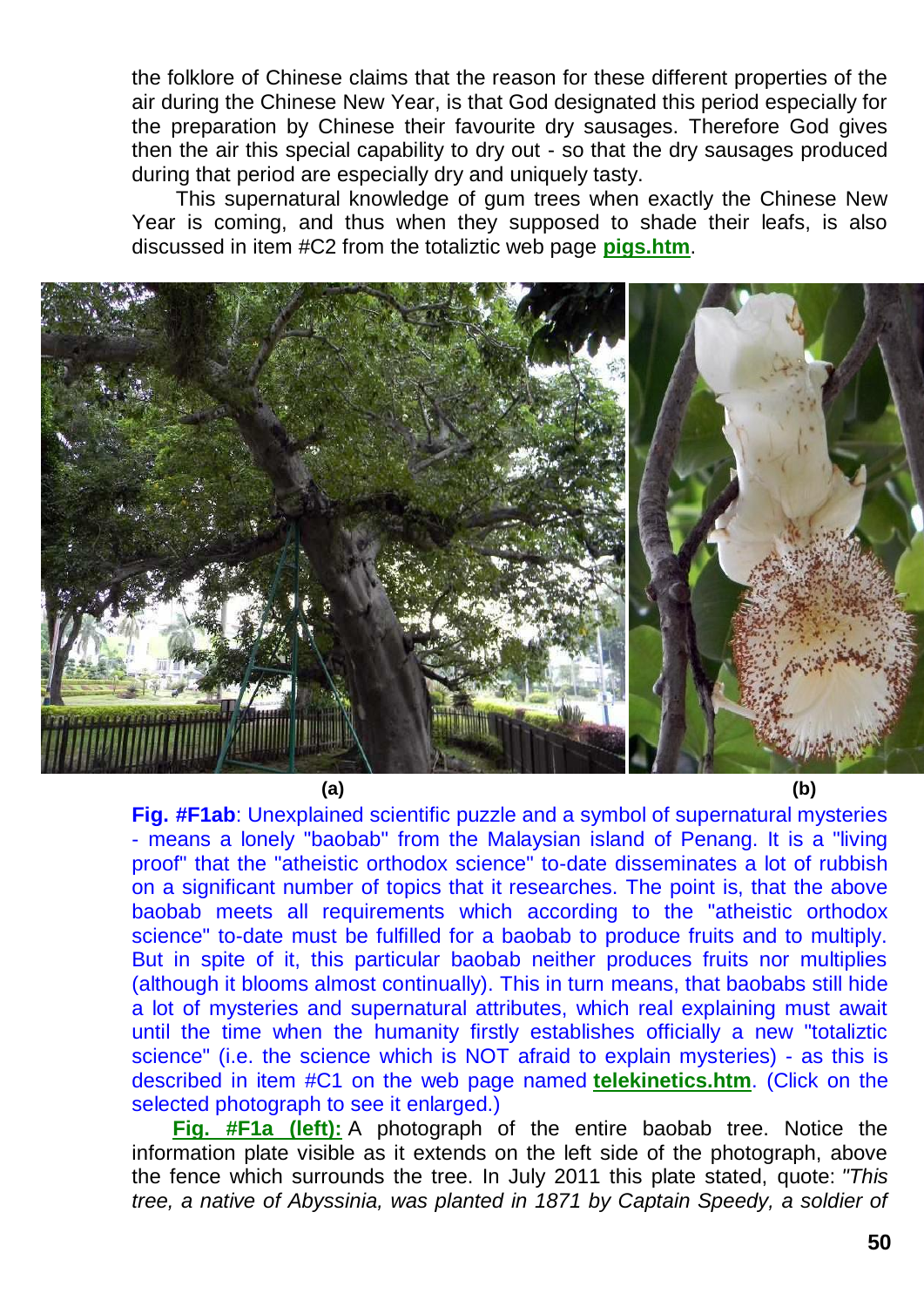*fortune. Baobabs are low spreading trees, flowers pendulous and white. Fruits hairy, oblong of about 30 cm. It can live up to 2,000 years. The fat bottle-shaped trunks become hollow as the trees age, some can hold as much as 5,000 litres of water. The natives of Africa used them as storage chambers. Many African chiefs were buried in the hollowed trunks of such trees. Baobab trees are rich in pulp suitable for use in paper industry."*) As usually it is the case with official information, in July 2011 this plate stated whatever is obvious and known to almost everyone, but avoided mentioning of whatever in this baobab is the most important.

**[Fig. #F1b \(right\):](http://totalizm.com.pl/proofs/baobab_flower.jpg)** A flower (around 20 cm in length) photographed on 27 July 2011 on the baobab described here from the Malaysian island of Penang. The presence of this flower proves, that if baobabs really are pollinated at nights by "fruit bats" - as naively claims it the "atheistic orthodox science" to-date, then this lonely baobab from the island of Penang would have fruits and it would NOT exist in Malaysia for so many years without producing any descendants. Unfortunately, as usually, orthodox scientists "tell rubbish" on this subject and, as usually, probably it turns necessary that the new "totaliztic science" carries out factual research to explain how baobabs really multiply.

# **Part #G: Origins of the surname "Stawczyk":**

# **#G1. Where people named "Stawczyk" come from:**

#### **Motto:** *"Everything has its history. Learning this history allows us to understand present situation much better."*

In spite that the name of village "Stawczyk" is unique - as this is explained in item #B3 above on this web page, everyone who in a search engine writes the word "Stawczyk" immediately is to discover that there is a lot of people in the world who have the surname "Stawczyk". For me this fact was a bit intriguing. Thus, I decided to find out where exactly the surname "Stawczyk" comes from. As it turned out, the establishing this fact is NOT so simple. The only thing that I managed to determine for sure, is that the **surname "Stawczyk" originates from the knight's village called "Stawczyk"** - which village existed in past in former Poland. On the subject of link between that village "Stawczyk" and the surname "Stawczyk" there exists quite an interesting legend or belief. But before I describe here this legend (or belief), firstly I would like to verify and to confirm it. Therefore, herewith I have an appeal to people who have the surname "Stawczyk" and who know where their surname comes from, to share with me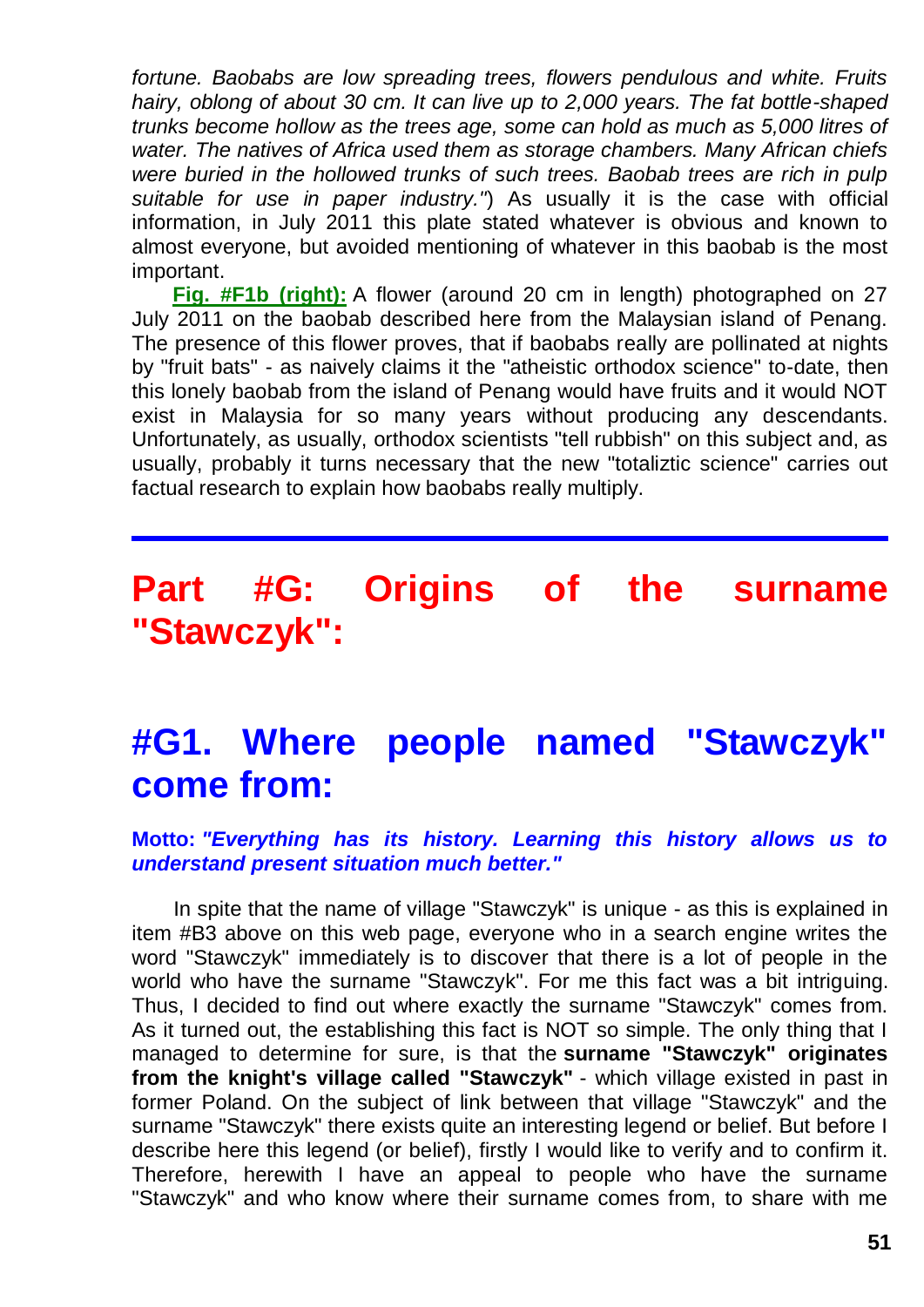# **#G2. Everyone needs a knowledge of own "roots" from which he or she originates:**

#### **Motto:** *"In order to learn the direction in which we are going in our lives, we need to learn firstly where exactly we come from."*

The awareness of the history of surname "Stawczyk" can be a source for a whole array of spiritual and moral benefits for people who carry this surname. After all, the logic indicates that "in order to learn the direction in which we are going in our lives, we need to learn firstly where exactly we come from." In turn it is known that people who have a good awareness of own spiritual roots, and moral skeleton, typically accomplish much higher successes in their lives than "orphan" people whose awareness, mentality, and morality carries attributes of someone completely "lost". In turn the first step towards finding ones identity and roots is to determine from where exactly one originates.

# **#G3. I personally recommend that people with the surname "Stawczyk" take patronage over the special village "Stawczyk":**

Since it is already known for sure, that people with the surname "Stawczyk" have their spiritual roots in the village called "Stawczyk", for sentimental reasons people with such surnames should take a patronage over the village Stawczyk. After all, this village, as well as the sense of belonging and the spirit of these people, both desperately need such a patronage. Of course, such a patronage is able to bring a lot of spiritual and moral benefits also to these people with the surname "Stawczyk". For example, they begin to have the village with which they can spiritually identify themselves. The will also have the place which is to provide them with goal for their summer expeditions and activities. They are going to have the village for which their moral support and activities will turn very helpful. They will also be able to implement in life the famous statement of the President John Kennedy, stating that "Do not ask what your country can do for you, but ask what you can do for your country".

**Part #H: Summary, and the final**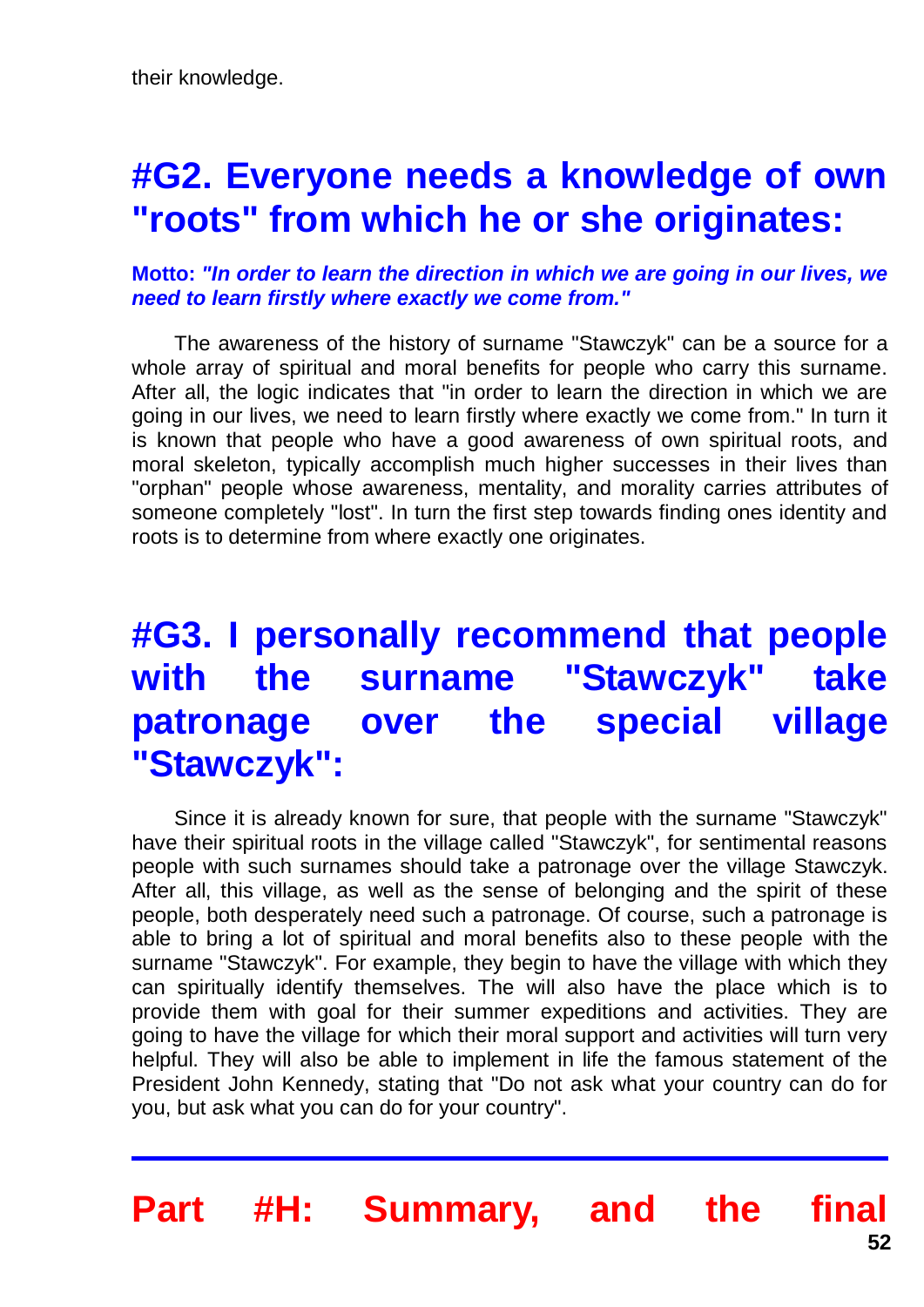#### **information of this web page:**

#### **#H1. The summary of this web page:**

Our universe does NOT contain only what we can see and touch. In fact, the majority of the universe is composed of an invisible, although existing and equally real as what we can see. One amongst obvious examples of whatever is NOT described in official publications, but still exists and exerts its influence, is the extraordinary village named "Stawczyk" - described on this web page. This village represents a symbol and a proof, that something can exist, but for the majority of people it remains invisible.

## **#H2. How with the web page named ["skorowidz\\_links.htm"](http://totalizm.com.pl/skorowidz_links.htm) one can find totaliztic descriptions of topics in which he is interested:**

A whole array of topics equally interesting as these from the above web page, is also discussed from the angle that is unique to the philosophy of totalizm. All these related topics can be found and identified with the use of **[content index](http://totalizm.com.pl/skorowidz_links.htm)** prepared especially to make easier finding these web pages and topics. The name "index" means a list of "key words" usually provided at the end of textbooks, which allows to find fast the description or the topic in which we are interested. My web pages also has such a content "index" - only that it is additionally supplied in green **[links](http://totalizm.com.pl/wszewilki_jutra_uk.htm)** which after "clicking" at them with a mouse immediately open the web page with the topic that interest the reader. This content "index" is provided on the web page named **[skorowidz\\_links.htm](http://totalizm.com.pl/skorowidz_links.htm)**. It can be called from the "organising" part of "Menu 1" of every totaliztic web page. I would recommend to look at it and to begin using it systematically - after all it brings closer hundreds of totaliztic topics which can be of interest to everyone.

## **#H3. Emails to the [author](http://totalizm.com.pl/pajak_jan_uk.htm) of this web page:**

Current email addresses to the author of this web page, i.e. officially to **[Dr](http://images.google.co.nz/images?hl=en&q=Jan+Pajak&btnG=Search+Images&gbv=1)  [Eng. Jan Pajak](http://images.google.co.nz/images?hl=en&q=Jan+Pajak&btnG=Search+Images&gbv=1)** while courteously to **Prof. Dr Eng. Jan Pajak**, at which readers can post possible comments, opinions, descriptions, or information which in their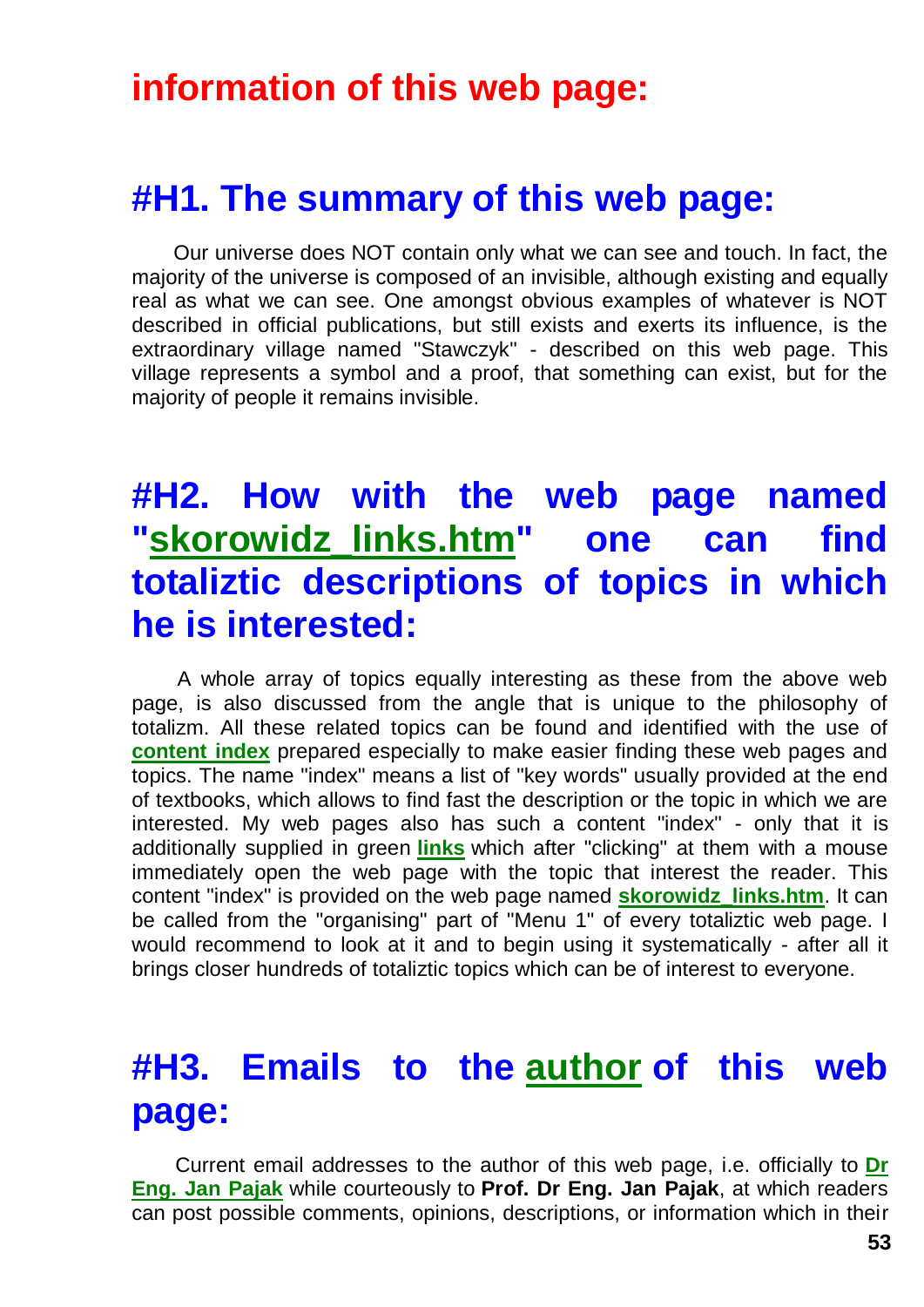opinion I should learn, are provided on the web page named **pajak jan\_uk.htm** (for its version in the HTML language), or the web page named **pajak jan uk.pdf** (for the version of the web page "pajak jan uk.pdf" in safe PDF format - which safe PDF versions of further web pages by the author can also be downloaded via links from item #B1 of the web page named **[text\\_11.htm](http://totalizm.com.pl/text_11.htm)**).

The author's right for the use of **courteous** title of "Professor" stems from the custom that "with professors is like with generals", namely **when someone is once a professor, than he or she courteously remains a professor forever**. In turn the author of this web page was a professor at 4 different universities, i.e. at 3 of them, from 1 September 1992 untill 31 October 1998, as an "Associate Professor" from English-based educational system, while on one university as a (Full) "Professor" (since 1 March 2007 till 31 December 2007 - means at the last place of employment in his professional life).

However, please notice that because of my rather chronic lack of time, **I reluctantly reply to emails which contain JUST time consuming requests**, while simultaneously they document a complete ignorance of their author in the topic area which I am researching.

# **#H4. A [copy of this web page](http://totalizm.com.pl/stawczyk_uk.pdf) is also disseminated as a [brochure from series](http://totalizm.com.pl/text_11.htm)  [\[11\]](http://totalizm.com.pl/text_11.htm) in the safe format "PDF":**

This web page is also available in the form of a brochure marked **[11]**, which is prepared in "PDF" ("Portable Document Format") - currently considered to be the most safe amongst all internet formats, as normally viruses cannot cling to PDF. This clear brochure is ready both, for printing, as well as for reading from a computer screen. It also has all its **[green links](http://totalizm.com.pl/petone.htm)** still active. Thus, if it is read from the computer screen connected to internet, then after clicking onto these green links, the linked web pages and illustrations will open. Unfortunately, because the volume of it is around a double of the volume of web page which this brochure publishes, the memory limitations on a significant number of free servers which I use, do NOT allow to offer it from them (so if it does NOT download from this address, because it is NOT available on this server, then you should click onto any other address from **[Menu 3](http://totalizm.com.pl/menu.htm)**, and then check whether in there it is available). In order to open this brochure (and/or download it to own computer), it suffices to either click on the following green link

#### **[stawczyk\\_uk.pdf](http://totalizm.com.pl/stawczyk_uk.pdf)**

or to open from any totaliztic web site the PDF file named as in the above green link.

If the reader wishes to check, whether some other totaliztic web page which he or she just is studying, is also available in the form of such PDF brochure, then should check whether it is listed amongst links from "part #B" of the web page named **[text\\_11.htm](http://totalizm.com.pl/text_11.htm)**. This is because links from there indicate all totaliztic